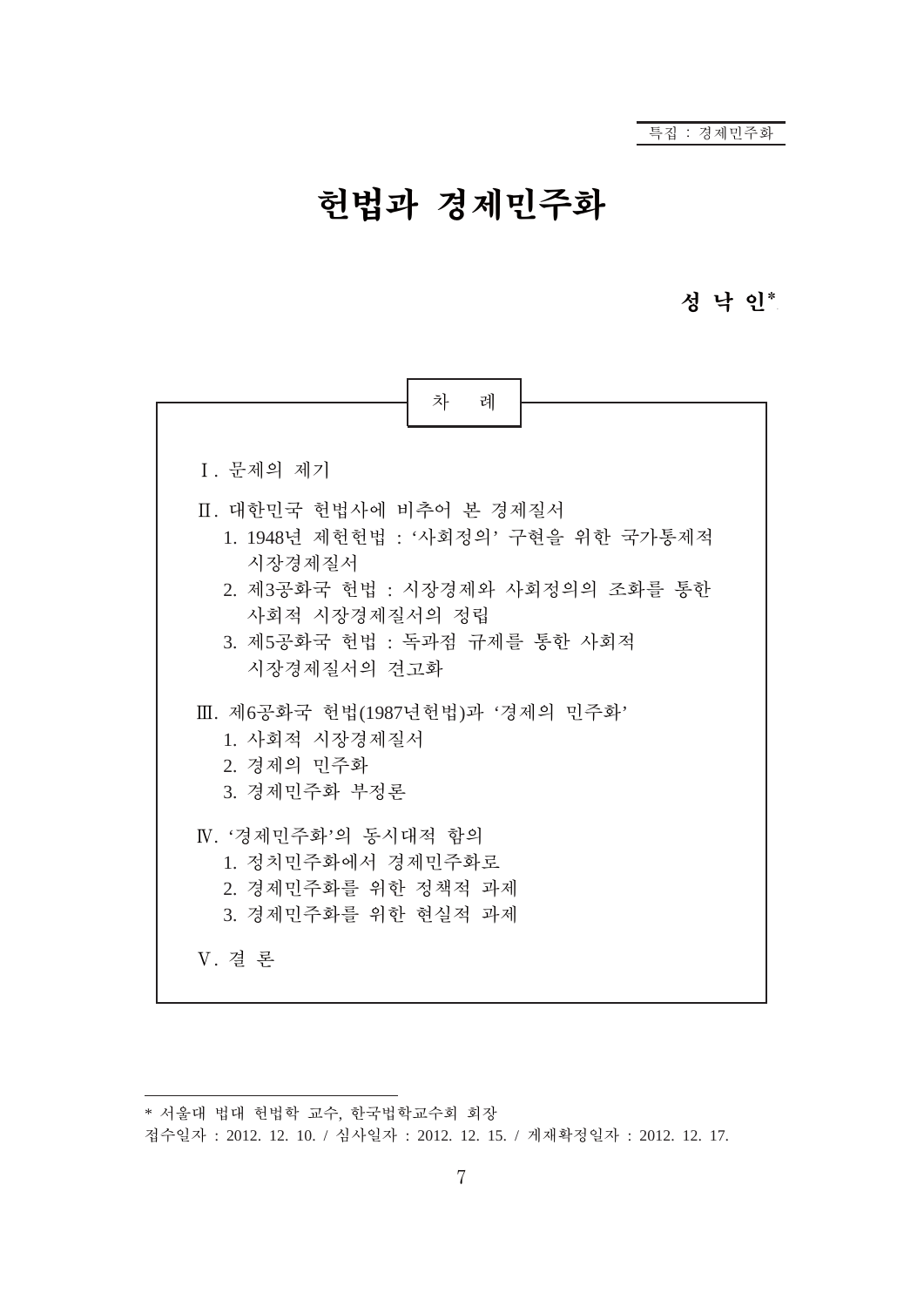#### I. 무제의 제기

돌이켜보면 불과 반세기 전만 하더라도 독립과 전쟁의 폐허로 인해 국 민소득 100불 미만이던 국가에서 이제 국민소득 2만 불을 뛰어넘어 세계 10대 경제대국으로 우뚝 선 대한민국에서 18대 대통령선거를 앞두고 경 제민주화 논쟁이 한창이다. 따지고 보면 '경제의 민주화'라는 용례는 현 행헌법 즉 1987년 헌법에서 처음 사용되었지만, 그 이전의 헌법에서 즉 제헌헌법에서부터 1980년 제5공화국헌법에 이르기까지 한결같이 '사회정 의'라는 용어를 사용하여 왔기 때문에 새삼스러운 용어는 아니라고 할 수 있다.

그런데 1987년 이후 전혀 논의되지 않던 경제민주화가 2012년 4월 11 일에 실시된 제19대 국회의원 총선거와 12월 19일에 실시되는 제18대 대 통령선거를 앞두고 정치적 쟁점으로 부각된 것이다. 그 직접적인 동인은 87년 헌법을 만들 당시에 '여야8인정치회담'의 한 당사자이면서 경제학자 인 김종인 전 의원이 새누리당(구 한나라당) 박근혜 후보의 캠프에 가담 하면서 불을 지핀 데 따른 것이다. 김 전 의원에 의하면 헌법 제119조 제 2항에서 '경제의 민주화'라는 용례를 들여온 당사자가 바로 자신이라는 것이다. 이를테면 헌법 제9장의 경제 즉 경제헌법을 자신이 주도하여 새 롭게 만들었다는 것이다. 그렇다면 논의의 초점은 첫째, 87년 헌법의 경 제조항이 과연 그 이전의 경제조항과 확연히 구별되는 것이냐의 문제가 그 하나일 수 있다. 둘째, 또 다른 하나는 헌법에서 '경제의 민주화'라는 함의가 무엇인가에 논의의 초점이 놓이게 된다. 셋째, 왜 하필이면 현행 헌법이 시행된 지 사반세기에 이른 지금에 한국경제의 논의에 있어서 핵 심적인 어젠다로 등장하였느냐에 있다.

필자는 그간 헌법상 경제질서에 관해서 다수의 글을 발표한 바 있다. 특히 최근에는 경제민주화 논의의 와중에서 동아일보 칼럼, 경북대학교의 복현 콜로키움, 고시계 권두언1)을 통하여 나름의 경제민주화에 대한 일

<sup>1)</sup> 성낙인, "경제민주화라는 경고음", 동아일보 2012. 8. 3. 칼럼; "헌법상 경제질서와 경 제민주화", 제25회 복현콜로키움 발제문, 경북대학교, 2012. 9. 13. 경북대 국제경상관; "헌법상 경제질서와 경제민주화", 고시계 권두언, 2012. 12.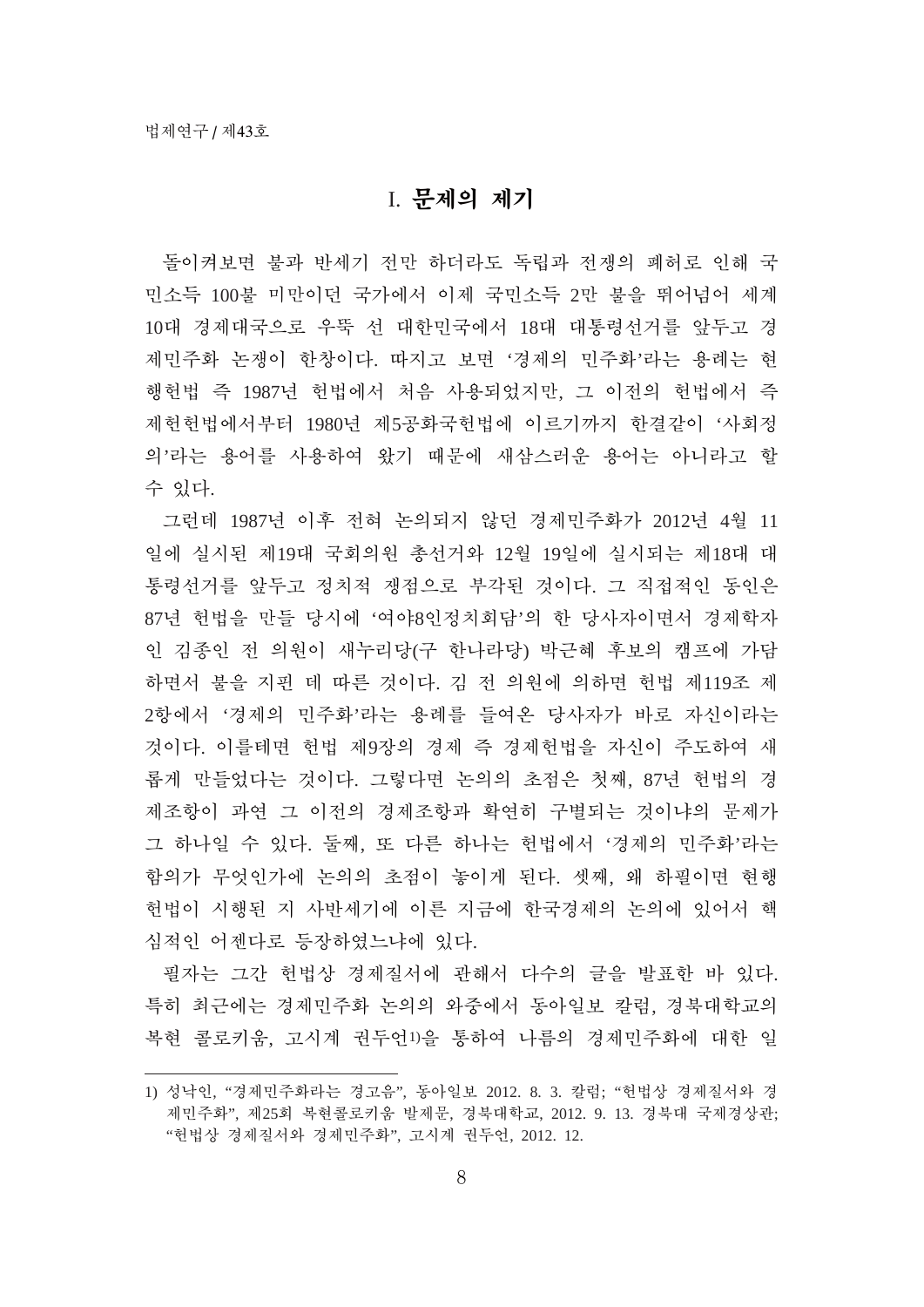려의 소론을 펼쳐 본 바 있다.2) 이에 본고에서는 그가 헌법학자로서 필 자가 가져온 경제질서와 경제민주화에 대한 소론을 정리해 보고자 한다.

## Ⅱ. 대한민국 헌법사에 비추어 본 경제질서

- 1. 1948년 제헌헌법: '사회정의' 구현을 위한 국가통제적 시장경제질서
- (1) 독립된 경제 장(章) 설정

1948년 제헌헌법에서는 헌법에 독립된 경제 장(章)을 마련한다. 이는 자유민주주의 국가에서 그 예를 찾아보기 어렵다. 그 내용에 있어서도 제 헌헌법은 강한 통제경제의 성격을 띠고 있다. 이는 동 시대에 아직까지 이렇다 할 시장경제체제를 구축하지 못한 상황에서의 불가피한 선택이라 할 수 있다. 해방공간 당시에 동아일보의 보도에 의하면 국민의 3부의 2 가 자본주의보다는 사회주의를 선호했다는 여론조사 결과는 이를 더욱 뒷받침한다. 그만큼 국민 일반의 인식도 아직 시장경제 즉 자본주의 경제 에 대한 이해가 그리 높지 않음을 증명한다. 이에 따라 제헌헌법의 경제 질서는 "모든 국민에게 생활의 기본적 수요를 충족할 수 있게 하는 사회 정의의 실현과 균형있는 국민경제의 발전을 기함을 기본으로 삼는다. 각 인의 경제상 자유는 이 학계내에서 보장된다"(제84조)라고 하여 국가주도 적인 경제질서로 나아가게 되었음을 알 수 있다.3)

<sup>2)</sup> 성낙인, "제5공화국 헌법상 경제질서", 관봉 한석동박사 고희기념 논문집, 1982; "헌법 상 경제질서와 독과점 규제 - 공정거래법 일고찰", 공법연구(한국공법학회) 제10집, 1982; "남북한통일의 경제질서와 사회정의", 아태공법연구(아세아태평양공법학회), 제2 집, 1993, 121-141쪽; "통일헌법상의 경제질서", 통일논총 제20호, 숙명여자대학교 통 일문제연구소, 2002. 12, 3-41쪽; 주석헌법 성낙인 집필분, "제9장 경제", 법원사, 1988.

<sup>3)</sup> 헌법제정심의론, 헌정사자료 제1집, 대한민국 국회, 1968; 유진오, 헌법해의, 명세당, 1959; 유진오, 헌법의 기초이론, 일조각, 1950; 유진오, 헌정의 이론과 실제, 일조각, 1957; 박기실, 헌법이론, 명세당, 1954; 김철수, 현대헌법론(상), 박영사, 1979; 권영설, 헌법이론과 헌법담론, 법문사, 2006; 이영록, 유진오 헌법사상의 형성과 전개, 서울대 2008. 8. 법학박사학위논문 참조.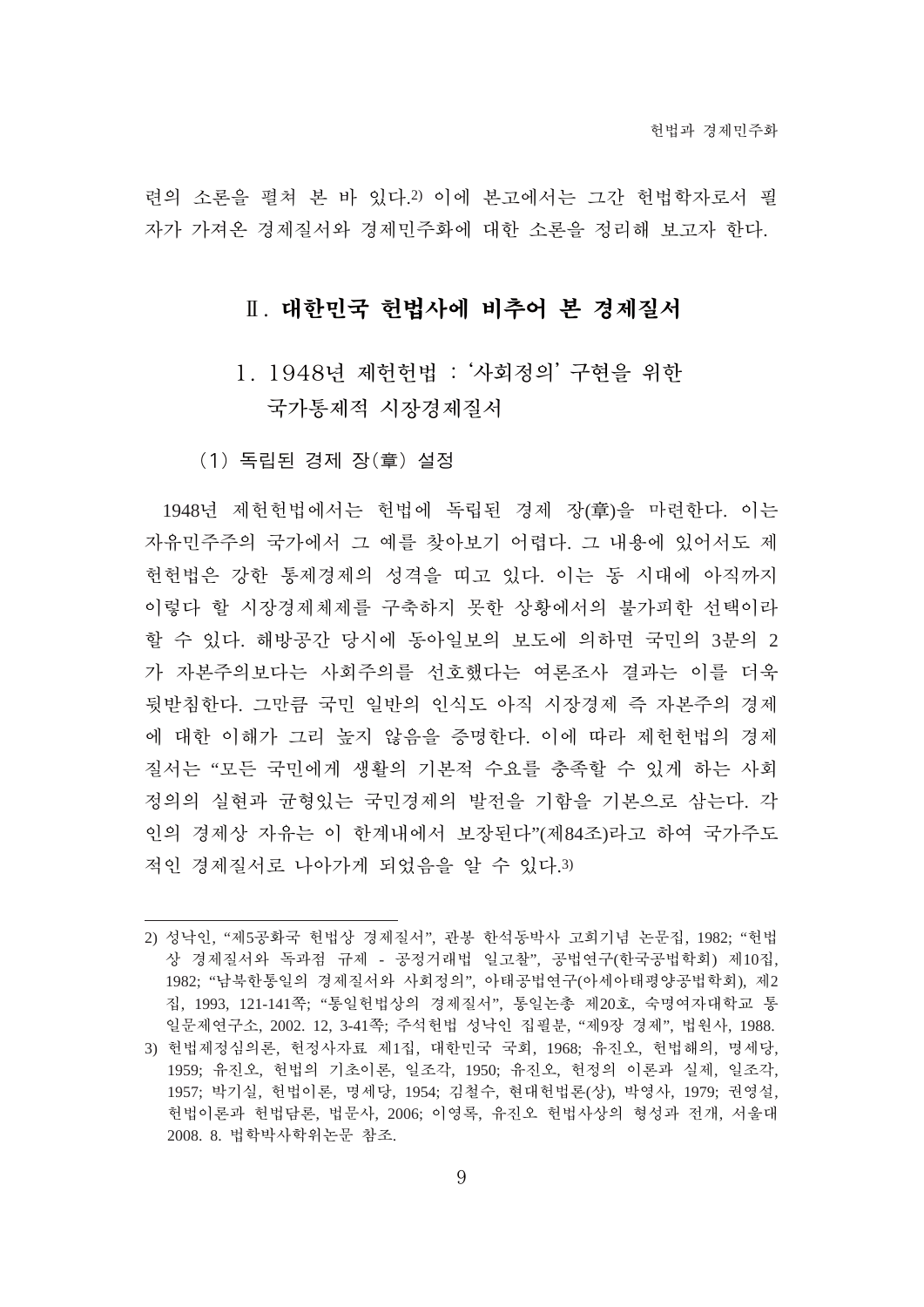#### (2) 경제 장과 함께하는 헌법규범들

헌법의 성립유래와 기본원리를 천명하고 있는 헌법전문에서는 "정치, 경제, 사회, 문화의 모든 영역에 있어서 각인의 기회를 균등히 하고 능력 을 최고도로 발휘케 하여 각인의 책임과 의무를 완수케"라고 규정함으로 써 정치적 민주주의와 함께 경제적 민주주의를 건국헌법의 기본원리로 분명히 하고 있다. 헌법 제5조는 "대한민국은 정치, 경제, 사회, 문화의 모든 영역에 있어서 각인의 자유, 평등과 창의를 존중하고 보장하며 공공 복리의 향상을 위하여 이를 보호하고 조정하는 의무를 진다"라고 규정하 고, 헌법 제15조는 "재산권은 보장된다. 그 내용과 한계는 법률로써 정한 다. 재산권의 행사는 공공복리에 적합하도록 하여야 한다. 공공필요에 의 하여 국민의 재산권을 수용, 사용 또는 제한함은 법률의 정하는 바에 의 하여 상당한 보상을 지급함으로써 행한다"라고 하여 경제헌법의 핵심적 요소인 재산권 보장을 명시하고 있다. 그 외에도 사회생활의 기본적 수요 로서의 직업선택의 자유도 보장한다.

경제 장의 원칙규범인 제84조와 더불어 중요한 자원과 자연력의 원칙 적인 국유화(제85조), 농지는 농민에 분배하고(제86조), 중요한 공공성을 가진 기업은 원칙적으로 국영 또는 공영으로 할 것과 대외무역을 국가의 통제하에 둘 것(제87조), 국방상 또는 국민경제상 긴절한 필요가 있는 경 우에는 사영기업을 국유 또는 공유로 하든가 통제 또는 관리할 수 있고 (제88조), 권리의 수용·제한에는 상당한 보상을 지급하여야 한다(제89조) 라고 규정하고 있다.

위와 같은 경제 장의 규정과 같은 선상에서 기본권에서도 같은 흐름을 발견할 수 있다. 사회적 기본권으로서 근로의 권리(제17조), 생활보장을 받을 권리(제19조), 근로자의 단결권(제18조 제1항), 근로자의 이익분배균 점권(제18조 제2항), 보건에 관한 권리(제20조)를 보장하고 있다. 이는 경 제 장에서 천명한 경제적 자유와 평등의 조화라는 관점이 국민의 권리에 서도 동시에 적용되고 있음을 알 수 있다. 즉 경제사회적인 약자인 근로 자와 무산대중을 특별히 보호함으로써 자유와 평등의 조화를 기하고 있 다. 여기서 특이한 사항은 바로 이익부배규점권이다. "영리를 목적으로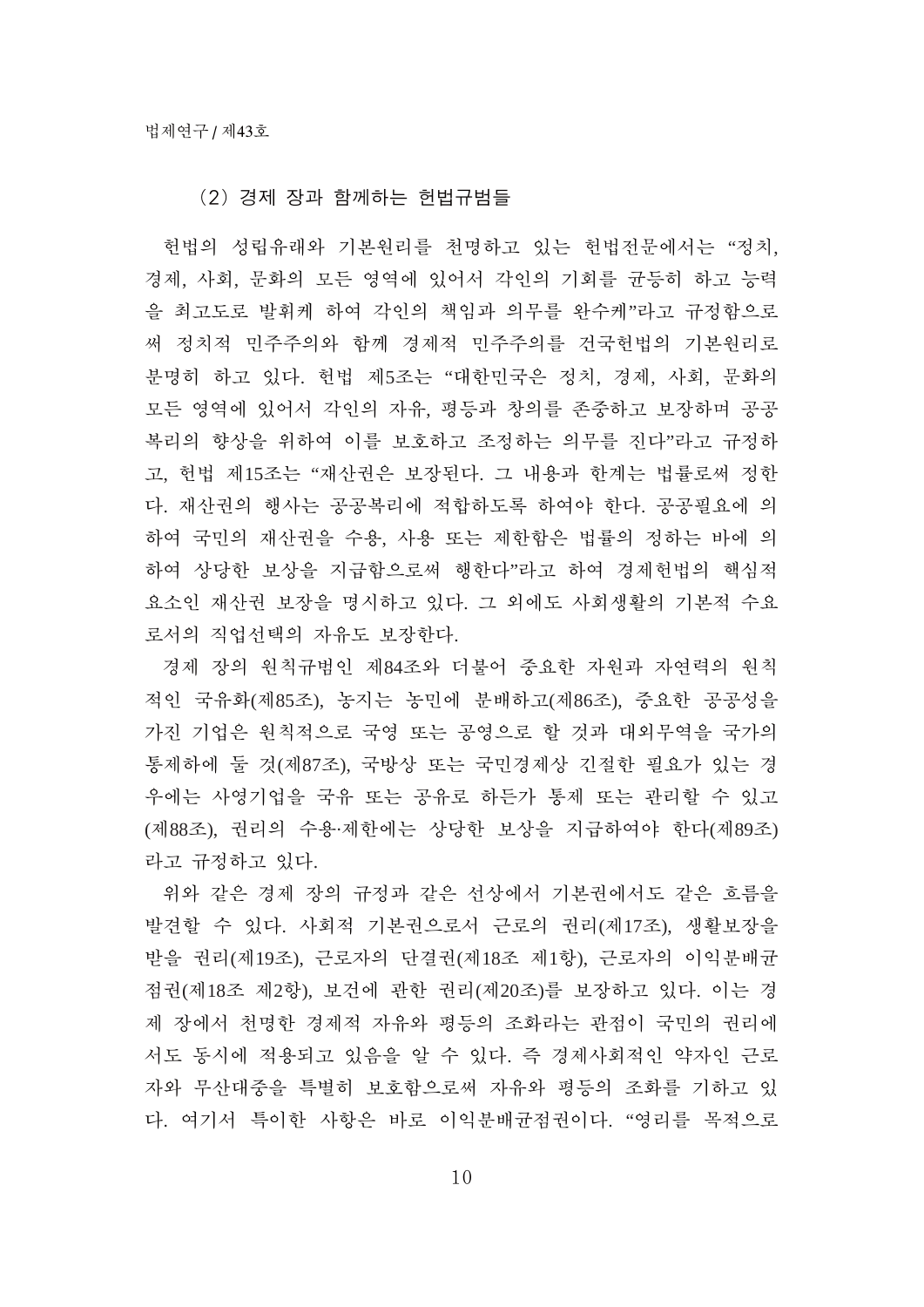하는 사기업에 있어서는 근로자는 법률의 정하는 바에 의하여 이익의 부 배에 균점할 권리가 있다"라는 조항은 자본주의 국가의 헌법에서 파격적 인 조항이라 아니할 수 없다. 이 규정은 1962년 제5차 개헌에서 삭제되기 에 이른다.

(3) 1960년 제2공화국 헌법까지 제헌헌법의 원형유지

1952년 제1차 헌법개정에서는 경제에 관한 한 전혀 개정된 바 없다. 다 만 1954년 제2차 헌법개정에서 제84조의 원칙규정은 변함이 없으나 각론 적인 규정에서 시장경제로 향한 약간의 수정이 가해진다.

1954년 1월 23일 정부는 첫째 국영·공영만으로는 기업의 능률과 생산성 향상을 기할 수 없고, 둘째 지나친 통제경제로 인하여 외자도입의 곤란이 따른다는 이유로 개헌안을 국회에 제출하였으나 동년 3월 9일 차기국회에 제출하겠다는 이유로 자진 철회하였다.4) 그러나 정부는 1954년 10월에 새로이 헌법개정안을 제출하여 동년 11월에 4사5입개헌에서 통과시켰다.

제헌헌법 이래 1960년 제2공화국헌법에 이르기까지 대한민국의 경제질 서는 '사회정의의 실현과 균형있는 국민경제의 발전'을 기본으로 한다. 개인의 '경제적 자유는 이 한계내에서 보장'될 뿐이다. 제헌헌법의 통제 경제체제에서 1954년의 제2차 헌법개정과 1960년의 제2공화국헌법에 이 르기까지 점차 시장경제적 요소를 강화하여 왔지만 제헌헌법의 원형은 변함이 없었다. 취약한 국민경제적 기반이 이를 정당화한다.

# 2. 제3공화국 헌법 : 시장경제와 사회정의의 조화를 통한 사회적 시장경제질서의 정립

같은 경제 장을 두고서 1962년 제3공화국 헌법에 이르러서는 경제질서 의 원칙규정 자체가 확연히 달라진다. "대한민국의 경제질서는 개인의 경 제상의 자유와 창의를 존중함을 기본으로 한다." 국가는 "사회정의의 실 현과 균형있는 국민경제의 발전을 위하여' '경제에 관한 규제와 조정을"

<sup>4)</sup> 헌법개정심의록, 헌정사자료 제3집, 대한민국 국회, 1967, 166쪽 이하, 헌법개정의안 이유서와 국무총리(백두진) 발언 참조.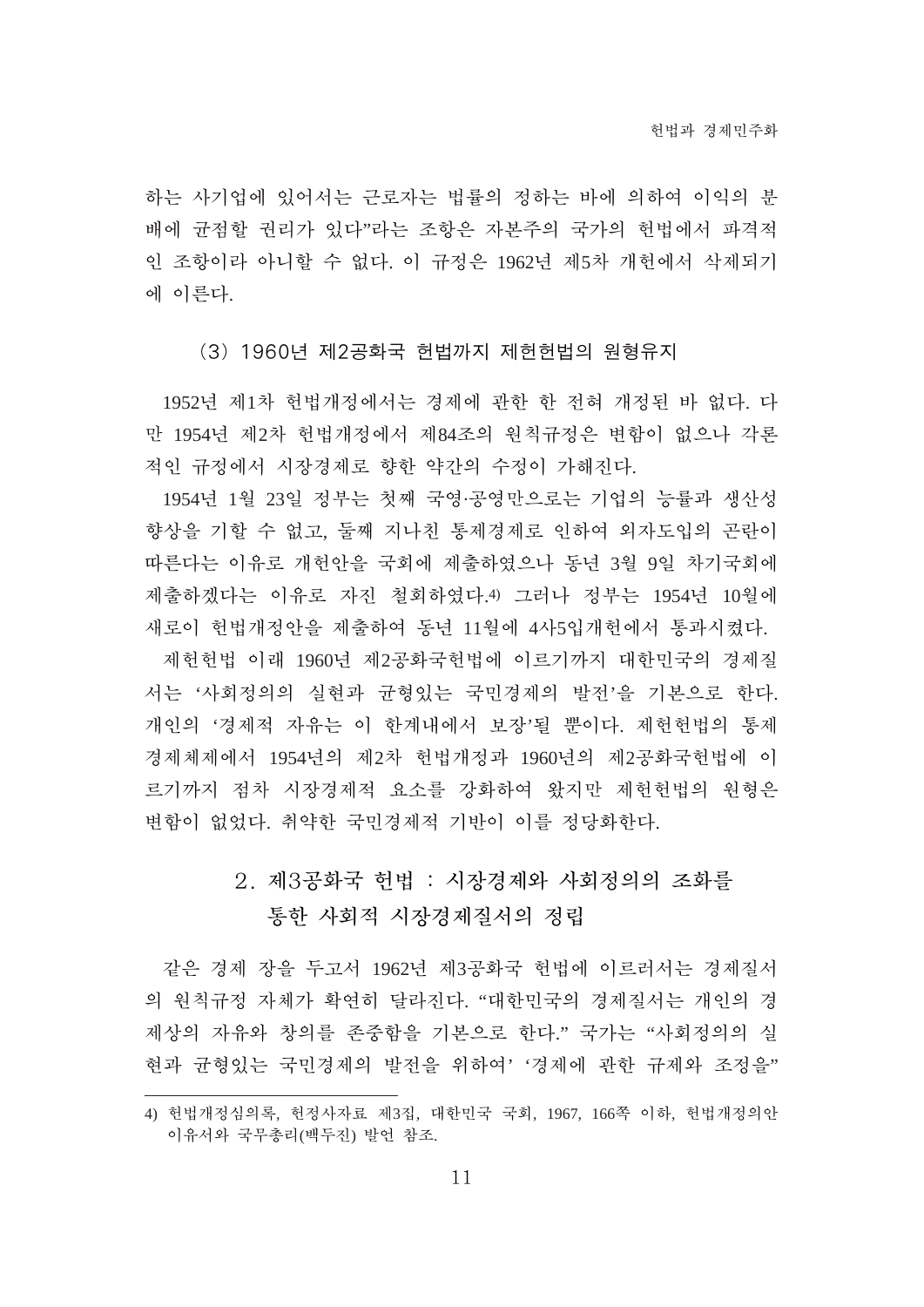할 뿐이다.

제2공화국헌법은 1961년 5·16 군사쿠데타로 인하여 비상조치법으로 대 체되면서 일시적 통제경제체제가 행하여졌으나 제5차 개헌을 통하여 제 111조에서 개인의 경제상의 자유와 창의를 존중함을 기본으로 하고 이에 따른 경제의 규제와 조정을 가능하게 하여 경제질서의 원칙적 자유화에 기초한 국가적 개입을 정당화하고 있다. 제113조에서는 농지의 소작제도 를 금지하며, 제114조에서는 농지·산지의 효율적 이용, 제115조에서는 협 동조합의 육성과 정치적 중립성의 보장을, 제118조에서는 경제·과학심의 회의를 새로이 규정하고 있다. 천연자원과 사영기업의 국·공유화, 무역의 육성규제는 그 이전의 헌법과 동일하다. 제5차 개정헌법(제3공화국헌법) 의 경제 장에 관한 내용은 원칙적으로 1972년 제7차 개정헌법(제4공화국 헌법, 유신헌법)에도 그대로 유지된다.

# 3. 제5공화국 헌법 : 독과점 규제를 통한 사회적 시장경제질서의 견고화

1979년 10월 26일 박정희 대통령이 중앙정보부장의 총에 맞아 운명하 자 새삼 민주화 바람이 불어 왔다. 이 과정에서 유신헌법을 철폐하고 새 헌법을 만들고자 하는 의견이 각계에서 분출했다. 정부에서도 법제처장을 단장으로 하는 정부헌법연구반이 구성되었다. 정부연구반 시안에서의 경 제에 관한 규정은 "경제의 특질변모를 감안하여 현행헌법보다 자율을 더 강조하는 한편 정부의 역할 전환을 아울러 명기할 필요"에서의 시안임을 강조하고 있다.5) 생각건대 비난의 대상이었던 제4공화국헌법도 적어도 경제에 관한 한 그 간결성에 비추어 특별히 문제될 것은 없어 보였다. 다 만 정부시안에서는 경제계획과 관련하여 총체적 경제계획의 헌법적 표현 을 구하고자 하였다. 결과적으로 제5공화국 헌법에서는 독과점 규제를 새 로이 추가하게 되었다.

<sup>5)</sup> 당시 여러 헌법시안이 제시되었으며, 국회안과 6인교수안은 대체로 제4공화국헌법과 동일하다. 정부헌법연구반보고서(법제처, 1980, 548면 이하)에서 경제에 관한 총칙 안 을 제시한 바 있다.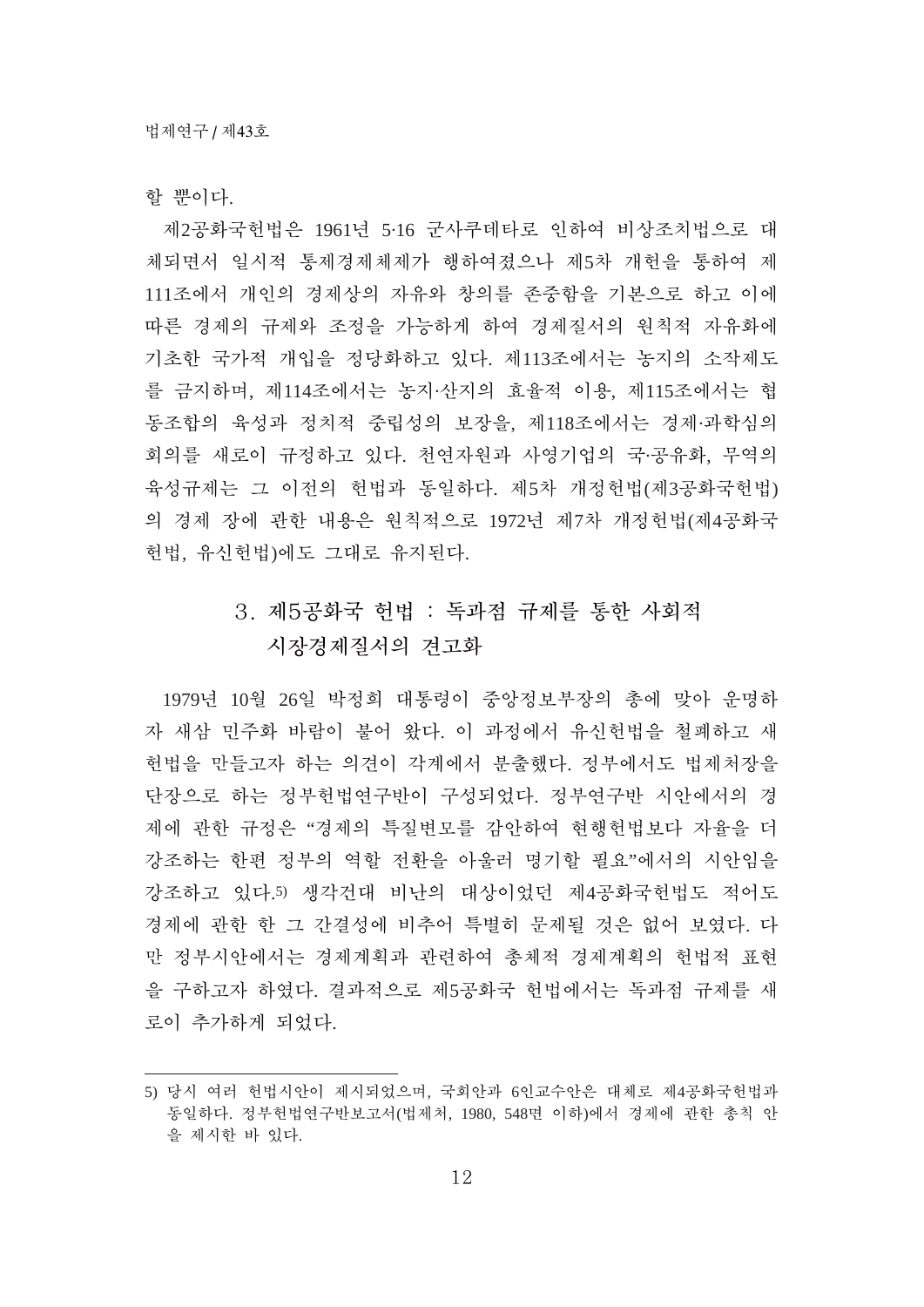# $II.$  제6공화국 헌법(1987년헌법)과 '경제의 민주화'

#### 1. 사회적 시장경제질서

현행헌법의 경제질서에 관한 원칙적 조항인 제119조와 1980년 헌법의 제120조를 비교해 보면 제1항은 동일하다. 다만 현행헌법 제2항은 1980년 헌법 제2항과 제3항을 결합한 규정으로 이해될 수 있다. 이 과정에서 경 제에 대한 국가적 규제와 조정을 위한 핵심어로서 제헌헌법부터 애용되 어 온 '사회정의'가 '경제의 민주화'로 대체되었음을 알 수 있다. 즉 '사 회정의'를 대체하는 '경제의 민주화'라는 이름아래 경제에 관한 국가적 규제와 조정을 더욱 강화한다. 결국 현행헌법상 경제질서는 기본권으로서 의 사유재산권 보장(제23조 제1항)6)과 더불어 시장경제(제119조 제1항)가 그 기본축을 이룬다. 여기에 재산권의 사회적 구속성 원리(제23조 제2항) 와 경제의 민주화(제119조 제2항)는 국가적 규제와 조정을 정당화한다. 시장경제를 기본으로 하면서 경제의 민주화를 위해 규제와 조정을 가한 다는 점에서 이를 '사회적 시장경제질서'로 명명한다. 즉 시장경제는 어 간(語幹)이고 사회적은 그 수식어이다. 물론 이에 대해서는 혼합경제질서 또는 수정자본주의적 경제질서7)라고도 하지만 학계의 다수견해와 헌법재 판소의 결정을 통해서 사회적 시장경제질서는 대한민국 헌법상 경제질서 를 총칭하는 의미로 자리잡고 있다.8)9)

<sup>6)</sup> 윤재만, "경제질서와 기본권-재산권을 중심으로", 공법연구 제36집 제4호, 한국공법학 葹, 2007, 1-29碪.

<sup>7)</sup> 전광석, 법제처, 주석헌법, 2010; 김형성, "헌법상 경제질서와 경제가섭의 한계", 공법 연구 제21집, 한국공법학회, 1993; 정순훈, "우리 헌법상 경제질서와 경제규제의 한 계", 공법연구 제16집, 한국공법학회, 1988; 김상겸, "금융감독체계에 관한 법적 고찰", 공법연구 제31집 제3호, 한국공법학회, 2002; 김문현, "헌법상 국가와 시장", 공법연구 제41집 제1호, 한국공법학회, 2012 참조.

<sup>8)</sup> 김철수, 헌법학개론, 박영사, 2007, 287쪽; 권영성, 헌법학원론, 법문사, 2010, 167쪽; 성낙인, 헌법학, 법문사, 2012, 270쪽; 정재황, 신헌법입문, 박영사, 2012. 166쪽; 허영, 한국헌법론, 박영사, 2010, 166쪽; 김성수, "헌법상 경제조항에 대한 개정론", 공법연 구 제34집 제4호 제2권, 한국공법학회, 2004; 이덕연, "한국의 경제헌법질서상 기업의 자유", 공법연구 제29집 제1호, 한국공법학회, 2000; 강경근, "경제적 자유 보장과 국 가의 경제제도 형성의 방향과 한계", 공법연구 제38집 제2호, 한국공법학회, 2009; 은 숭표, "법경제학이론들의 헌법상 사회적 시장경제원칙에서의 의미", 헌법학연구 제13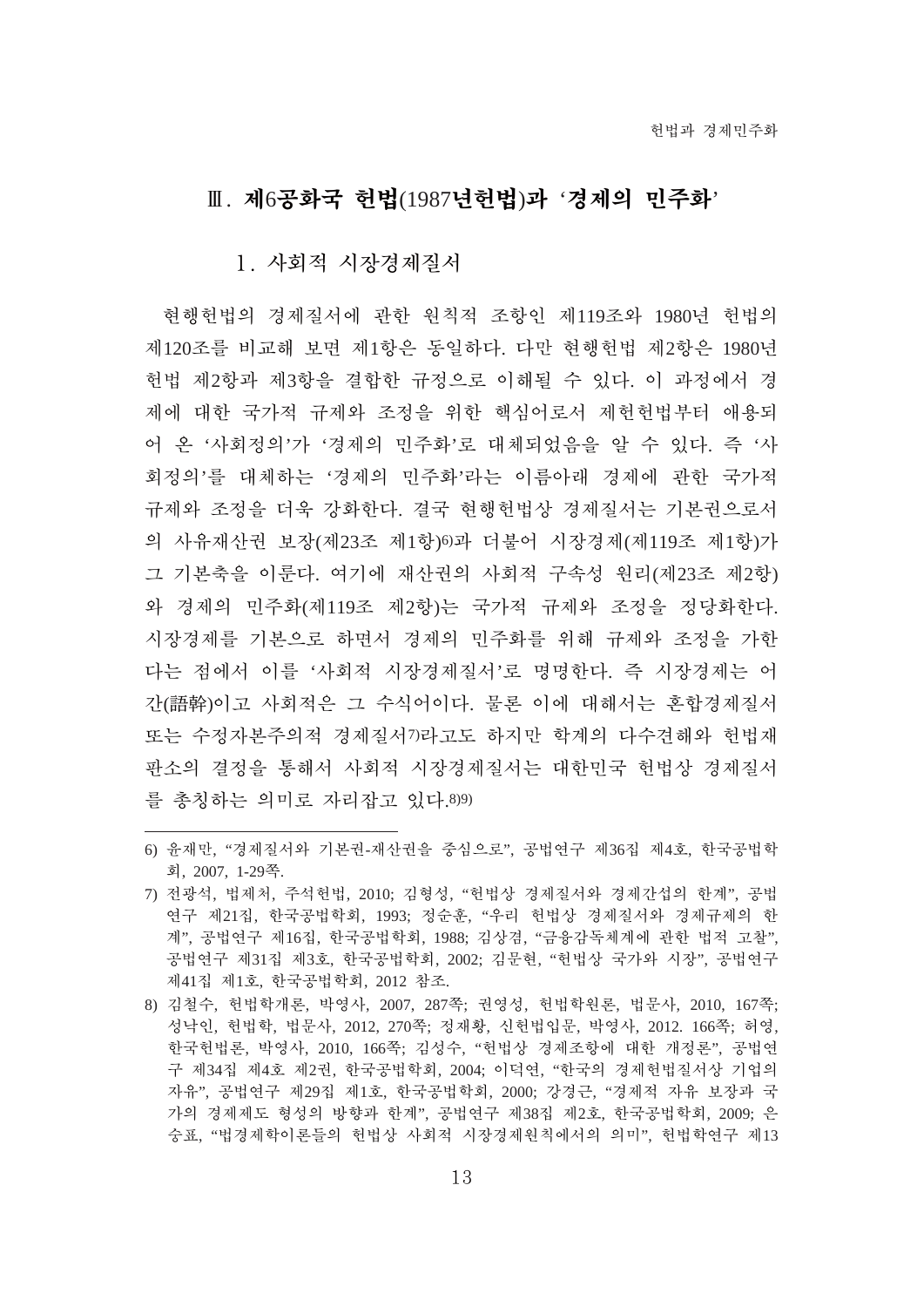한편 경제헌법과 직접적으로 여계되면서 동시에 경제헌법의 핵심적인 내용으로서의 재산권 보장은 경제 장과 별도의 기본권에서 규정하고 있 다. 대체로 제헌헌법 이래 재산권 규정은 보상에 관한 약간의 변이를 제 외하고는 본질적인 변화를 초래하지 아니하고 있다. 즉 제헌헌법 제15조 의 재산권 규정10)은 현행헌법에 이르기까지 원형을 유지하고 있다. 제헌 헌법에서의 상당한 보상이 1962년 헌법에서 정당한 보상, 1972년 헌법에 서 법률로 정하고, 1980년 헌법에서 공익 및 관계자의 이익을 정당하게 형량하여 법률로 정하고, 1987년 헌법에서 다시 1962년 헌법과 같이 정당 한 보상으로 규정하고 있다.

#### 2. 경제의 민주화

시장경제질서를 유지하는 가운데 '사회적'의 함의와 관련하여 결국 경 제민주화의 의미가 달라진다. 경제민주화의 준거는 동시대를 관류하는 공 동체적 가치라 할 수 있다. 한국 경제는 그간 산업화 과정을 거치면서 세 계에서 유례가 없을 정도로 단기간에 압축 성장을 이룩하였다. 그에 따라 한국적인 재벌도 탄생하고 그 덕분에 세계적인 대기업도 배출할 수 있었 다. 하지만 산업화에 드리운 그늘도 무시할 수 없는 상태에 이르렀다. 1971년 청계천 피복 노동자 전태일의 삶을 통해 추적된 노동자의 고단한 삶을 더는 외면할 수 없는 상황에 이른 것이다. 더구나 민주화 이후에도 산업화의 과실을 제대로 수혜하지 못한 세대에게 1997년의 IMF체제와

권 제4호, 한국헌법학회, 2007; 최갑선, "경제관련 헌법규정들에 대한 고찰", 헌법논총 제9집, 헌법재판소, 1998 참조.

<sup>9)</sup> 헌법재판소도 국제그룹해체사건에서 제119조 제1항의 의미를 다음과 같이 판시하고 있다. "헌법 제119조 제1항(제5공화국헌법 제120조 제1항)은 대한민국의 경제질서는 개인과 기업의 경제상의 자유와 창의를 존중함을 기본으로 한다고 하여 시장경제의 원리에 입각한 경제체제임을 천명하였는바, 이는 기업의 생성·발전·소멸은 어디까 지나 기업의 자율에 맡긴다는 기업자유의 표현이며 국가의 공권력은 특단의 사정이 없는 한 이에 대한 불개입을 원칙으로 한다는 뜻이다"(헌재 1993.7.29. 89헌마31, 공권 력행사로 인한 재산권침해에 대한 헌법소원(인용(위헌확인)).

<sup>10)</sup> 제15조 재산권은 보장된다. 그 내용과 한계는 법률로써 정한다. 재산권의 행사는 공 공복리에 적합하도록 하여야 한다. 공공필요에 의하여 국민의 재산권을 수용, 사용 또는 제한함은 법률의 정하는 바에 의하여 상당한 보상을 지급함으로써 행한다.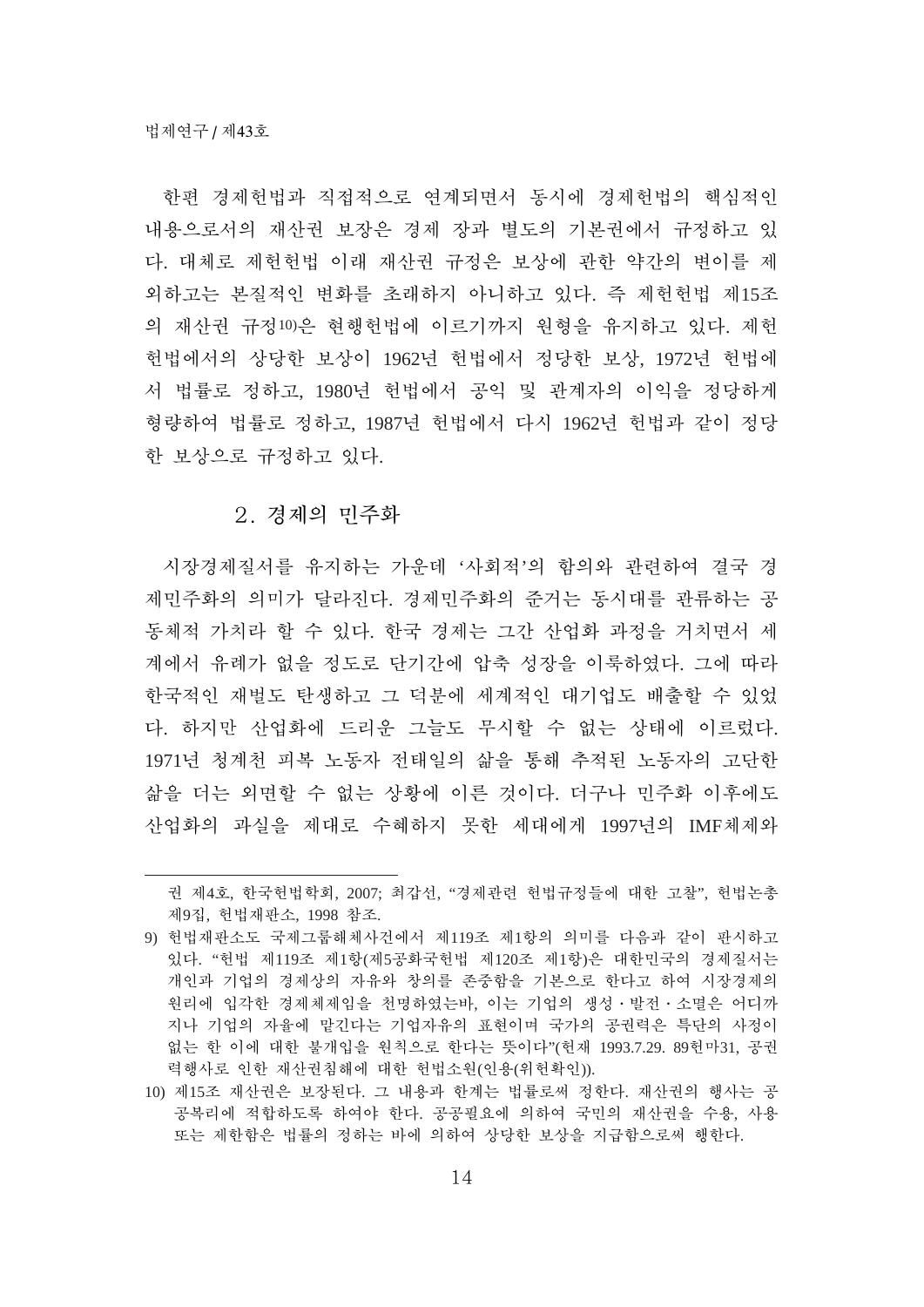2008년에 불어 닥친 세계적인 경제위기를 거치면서 양극화현상은 더욱 심화되고 마침내 이를 방치해서는 더 이상 대한민국이라는 공동체가 해 체될지도 모른다는 위기의식에 직면한다. 이에 2012년 4월 11일에 실시된 제19대 국회의원총선거와 12월 19일에 실시될 대통령선거를 앞두고 경제 의 민주화에 대한 국민적 요구는 더욱 강해지고 이를 정치권이 수용하면 서 경제민주화는 이 시대 국가경영의 최고 화두로 등장하기에 이른다.

경제의 민주화는 주로 사회경제적 측면에서의 논의가 주축을 이루겠지 만 이 모든 정책적 대안들은 결국 최종적으로는 법제로 정립되어야 한다 는 점에서 경제의 민주화는 무엇보다도 법적인 접근이 불가피하다. 그것 은 경제에 대한 국가적 개입과 규제의 한계를 의미하기도 한다. 바로 그 런 의미에서 경제민주화는 반드시 국가적 규제와 개입의 확대를 정당화 하는 논리로만 차용될 수 있는 것이 아니라 역설적으로 국가적 규제와 개입을 벗어나 탈규제화와 자율화를 위한 헌법적 근거로도 작동될 수 있 다.11) 바로 그러한 의미에서 국가적 규제와 개입은 바로 민주법치주의의 원칙을 준수하여야 할 것이며, 그것은 결과적으로 헌법 제37조 제2항에서 예정된 경제적 자유와 권리의 본질적 내용을 침해할 수 없으며, 제한을 하더라도 비례의 원칙을 준수하는 범위 내에서 정당화될 수 있다. 그 구 체적인 예로서는 기업 간의 공정한 경쟁, 국민경제생활에서의 불평등 해소, 시장과 기업의 민주화를 통한 경제주체 간의 조화가 필요할 것이다.12)

#### 3. 경제민주화 부정론

과잉된 경제의 민주화 요구는 헌법상 시장경제질서를 왜곡시킬 뿐만 아니라 결과적으로 시장경제 자체의 붕괴를 초래할 우려가 있다고 보아 경제의 민주화를 부정하는 견해도 제기된다. 이 견해에 의하면 오히려 시 장경제를 더욱 공고히 함으로써 국민경제의 건전한 발전을 기할 수 있으 며, 이를 통해서 사회정의와 경제민주화를 실질적으로 구현할 수 있다고

<sup>11)</sup> 김종철, "헌법과 양극화에 대한 법적 대응", 법과사회 제31호, 2006, 23쪽.

<sup>12)</sup> 김민배, "경제민주화와 국가의 역할"; 송기춘, "경제의 민주화를 위한 법적 과제", 법 연 35호, 한국법제연구원, 2012 참조.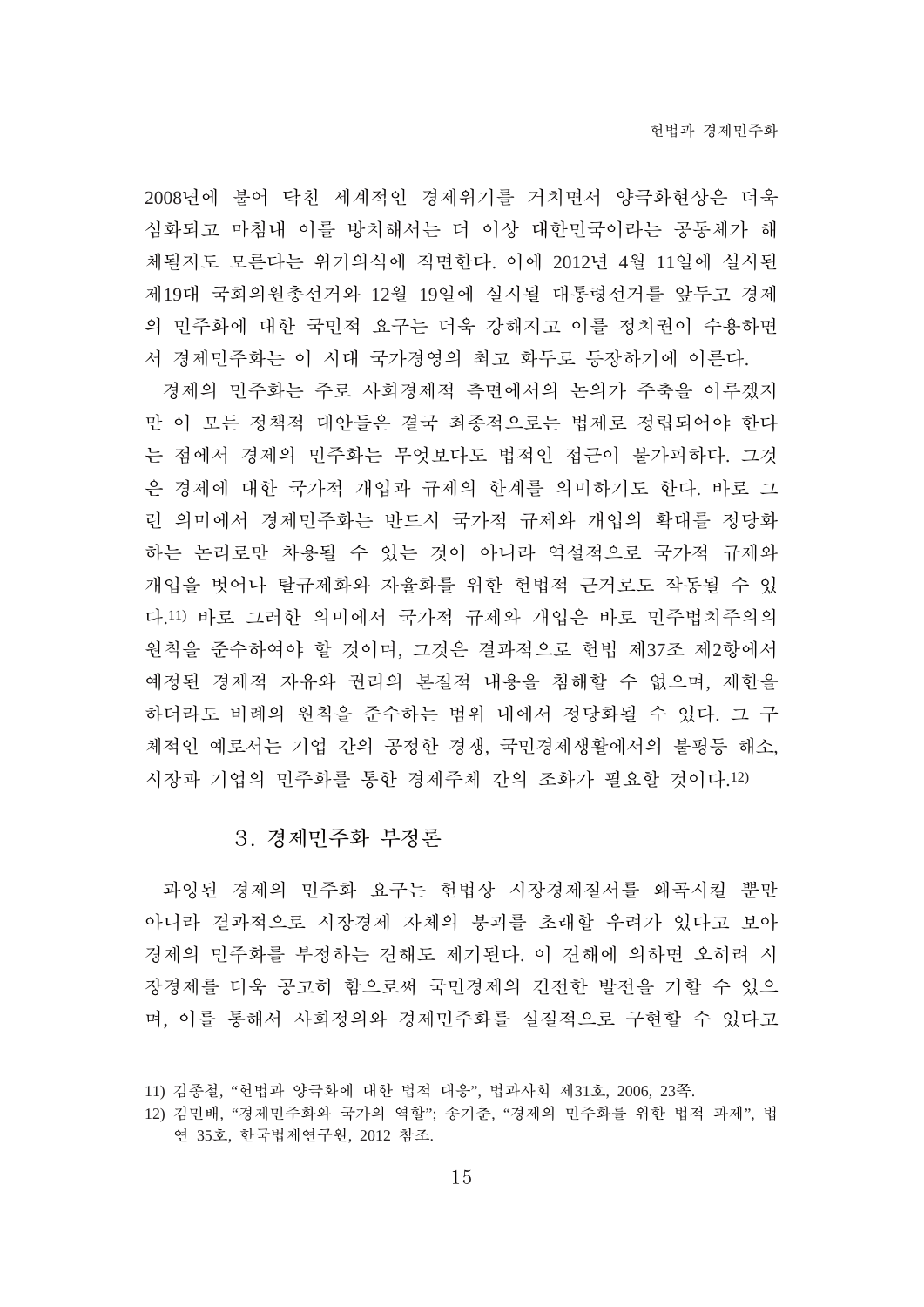본다. 이와 같은 논리의 여장서상에서 심지어 경제의 민주화를 위한 일련 의 헌법규범의 전면적인 삭제를 주장하는 견해도 제기된다.13)14)

이와 같은 논의는 그간 신자유주의적 사고의 전제 아래 경제에 대한 국가적 규제와 개입을 무력화시키려는 일련의 논의와 그 맥락을 같이 한 다. 이는 어쩌면 이명박 정부 초기에 제기된 소위 '비즈니스 프렌들리' 정책 기조와도 일맥상통한다. 작은 정부, 민영화(탈국유화), 기업규제완화, 시장개방과 같은 정책과 같은 흐름이다. 심지어 헌법상 경제 장을 사실상 폐지하고 헌법 총강에 "대한민국의 경제질서는 개인과 기업의 경제상의 자유와 창의를 존중하는 자유시장경제질서를 기본으로 한다"라고 하여 자유시장경제질서를 명확히 하자는 안까지 제기된다. 이를 통해 시장경제 의 위상을 어론의 자유나 양심의 자유 또는 학문의 자유와 같은 시민적 자유와 동일시하게 하다는 것이다.15)

하지만 신자유주의의 퇴조와 전 세계적인 금융재정상의 위기에 따른 사회적 양극화 현상에 비추어 본다면 국가의 개입을 최소화하는 이와 같 은 주장이나 정책은 그 타당성의 기반이 취약할 수밖에 없다. 시장경제와 경제의 민주화라는 명제도 결국은 동시대의 시대정신과 유리된 상태에서 호응을 얻기 어렵기 때문이다.

<sup>13)</sup> 김정호, "경제헌법 개정을", 자유기업센터, 1998, 54쪽.

<sup>14)</sup> 김정호, "헌법 경제조항과 사회적 기본권에 관한 법경제학적 분석", 헌법학연구 제10 권 제1호, 한국헌법학회, 2004, 169쪽: "민주주의사회에서 헌법의 본질은 국민들이 입 법이라는 수단을 통해서 만인의 만인에 대한 투쟁상태에 빠지지 않도록 막아주는 것이다. 헌법의 삼권분립 조항들과 자유권적 기본권 조항들은 그런 목적에 부합된 다. 그러나 경제조항이나 사회적 기본권 조항들은 오히려 헌법을 통해서 막으려고 했던 현상을 더 조장하는 측면이 있다. 경제조항과 사회적 기본권 조항들을 우리 헌 법에서 삭제하는 것이 필자의 제안이다. 하지만 그렇게 하더라도 규제지향적, 재분 배 지향적 입법들이 크게 달라지지는 않을 것이다. 규제와 재분배가 국민 모두에게 이익이 되는 경우에만 입법화되게 하려면 공익의 존재가 확실하게 입증되는 경우에 국한해야 할 것이며, 또 그럴 경우에조차 특별한 희생을 막기 위해 제23조 제3항의 보상조항이 철저히 적용되어야 할 것이다."

<sup>15)</sup> 민경국, "자유시장경제를 위한 한국헌법의 발전방향", 좌승희 편, 선진 자유민주주의 와 시장경제 정착을 위한 새헌법연구, 경기개발연구원, 2007, 273쪽.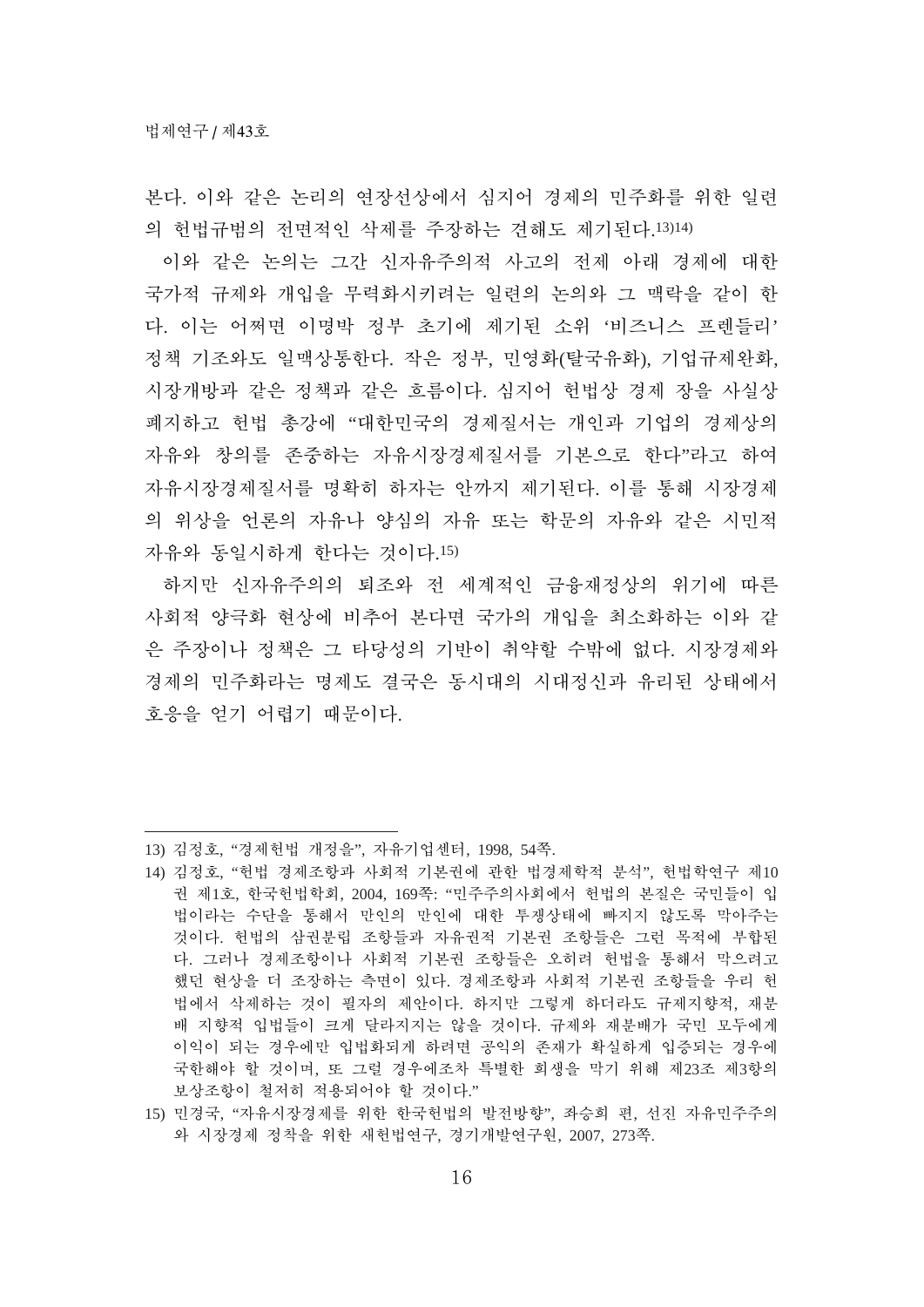# $W.$  '경제민주화'의 동시대적 함의

#### 1. 정치민주화로

(1) 세계사적 함의

18세기부터 시작된 세계사적인 혁명 즉 인간의 자유와 권리를 보장하 기 위한 구제도(ancien régime)의 청산 작업은 미국과 프랑스의 시민혁명 으로 그 정치적 결실을 이루었다면, 과학기술의 발전에 따른 산업혁명의 성공은 인간의 경제적 자유를 향한 의지를 반영하게 되었으니 이른바 홉 스봄(Hobsbawm, Baum)<sup>16)</sup>의 정치·경제 이중혁명(Dual Revolution)이 완성되 었다. 하지만 그 세계사적인 혁명은 하층시민을 위한 체제변혁운동이 아 니라 부르주아 계급이 귀족을 대체해서 정치의 주류세력으로 부상하는 결과를 초래했다. 아무튼 정치적 자유주의는 국가로부터의 자유를 의미하 며 그에 따른 국가의 역할과 기능은 야경국가(Nachtwächterstaat, night-watch state)로 제한되게 된다. 하지만 산업혁명의 성공은 부르주아 계층과 프로레타리아 계층 간의 갈등을 새삼스럽게 야기하게 되었으며, 이를 해결하기 위한 국가적 개입과 규제를 정당화한다. 여기에 1870년대 부터 불어 닥친 독점자본과 국가권력의 결탁에 의한 제국주의(Imperialism) 의 세계경략은 세계사적인 질서의 근본적인 교란을 초래하게 되었다. 서 세동점(西勢東漸)의 와중에 한국·중국을 포함한 아시아는 제국주의의 희 생물로 전락하였다. 제국주의의 발호는 단순히 자국의 이익에만 기여하는 것이 아니라 오히려 자국의 시장경제에 끼치는 해악이 무시할 수 없는 상황에 이르게 된다. 이에 19세기적인 제국주의의 선봉에 선 신홍 자본주 의 대국인 미국에서도 독과점규제의 입법화를 시작한다.17)

<sup>16)</sup> 에릭 홉스봄(Eric John Ernst Hobsbawm(1917-2012), 마르크스주의자로 《혁명의 시대》 (1962), 《자본의 시대》(1975), 《제국의 시대》(1987), 《극단의 시대》(1994)를 저술 했다.

<sup>17)</sup> 미국의 셔만법(Sherman Act)(1890), 클레이튼법(Clayton Act)(1914)이 그 효시를 이룬 다. 그 이후에 제정된 독일의 카르텔명령(Verordnung gegen Misbrauch Wirtschaftlicher Machtstellungen)(1923), 영국의 독점규제법(Monopolies and Restrictive Practices(Inquiry and Control) Act)(1948), Restrictive Trade Practices Act(1956), 일본의 독점금지법(1947)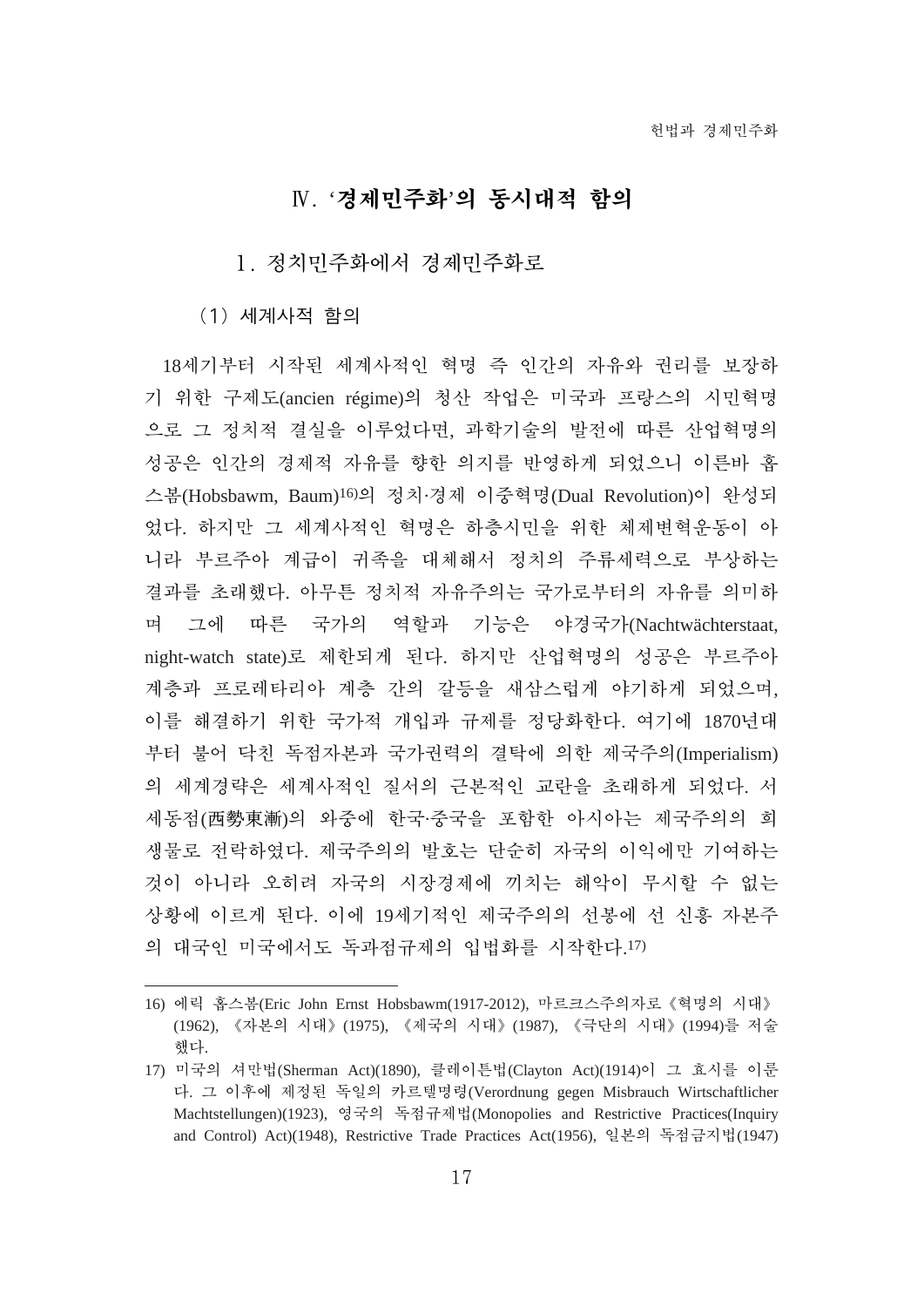하지만 지구촌의 또 다른 곳에서는 더 이상 시장경제에 의탁할 수 없 다는 새로운 명제가 대두되었으니 바로 '만국의 노동자여 단결하라'는 이 념적 깃발아래 탄생한 공산주의와 그에 따른 공산주의 혁명의 발발이다. 20세기 벽두에 야기된 제1차 세계대전이 종언을 고할 즈음인 1917년에 러시아에서는 차르(Tsar) 지배의 시대를 청산하고 공산주의 혁명을 성공 한다. 그것은 20세기 지구촌을 양분하는 계기가 되었다. 러시아의 공산주 의화는 동유럽과 더불어 장제스(蔣介石)가 이끄는 국민당의 패배와 마오 쩌뚱(毛澤東)이 이끄는 중국 공산당의 천하통일로 1949년에 중화인민공화 국이 거설됨으로써 공산주의적 세계지배는 더욱 강화되었다. 이는 곧 미 국·영국과 서유럽의 자유민주주의와 대척점에 선 인민민주주의의 세계사 적 분점을 의미한다. 시장경제를 기반으로 하는 자유민주주의와 계획경제 를 기반으로 하는 이민민주주의의 대결 속에서 시장경제는 시장을 교란 하는 적에 대한 사회정의 차원의 규제와 조정이 불가피하게 되었으니 이 를 수정자본주의적 경제질서 또는 사회적 시장경제라는 이름으로 정착하 기에 이른다. 자본주의 경제는 비록 많은 문제점을 드러냈지만 그래도 진 화를 계속하여 왔다. 특히 유럽식 진보정당을 중심으로 하는 사회민주주 의 이념은 국가사회에 새로운 바람을 불러일으키기에 충분하였다. 그럼에 도 여전히 빈부갈등과 제국주의적 세계경영에 대한 불만은 마침내 프랑 스에서 1968년 발발한 5월 학생소요로 그 정점을 이루다.18) 자본주의 국 가에서 일어난 반자본주의적 주창은 기존의 질서에 대한 근본적인 성찰 을 요구하기에 충분하였다. 그 학생소요의 후유증은 마침내 프랑스 제5공 화국의 영웅인 드골대통령이 1969년 사임에 이르는 단초를 제공하기에

도 같은 예이다. 독점금지법의 주된 내용은 독점기업체의 설립금지, 지주회사의 설 립금지, 기업합병의 금지 등이다.

<sup>18) 1968</sup>년 파리 교외의 낭테르 대학(지금 파리 10대학)에서 시작된 다니엘 콘-베디트가 주도한 '3월 22일 운동'을 기폭제로 하여 5월 메이데이 직후에는 전국적으로 진보적 학생들을 중심으로 반권위주의, 반제국주의, 반자본주의적인 학생운동 열풍이 온 프 랑스를 휘감은 바 있다. 당시 학생운동의 엄청나 위력에 놀란 프랑스의 전쟁 영웅인 드골 대통령조차 1주일간 신변노출이 꺼려진 상태에까지 이른바 있다. 이들 학생운 동의 추동세력은 그 후 유럽좌파의 중심축을 이루게 된다. 훗날 이들이 주축이 된 '해방' 또는 '자유화'를 의미하는 Libération이라는 일간신문을 창간하여 그 정신을 현실세계에 구현하려 했다.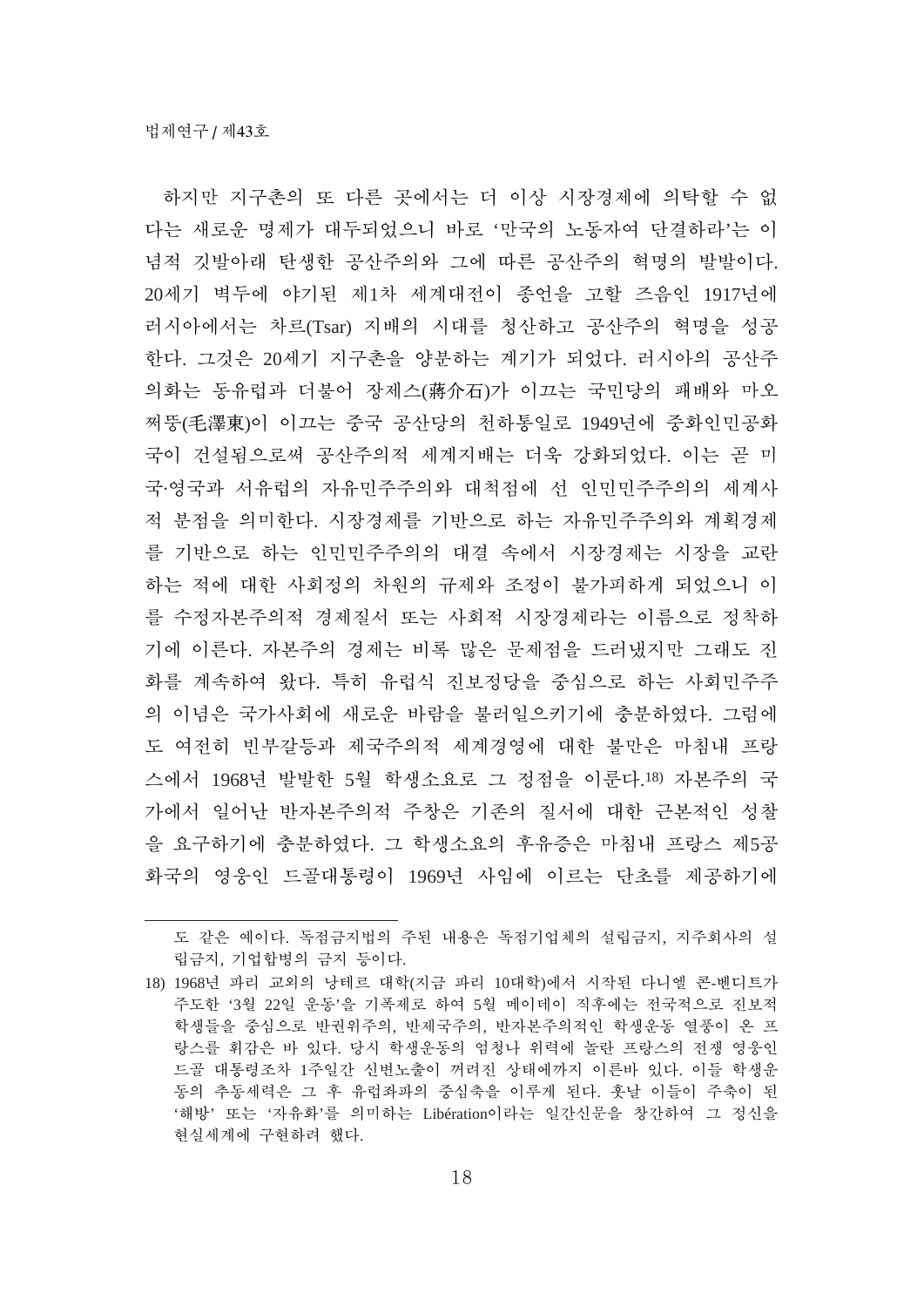箖歱荵惑.19)

하지만 공산주의 체제는 그 이상향에도 불구하고 제대로 된 개혁의 단 초를 제공하지 못하고 지리멸렬하는 상황으로 나아가게 된다. 인간의 본 성에 충실하지 못한 이상주의는 마침내 동서냉전의 산물인 동서독에서 분출하고 만다. 1989년 세계사적인 분단과 냉전 그리고 그 이면에 깔려 있는 이데올로기의 장벽을 한꺼번에 걷어치우게 된다. 동서독을 가로막은 장벽의 붕괴와 독일 통일, 이와 같은 시대적 요구를 외면할 수 없었던 러 시아의 지도자 고르바초프의 '페레스트로이카'를 통해서 공산주의 종주국 러시아도 개혁·개방, 즉 공산주의를 포기하고 시장경제와 자유민주주의를 받아들이게 된다. 하지만 생산수단이 국·공유화되어 있던 러시아에서의 시장경제는 이중경제적인 상황 즉 주거와 주식을 배급받으면서 시장경제 를 이용해야 하는 이중경제를 거칠 수밖에 없는 한계를 드러내다. 그것은 동유럽 각국의 경우에도 공통적인 현상이다. 아무튼 그와 같은 이중경제 적인 상황도 일정한 시간이 지나면서 차츰 해소될 수밖에 없을 것이다. 하지만 또 다른 공산주의 종주국인 중화인민공화국은 명실상부한 이중경 제를 채택하고 있다는 점에서 새로운 경제질서의 시험대라 아니할 수 없 다.20) 시장경제로 진입한 러시아나 동유럽, 이중경제를 고수하는 중국 모 두에게 날로 심화되는 양극화 현상을 어떻게 극복할 것인가가 최고의 화 두이자 해결의 과제이기도 하다.21)

- 19) 드골 대통령은 상원개혁과 지방자치제 개혁을 담은 안을 헌법 제11조의 국민투표조 항에 따라 국민투표에 회보했다. 더 나아가 드골 대통령은 이 국민투표(referendum) 에 자신의 신임을 묻는 신임문제를 제기하였다. 바로 그런 의미에서 이 국민투표는 국민투표와 동시에 신임투표(plebiscite)를 의미하다. 이 국민투표에서 실패하 드골 대 통령은 스스로 대통령직을 사임하기에 이른다.
- 20) 중화인민공화국은 공산주의의 원형을 유지하는 가운데 여전히 공산당 지배의 틀을 유지하고 있다. 하지만 이미 개혁과 개방의 물결은 심천 특구나 새로 중국이 된 샹 하이나 홍콩의 예가 아니더라도 전국적으로 시장경제가 국민들의 일상생활에 파고 들어 있다. 대도시를 중심으로 하는 상권은 이미 사회주의 경제라기보다는 시장경제 의 논리가 지배하고 있다고 보아도 무리가 아닐 것이다. 공산주의적인 국가적 배급 과 급여는 하층시민에게만 유효한 경제제도로 머물고 있다는 사실이다. 바로 그런 관점에서 본다면 중국의 이중경제는 앞으로 어떤 방향으로 나아갈지 의문부호를 던 진다. 특히 이중경제의 와중에 벌어지고 있는 양극화현상과 도시빈민으로 전락한 농 촌출신 노동자들의 문제는 시급한 현안과제이기도 하다.
- 21) H. J. Mengel, 김형성 역, "국가계획경제의 시장경제로의 전환의 헌법적·헌법정책적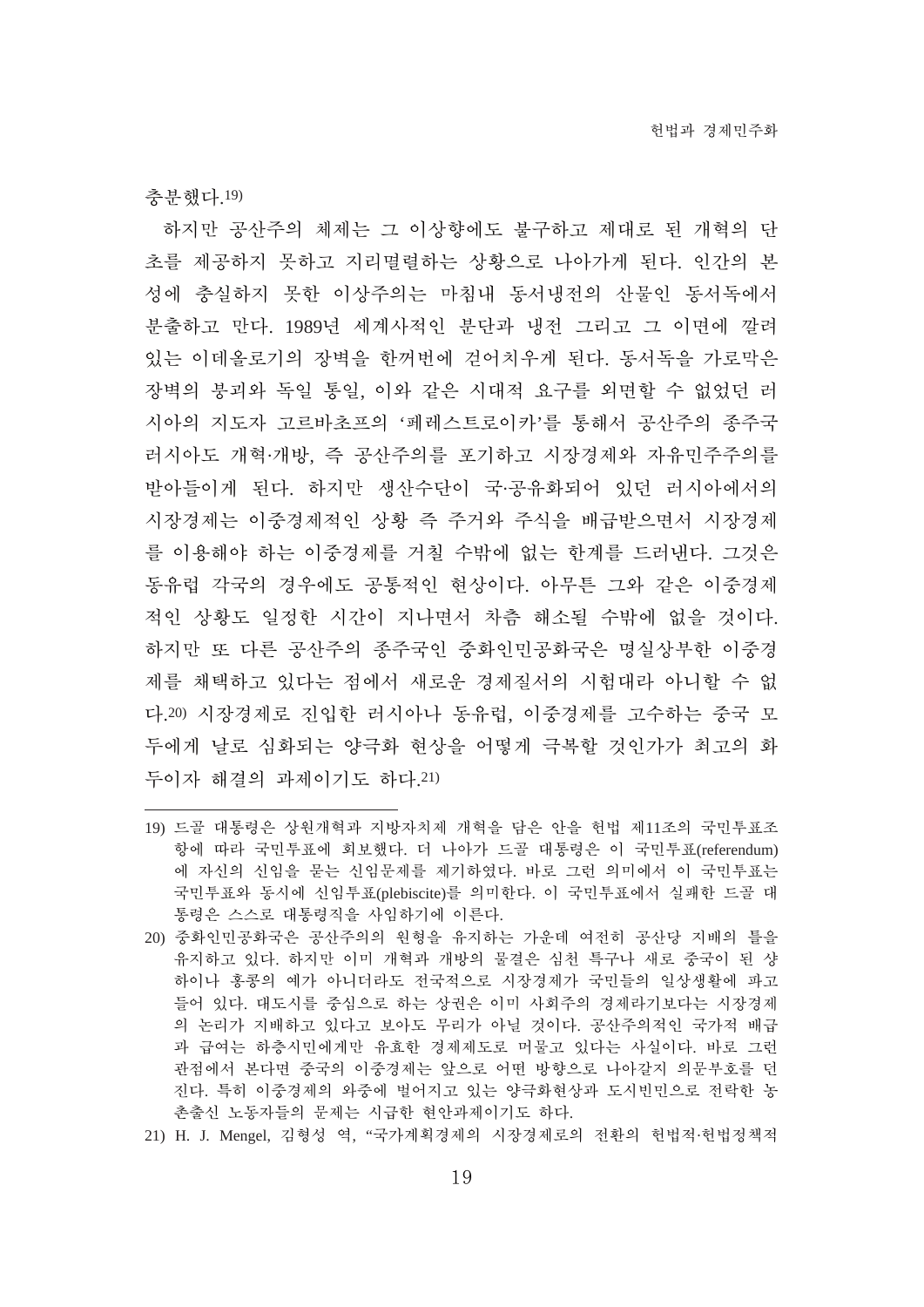반면에 정치적 자유민주주의에 입각한 자본주의적 시장경제질서를 채 택하고 있는 나라들에서의 상황도 그리 녹록하지 아니하다.22) 일찍이 미 국은 1920년대에 경제적인 대공황을 겪으면서 뉴딜정책을 통하여 새로운 유형의 국가적 개입을 정당화하기 시작하였다.23) 제2차 세계대전의 전승 국이자 동서냉전의 와중에서도 세계 최강국의 지위를 견고하게 지키면서 자유민주주의의 소중함을 전 세계에 일깨워준 미국에서도 자유민주주의 와 자본주의적 시장경제질서는 일정한 한계에 부딪치게 된다.24)

<각국 경제질서에 관한 흐름도>

| 공사주의 공사주의<br>사회주의 | 새로 지인한<br>시장경제 | 사회적 시장경제                                      | 시장경제 |
|-------------------|----------------|-----------------------------------------------|------|
|                   |                |                                               |      |
|                   |                | 계획경제 중국의 양제 동구권의 시장경제 중도좌파(유럽사회당) 중도우파(유럽보수당) | 미국   |

관점-독일의 예를 중심으로"공법연구 제22집 제1호, 한국공법학회, 1993, 129쪽 이 하 참조.

- 22) 국가중심적 경제체로부터 시장중심적 경제체로 나아가는 순서를 프랑스⇒독일⇒영 국⇒미국 순으로 보는 견해도 제기된다. 강승식, "경제체제와 정부형태와의 관계", 현법학연구 제13권 제1호, 한국헌법학회, 2007, 193쪽.
- 23) 김종인 한겨레신문 2012. 12. 1. 인터뷰 중에서: "미국 경제학자인 로버트 윌리엄 포 겔은 미국 사회가 역사적으로 세 번 각성해서 오늘날의 미국을 이뤘다고 분석했다. 첫째가 조지 워싱턴 주도로 영국으로부터 독립한 것, 둘째가 링컨 때 노예해방을 한 것, 마지막이 26·27대 대통령인 시어도어 루스벨트가 미국 경제구조에 대한 변화를 시도한 것이다. 루스벨트가 대통령이 될 당시 미국 언론들은 독점적 경제구조에 대 해 신랄하게 비판했다. 루스벨트는 공화당원이었지만 반드시 그것을 치유하겠다는 확신이 있었다. 스태더드오일(19세기 후반부터 20세기 초반까지 미국의 석유산업을 독점했던 기업)을 해체하는 등 독점의 폐해를 해소하기 위해 처음 발동을 걸었다. 그런데 1920년대 다른 공화당 대통령들이 그런 정책을 외면하다가 1929년 월가 붕 괴라는 대공황을 맞이하게 됐다. 그다음 프랭클린 루스벨트가 대통령이 되어 뉴딜정 책으로 다시 미국을 변화시켰다. 그래서 미국이 조화를 갖추는 초석이 마련됐다. 우 리나라도 마찬가지 아닌가. 박정희 이후의 대통령들은 모두 성장 콤플렉스에 빠져 있다."
- 24) 김형성 교수는 Hans D. Jarass의 분류 예를 제시하면서 국가가 경제에 간섭하는 정도 와 기준에 따라 신자유주의적 시장경제, 사회조정적 시장경제, 계획적 시장경제, 사 회주의적 관리경제체, 사회주의적 시장경제로 분류하고 있다. 또한 혼합경제체제 는 자유주의적 혼한경제체제와 사회주의적 혼합경제체제로 분류한다. 김형성. "경제 헌법과 경제간섭의 한계", 공법연구 제21집, 한국공법학회, 1993, 236쪽.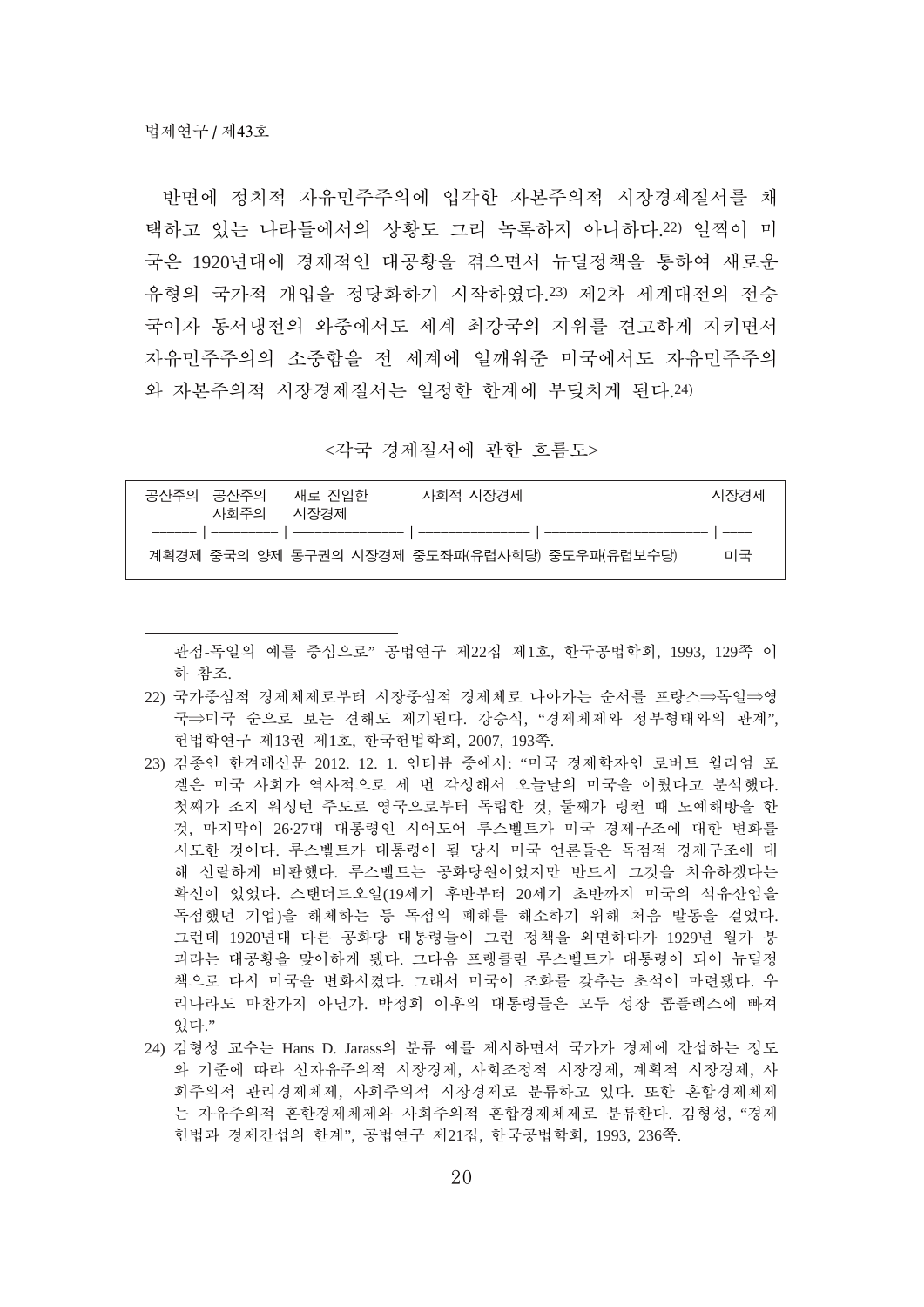무엇보다도 최근의 상황은 경제위기 이후에 월스트리트 점령으로 드러 난다. 2011년 9월 미국에서 '월가를 점령하라'(Occupy Wall Street)는 시위 가 벌어졌다. '우리는 99%'라는 구호가 상징하듯 시위는 1%의 부패탐욕 계층을 겨냥한 사회운동으로 번졌다. 그로부터 1년 뒤 민주당 버락 오바 마 대통령이 공화당 미트 롬니 후보를 누르고 재선에 성공했다. 이는 소 수가 아닌 다수 중산층과 서민을 위한 정책이 절실함을 보여준 것이다.25)

그나마 자유민주주의 국가에서 가장 시장경제에 가까운 미국에서도 이 와 같은 상황이 연출된다는 것은 시대적 상황을 단적으로 드러낸다. 유럽 국가 특히'유로 존'에서의 경제위기. 세계경제 2위를 차지하던 일본의 몰락은 자본주의의 한계를 더욱 적나라하게 드러내다. 1955년 탄생한 일 본의 자유당과 일본민주당이 합당해 탄생한 자유민주당은 3권 정치인, 재 계, 관료의 합작품이다. 그 동안 일본은 이와 같은 3각축의 견제와 규형 을 통해서 일본 호를 지탱하여 왔다고 평가하여 왔다. 일본식 정치적 자 유주의는 자민당의 장기적인 일당 집권에도 불구하고 결코 독재나 권위 주의적 지배로 평가 절하되지 아니하였다. 이와 같은 특이한 현상을 이탈 리아 출신으로 미국에서 활동한 정치학자 사르토리는 이를 1.5배 정당이 이라 하여 정당이론의 새로운 지평을 연 바 있다.26) 하지만 자민당의 장 기집권 종식과 연이은 정국의 불안정은 일본 경제의 침체기와 더불어 동 시다발적으로 진행된다. 이에 따라 오늘날 일본 경제는 침체 일로를 벗어 나지 못하고 있다.

경제적 양극화 현상이 심화되면서 미국의 하버드대 총장을 지낸 로렌 스 서머스 교수도 미국의 신자유주의 경제정책은 실패한 것으로 진단하 기에 이른다. 1989년 베를린 장벽이 무너지자 프란시스 후쿠야마는 포린 어페어스(Foreign Affaires)에 "역사는 종언하였다"라면서 이제 세계적으로 민주주의적 자본주의(Democratic Capitalism)만 존재한다라고 설파한 바 있

<sup>25)</sup> 김종인, 지금 왜 경제민주화인가, 동화출판사, 2012. 11, 5쪽.

<sup>26)</sup> Giovanni Sartori, Parties and Party Systems, Cambridge: Cambridge University Press, 1976(어수영 역. 현대정당론, 동녘, 1995): 사르토리의 1.5배 정당이론은 모든 야당을 다 합쳐 봐야 언제나 단일적으로 계속 집권하는 집권당에 턱없이 부족하다는 것으 로서 그 모델을 일본과 멕시코에서 찾았는데 오늘날 일본과 멕시코 모두 이와 같은 현상에서 벗어나 있다.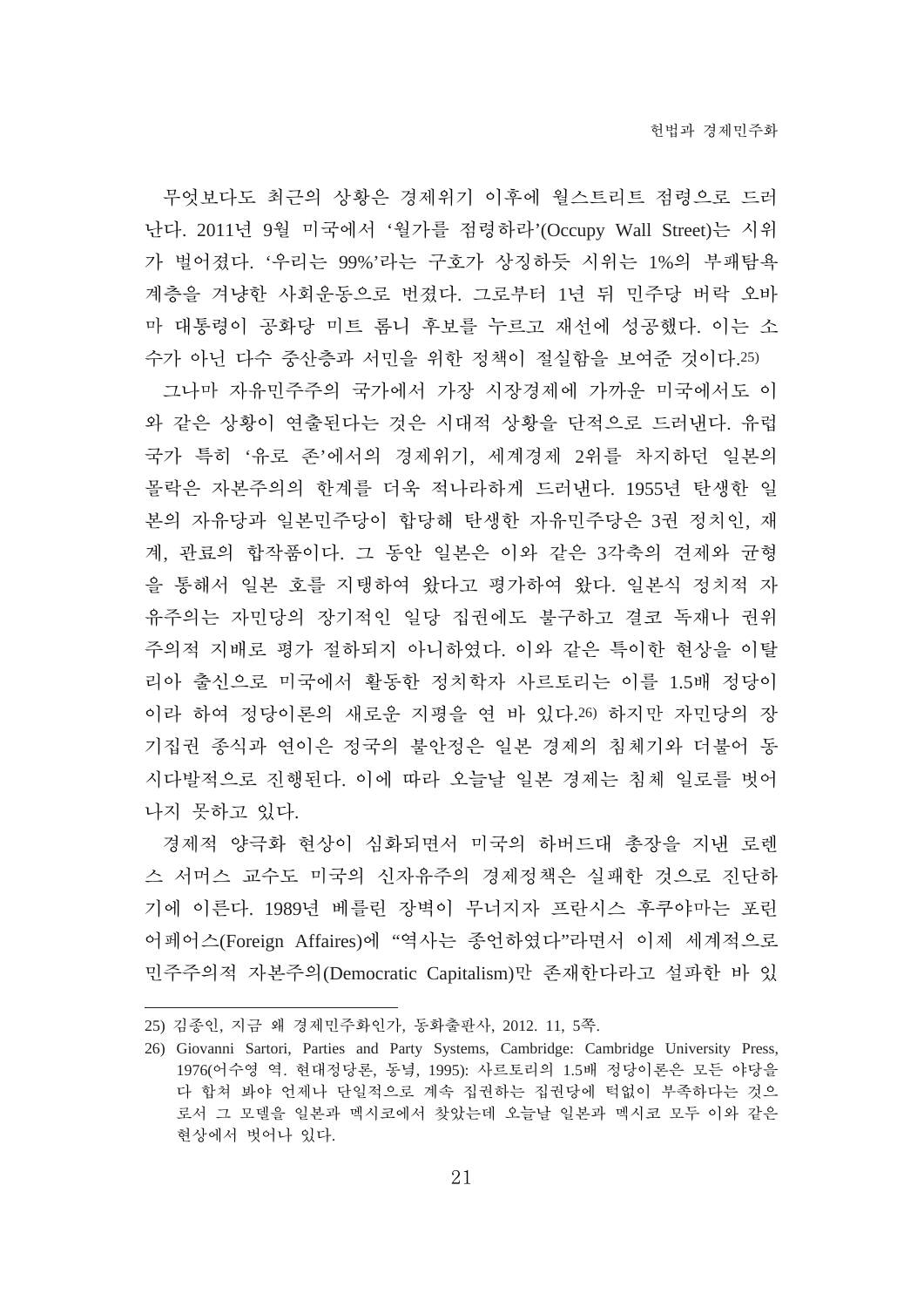다. 하지만 후쿠야마도 최근에 불어 닥친 자본주의 경제의 위기 국면과 양극화현상에 대한 우려에 따라 자유민주주의와 자본주의가 현실세계에 서 양립하기 어렵다 점을 적시하고 이에 따라 대부분의 국가에서는 자본 주의를 수정하고 있다는 점을 적시한다.27)

자본주의는 중요한 변곡점에 도달해 있다. 1980년 이후 자유방임을 추 구하던 신자유주의가 2008년 글로벌 금융위기를 계기로 급격히 퇴조하면 서 자본과 기업의 사회적 책임이 한층 강조되는 자본주의 4.0 시대로 급 속히 진전되고 있는 것이다.28)

"한국사회의 뇌관은 양극화이다. 양극화는 산업과 산업 간, 대기업과 중소기업 간, 그리고 소득, 복지, 교육 등 국민들이 체감할 수 있는 실질 적인 분야에까지 심화되어 왔다. 양극화는 한국사회에서 사회적 자본으로 서의 신뢰 기반을 약화시켰고 사회통합을 저해해 왔다. 기회 균등, 공정 경쟁, 노력에 따른 성과 공유 등 공정 사회로 가기 위한 경제적 토대를 약화시켜 사회, 경제의 활력을 떨어뜨렸다." "불공정 거래는 대기업-중소 기업 간의 주요 갈등 요인이다. 가장 흔하게 일어나는 일이 납품단가 인 하 압력이다." "대기업은 수익률 저하, 매출 감소의 손실을 중소기업에 전가한다. 즉 납품단가 인하로 손해를 메우는 것이다. 환율이 하락하면 납품 대금을 달러로 바꾸면서까지 단가를 낮추는 희한한 일도 벌어진다. 이외에도 중소 사업영역의 침투, 기술 탈취 등 중소기업의 성장 기회를 빼앗는 행위들이 광범위하게 벌어지고 있다." "양극화, 반기업 정서, 중산 층 붕괴, 기득권층에 대한 적대감 등은 한국경제의 오랜 성장주의가 만들 어낸 후유증이다. 정신적 고결함보다 물질이 우선시되고, 정의나 양심보 다 속임수나 위선이 판치는 불공정한 사회는 공동체의 스트레스를 높였 다. 불공정 사회가 오래 지속될 경우 가장 피해를 받게 될 국민 하위 계 층은 국가를 불신하고 기업 성과주의에 적대감을 갖는다. 이런 상황에서 사회 시스템이 제대로 작동될 리 없다. 지금 한국경제의 시급한 문제는 빈곤 탈피가 아니라 일자리 창출과 경제 정의의 실천이다."29)

<sup>27)</sup> 김종인, 앞의 책, 25쪽.

<sup>28)</sup> 곽정수, 재벌들의 밥그릇, 홍익출판사, 2012, 230쪽.

<sup>29)</sup> 이장우, 패자 없는 게임의 룰, 동반성장, 미래인, 2012, 22, 70, 77쪽; 청년실업율이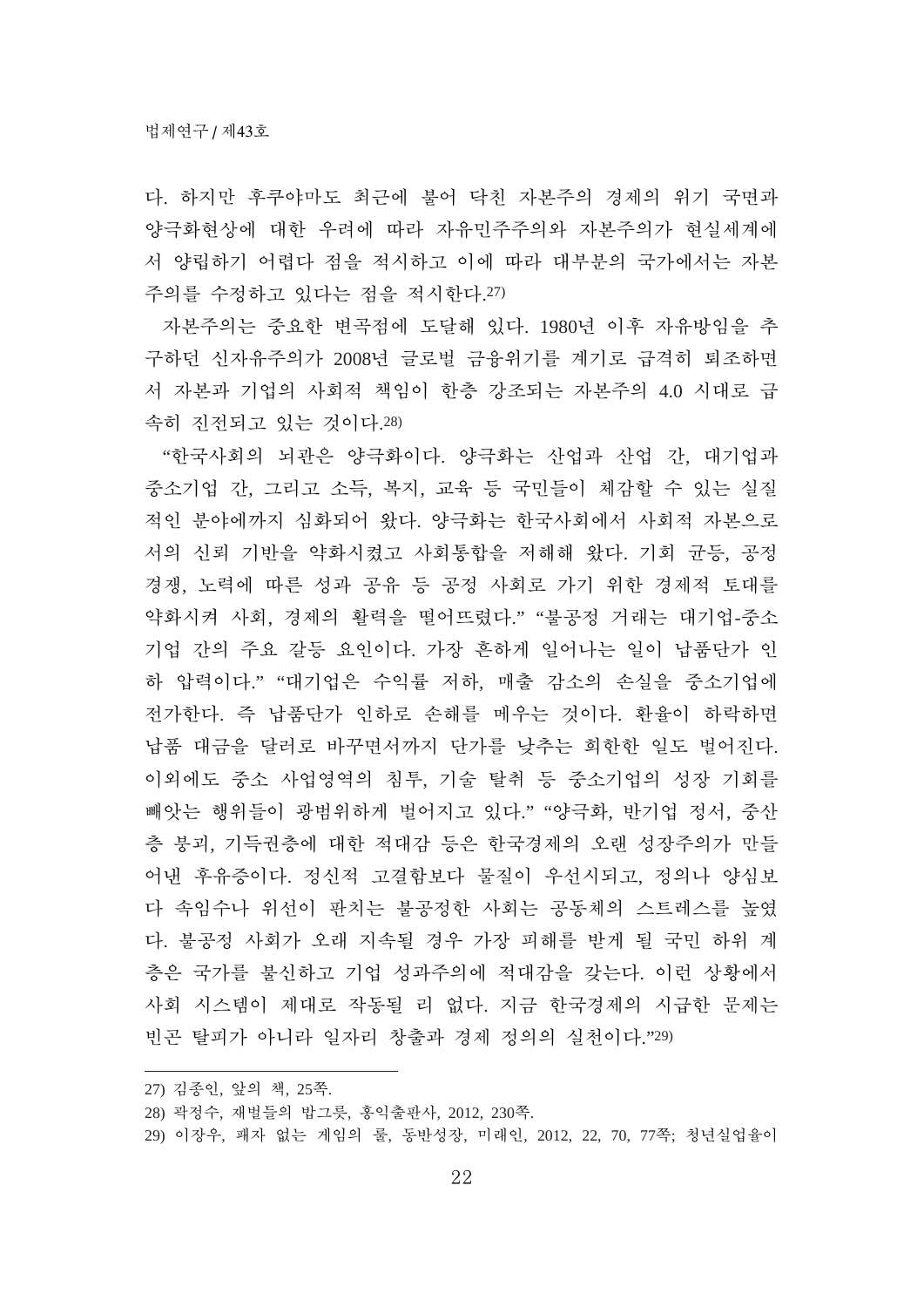"미국의 경우도 예외가 아니다. 오바마 대통령이 미국판 대기업-중소기 업 동빈성장 프로그램인 '스마트 업 아메리카 파트너십'(www.smartupamericepartership. org)을 제안했다. 요지는 중소기업을 지원해 경제 회복 속도를 높이고 새 로운 일자리를 창출하자는 취지이다. 2011년 1월 31일 사업을 발족하여 자금, 기술, 교육 등을 절실히 필요로 하는 창업가, 벤처기업, 중소기업들 에게 대기업들의 적극적 지원을 독려하고 협력관계를 강화하자는 것이다. 미국 정부는 성공한 대기업들과 공조하여 대기업-중소기업의 기업 활동 을 촉진시키고 신규 벤처 창업을 독려하는 등 미국에 새로운 기업가정신 을 불어넣기 위해 힘을 쏟고 있다."

"이 사업을 시작한 지 3개월 만에 동참한 기업이 인텔, IBM, HP, 구글, 페이스북 등 20개 사를 넘어섰고, 이들이 내놓기로 한 자금도 6억 2,500 만 달러에 달한다. 이미 인텔은 2억 달러. IBM은 1억 5,000만 달러를 출 연해 벤처기업 지원 자금으로 활용하기로 했다. HP는 2007년부터 진행해 온 벤처기업을 위한 교육 프로그램 투자를 올해부터 4억 달러 이상으로 늘리겠다고 약속했다. HP의 교육프로그램은 기업가들에게 사업 기회를 발굴하는 교육을 제공한다. 페이스북은 '스마트 업 데이'를 열어 신기술 교육을 위해 벤처회사에 필요한 도움을 제공할 예정이며, 구글은 청년 기 업가를 지원하는 교육 사업을 추진한다. 이 프로그램의 총 책임은 AOL 공동창업자인 스티브 케이스 회장이 맡고 있으며, 참여한 대기업들은 각 자 실정에 맞는 프로그램을 자율적으로 운영한다."30)

#### (2) 한국적 양극화 현상의 우려에서 비롯된 정의론

세계사적인 경제위기 내지 경제적 혼돈의 와중에 대한민국도 예외일 수 없다. 1961년 5·16 이후 소위 혁명 공약사항에서 경제 재건에 관한 강 력한 의지를 드러낸 바 있다.31) 1962년 헌법에서 기존의 국가주도적 통제

<sup>8.5%</sup>에 이르고 이는 전체실업인구의 2배에 달한다. 특히 15-34세의 청년실업자 140 만명 중에서 구직을 포기한 청년백수가 74%에 이른다(232쪽).

<sup>30)</sup> 이장우, 50쪽. 매일경제 2011. 4. 21. 재인용.

<sup>31)</sup> 공약 6개조 중 제4조 절망과 기아선상에서 허덕이는 민생고를 시급히 해결하고 국가 자주경제 재건에 총력을 경주한다.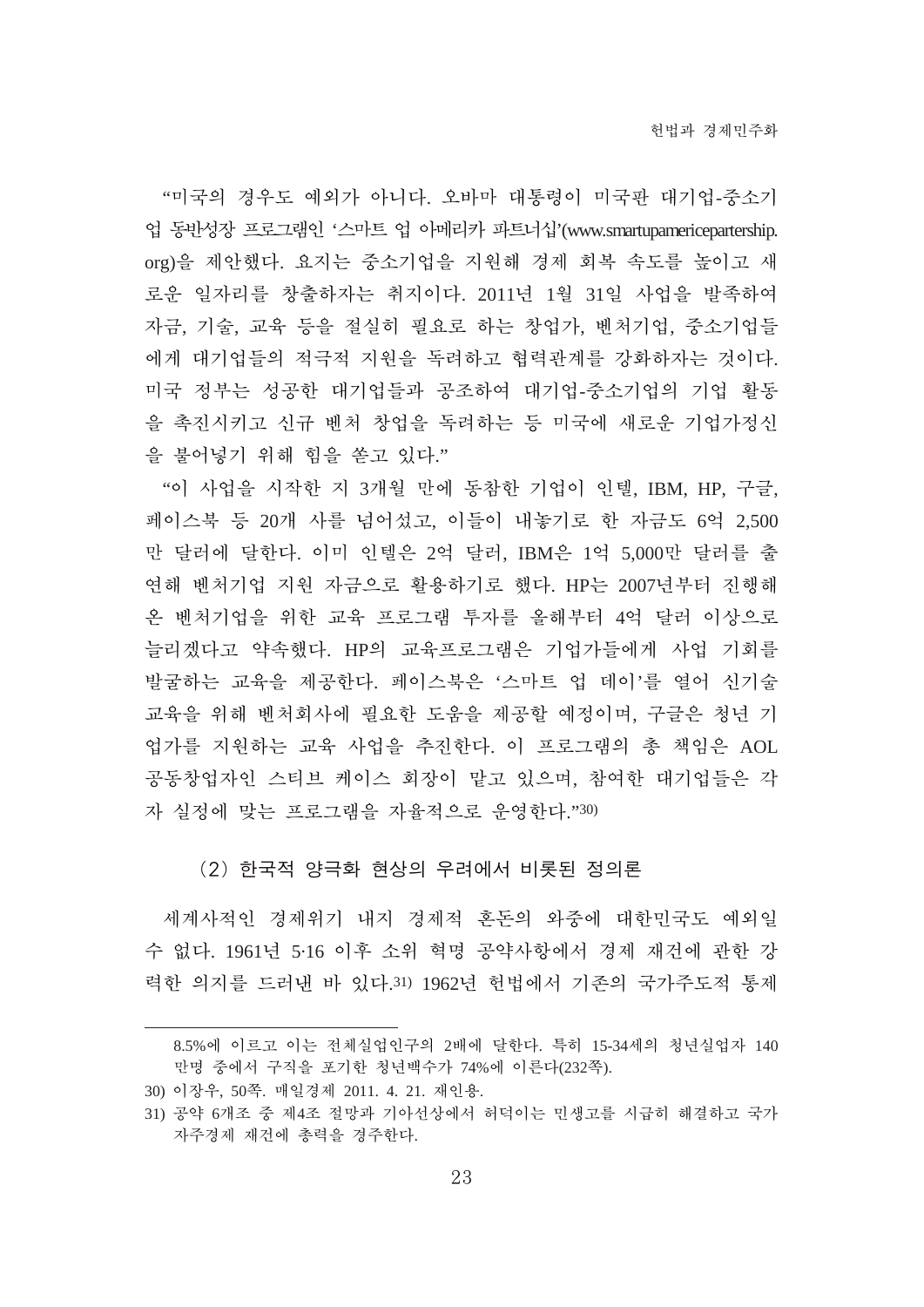경제에서 시장주도적 사회적 시장경제질서로 변모하면서 경제개발에 관 한 역사적 과업도 본격적으로 시작되었다. 경제개발5개년계획을 통해서 압축적인 경제성장을 기할 수 있었다.

제3공화국과 1972년의 유신체제, 그리고 1980년 서울의 봄이 무너지면 서 등장한 제5공화국에 이르기까지의 군사정권의 긴 터널 속에서도 압축 적인 경제성장 정책은 계속되었고, 이를 통해 1970년대에 전 세계적으로 몰아친 두 차례에 걸친 오일 쇼크를 극복할 수 있었다. 산업화과정에서 국민의 정치적 자유는 엄혹한 희생을 강요당하였지만 소위 불균형성장론 이 득세하는 가운데 거대기업의 특혜적 성장이 지속되면서 마침내 한국 적 재벌(財閥)이 아착하기에 이른다. 제2차 세계대전 이후에 일본을 점령 한 맥아더 정권은 일본식 재벌을 해체한 적이 있지만, 한국적 재벌은 그 특수성으로 인하여 외국의 경제경영사에서도 발견하기 어려운 특성을 갖 고 있기 때문에 한국식 발음 그대로 Chaebol이 학술용어로 통용되기에 이른다.

한국적 성장지상주의는 1987년 6월항쟁을 거치면서 새로운 국면에 직 면한다. 산업화에 희생된 민주화는 마침내 그 참 모습을 드러내기 시작한 다. 그 와중에 1962년 헌법에서 국가의 경제에 대한 규제와 개입을 정당 화하던 가치철학적 용어인 '사회정의'는 '경제의 민주화'로 대치된다. 하 지만 헌법에 꽈리를 튼 경제민주화는 정치민주화의 그늘에 잠복할 수밖 에 없었다. 반독재 민주화의 화신인 김영삼, 김대중이 차례로 대통령에 오르는 정치발전을 이룩하면서 불과 20년 전에 한국에서 민주주의가 정 착되기를 바라는 것은 쓰레기통에서 장미꽃이 피길 바라는 거나 진배없 다고 비아냥거리던 주한미국대사의 발언을 시대의 조롱거리로 만들었다. 하지만 거기까지였다. 그토록 희원하던 두 번의 평화적 정권교체를 통해 서 한국적 민주주의의 새로운 이정표를 정립해 나가는 이면에서는 경제 적 양극화 현상이 더욱 심화되어가고 있었다.

1997년 정권교체기에 몰아친 IMF관리체제라는 국가경제의 준부도사태 에 즈음하면서 사회의 양극화는 더욱 심화되어 갔다. 김대중·노무현에 이 르는 10년의 진보정부를 거치면서도 오히려 사회적 양극화는 더욱 심화

24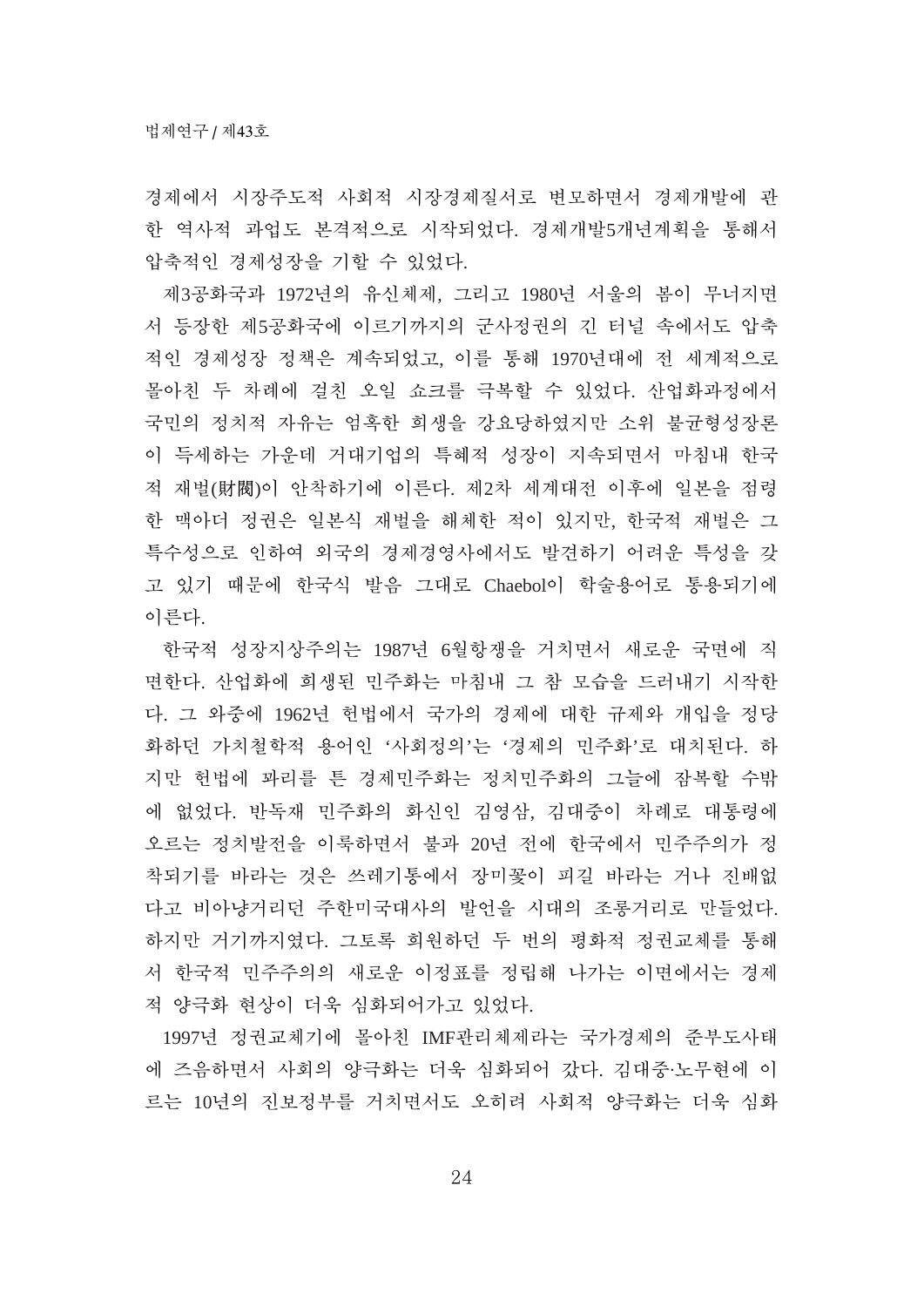되었다는 사실은 역사적 아이러니다. 2008년 이명박 정부의 초기에 불어 온 전 세계적인 재정위기는 중산층의 몰락과 더불어 '비즈니스 프렌들리' 라는 새 정부의 경제정책에 날개를 단 재벌기업은 확장일로에 이른다.32) 바로 여기에 진보정권과 보수정권 모두를 거치면서도 국민적인 경제민주 화에 대한 열망은 전혀 충족되지 못하고 있었다는 점에서 2012년에 즈음 한 총선과 대선에서의 최대화두로 등장하기에 이른다.33)

경제민주화의 요구는 시장경제의 왜곡에 대한 강력한 경고음이다. 그 경고음은 사실상 오래 전부터 작동되기 시작하였다가 최근에 본격적으로 국민의 마음을 휘감기 시작했다고 보아야 하다. 특히 미국의 정치철학자 마이클 새들의 '정의란 무엇이가?'가 2년 전부터 한국에서 100만부 이상 의 매출을 기록하는 최고의 베스트셀러가 되면서 한국적 양극화사회에서 온 국민이 얼마나 정의에 목말라 했으며 또 정의사회가 이 땅에 정립되 기를 기원하였는가를 단적으로 보여준다. 사실 샌들의 저서는 잘 아는 바 대로 하버드 대학의 강의 내용을 책으로 만든 것이기 때문에 대중서라기 보다는 전문서의 일종이다. 그럼에도 유독 한국에서 대중적인 에세이집이 나 소설책보다 더 팔렸으니 말이다. 바로 그런 점에서 샌들의 정의는 과 거 헌법의 사회정의와 연계되면서 그것은 바로 현행헌법의 경제민주화와 직결되는 명제임을 알 수 있다.

2. 경제민주화를 위한 정책적 과제

(1) 절제된 시장경제의 구축을 위하여

경제민주화는 국가의 최고규범이자 기본장전인 헌법의 경제 장에서 비 롯된다. 즉 헌법 제119조 제2항은 '자본주의를 지키는 안전장치'이며 그

<sup>32)</sup> 김상겸, "경제영역에서의 헌법적 평가", 21-39쪽; 신옥주, "이명박정부에서의 사회적 기본권 보장을 위한 법제 고찰", 41-75면, 정부교체기의 헌법적 과제, 한국헌법학회, 2012. 12. 7. 참조.

<sup>33)</sup> 한국사회과학협의회, 한국사회 대논쟁, 미디치, 2012, 10: 2012년 말 현재 한국 사회 에서의 경제문제에 관한 기본적인 이해를 위해서는 제2부 경제 1장 자본주의의 미 래. 자본민주주의는 생존가능한가?, 2장 글로벌 경제위기, 한국경제의 대응책은?, 3장 재벌개혁 이제 경제 민주화에 동참할 때 참조.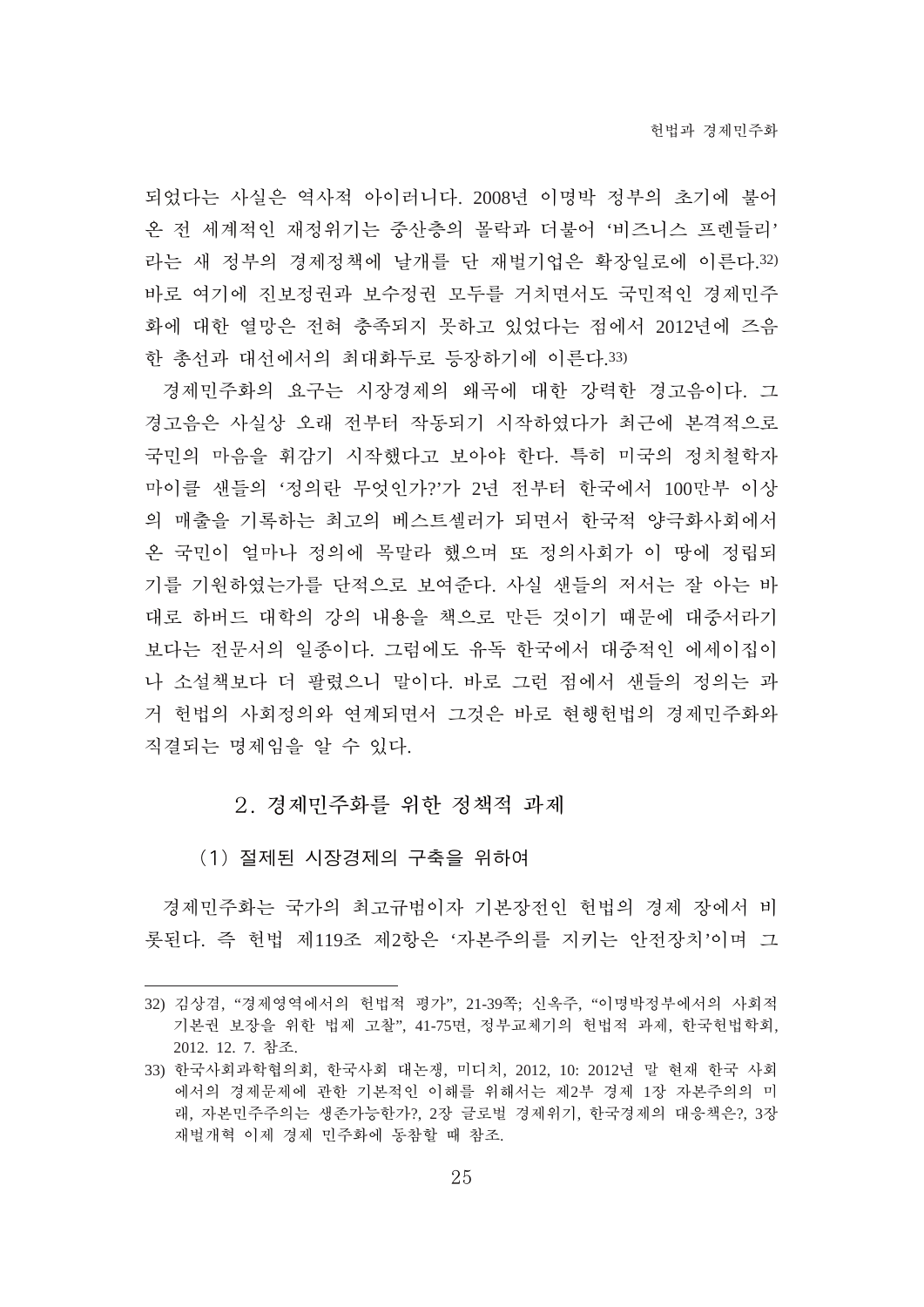'경제민주화는 민주주의와 자본주의의 공생원리'이다. 바로 그런 점에서 우리의 경제질서는 사회적 시장경제(social market system) 내지 '절제된 시장경제'를 취하게 된다.34) 구 헌법적 표현인 사회정의의 구현과 현행 헌법적 표현인 경제민주화를 구현하기 위해서는 갖가지 방책이 가능할 것이다.

여기서 경제민주화를 위한 정책적 과제는 기존의 경제체제를 근본적으 로 혁파하고자 하는 혁명적 변화를 의미하는 것이 아니라 주어진 경제체 제에서 정의와 민주주의의 원리에 적합한 체제로의 방향정립을 의미한다. 그것은 재벌과 중소기업 간의 관계, 생산자와 소비자 간의 관계 등에서 형성된 일련의 왜곡된 경제질서를 바로 잡는데 있다. 이는 곧 경제주체 사이에 형성된 불균형 상태를 균형상태로 환원시키기 위한 작업의 일환 이다. 한 사회에서는 언제나 균형이 모색되어야 한다. 그 균형은 정치, 경 제, 사회, 문화 모든 영역에서 작동되어야 한다. 일찍이 몽테스키외가 '법 의 정신<sup>,35)</sup>에서 주창한 3권분립 즉 입법·행정·사법의 분립은 국가의 조직 체계를 형성하는데 있어서 아직까지 유효한 원리이다. 그것은 '견제와 균 형'(théorie des freins et des contrepoids; checks and balances)을 의미한 다. 국가권력작동에 있어서의 권력의 균형을 통한 국가적 안정을 도모한 원리가 권력분립의 원리라면, 경제사회에서의 세력의 균형 또한 국가권력 의 부립원리 못지 않게 유효하게 작동되어야 한다. 사회에서의 권력과 세 력균형이 붕괴되면 결국 국내적으로는 과격한 혁명이나 쿠데타의 소용돌 이로 휘말려 들 것이고, 국제적으로는 국지전쟁에서 세계전쟁에 이르기까 지의 세계사적인 광풍을 초래하게 된다. 바로 그런 점에서 경제적 관점에 서의 정의나 민주화는 곧 경제주체 상호간에 견제와 균형이 이룩되어 상 호간의 절제를 덕으로 삼을 수 있어야 한다는 의미이며 그런 관점에서 국가는 적절한 규제와 조정을 통해서 법과 제도를 마련해야 할 것이다.

<sup>34)</sup> 김종인, 48, 39, 146쪽.

<sup>35)</sup> Ch. Louis de Secondat de Montesquieu, *De l'esprit des lois*, 1748, 제11편 제6장.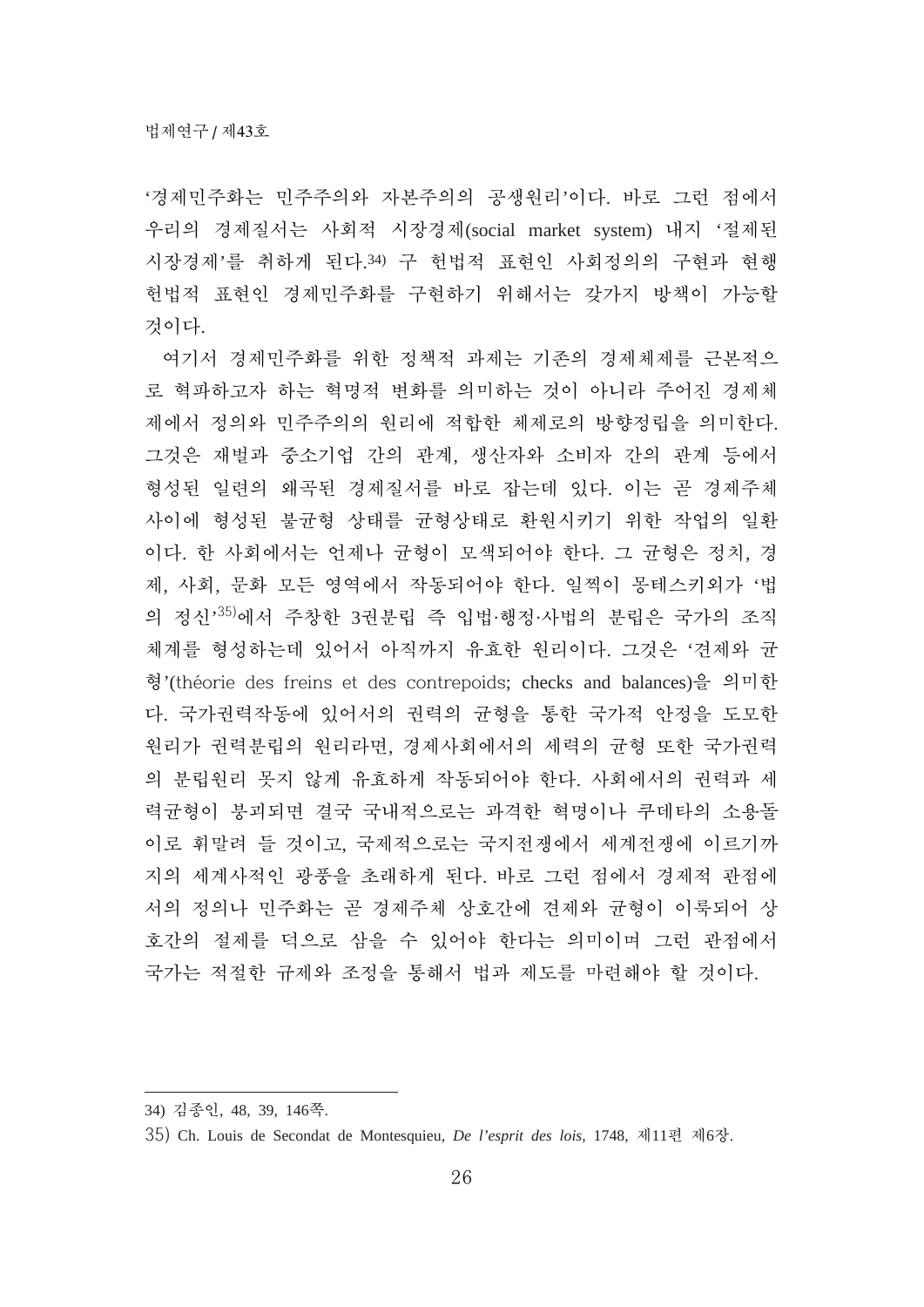(2) 사회복지 체제의 구축과 재벌규제

2012년 4월 11일에 실시된 제19대 국회의원총선거와 2012년 12월 19일 에 실시될 제18대 대통령선거를 앞두고 주요정당과 후보자들은 위기에 처한 경제상황을 수습할 핵심적인 공약을 제시해 왔다. 그 근본에 있어서 는 사회적 양극화 해소를 위한 복지정책의 강화와 재벌과 같은 독과점기 업의 폐해를 시정하고자 하는 데 있다. 여기서 우리는 정부의 몫과 기업 의 몫을 분명히 구별해 주어야 한다.

첫째, 정부는 두 가지 측면에서 경제질서 및 국민의 경제생활에 개입할 수 있다. 하나는 사회복지국가 구현을 위한 정부의 역할과 기능이다. 이 미 사회복지의 증대에는 국민적 합의가 이루어졌다. 예컨대 2011년 서울 시에서 벌어진 초등학교 무상급식 논쟁은 전면적인 무상급식으로 결론이 내려졌다.36) 그간 도서벽지를 중심으로 실시되던 중학교 무상교육도 법률 개정으로 전국적으로 실시되고 있다. 그런데 0-5세 아동의 보육문제는 여 전히 사각지대에 놓여 있었다. 이에 각 정당의 주요후보들은 이를 전면적 으로 실시하겠다는 정책을 제시한다. 이 문제는 중학교 무상교육과 아동 보육문제가 거꾸로 진행되어 왔음을 단적으로 보여준다. 국민들이 피부로 느끼고 필요로 하는 제1순위가 바로 아동 무상보육이기 때문이다. 세계 제1의 저출산국의 오명의 원인에는 바로 육아문제에 있다는 점을 간과한 것이다. 육아문제의 가장 첫 걸음은 무상보육의 실시이기 때문이다. 가진 자와 가지지 못한 자의 차이가 이 부분에서 가장 적실하게 드러나기 때 문이다. 사회복지국가를 위한 사회보장제도의 실시와 사회안전망의 구축 이야말로 양극화를 해소하기 위한 첫 걸음이다. 사회복지국가적인 정책의 현실적 구현은 바로 경제민주화의 초석을 다지는 길이다.

그 다음으로 국가적 책무는 경제에 대한 국가적 규제와 조정이다. 이는 바로 경제민주화를 구현하기 위한 정책적 수단과 연계된다. 이는 경제적

<sup>36)</sup> 한나라당의 오세훈 시장은 야당이 다수인 서울시의회에서 주장하는 초등학교 전면적 인 무상급식 주장에 반대하면서 이를 주민투표에 회부하였으나 부결되고 말았다. 이 에 따라 오세훈 시장이 사퇴함에 따라 실시된 10.26 보궐선거에서 야당측이 지원한 무소속의 박원순 후보가 한나라당의 나경원 후보를 압도적으로 물리치고 승리함에 따라 전면 무상급식이 실시된다.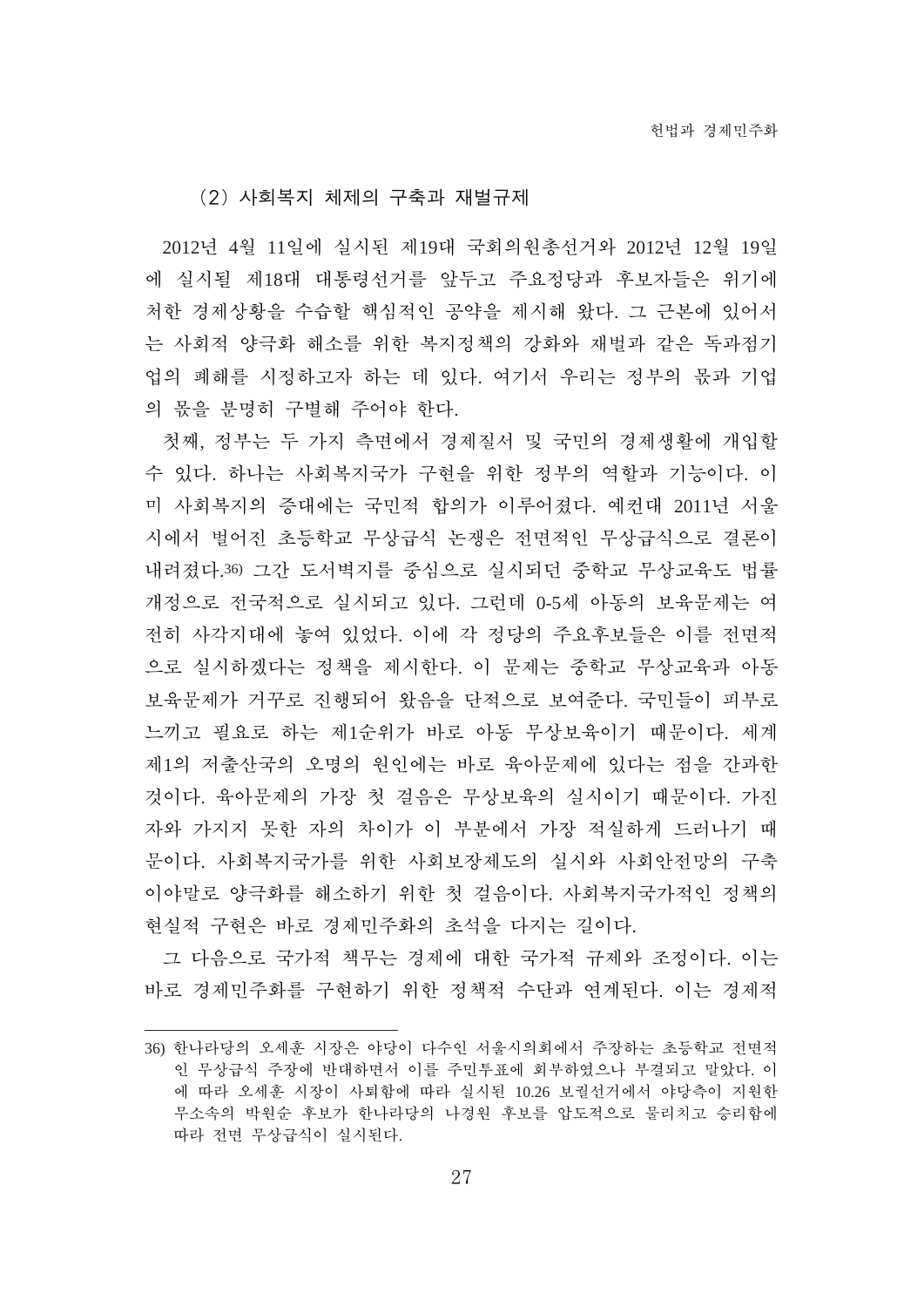약자를 위한 경제적 강자에 대한 규제와 조정을 의미한다. 특히 이 문제 의 해결을 위해서는 한국적인 재벌에 대한 규제정책이 핵심을 이룬다. 새 누리당의 '김종인 식 경제민주화 정책'이 바로 그 전형에 해당된다. 박근 혜 후보는 김종인 위원장이 제시한 정책 중에서 대규모기업집단법 제정 은 세계적으로 유례가 없는 재벌 규제 정책이며, 기존의 순환출자 의결권 제한은 외국 기업의 적대적 인수합병 위험에 노출될 가능성이 높고, 중요 경제범죄에 대한 국민참여재판 도입은 평등원칙에 어긋난다는 이유로 제 외하였다. 이는 김종인 위원장이 주장한 재벌의 구조개혁보다는 공정한 시장 행위를 유도해 재벌의 경영성과를 다스리는 데 중점을 둔 정책으로 평가된다. 물론 재벌이 한국사회와 경제에 기여한 공을 결코 과소평가하 여서는 아니 된다. 하지만 재벌들이 그들의 탐욕을 중단하지 않는 한 국 가적 차원의 메스는 불가피하다 할 것이다. 바로 그런 점에서 김종인 식 개혁정책이 채 펴보지도 못하고 좌절된 것은 안타까운 일이다. 물론 재벌 개혁에만 매달리는 것은 결코 바람직하지 아니하다. 하지만 재벌의 개혁 이 시대의 화두라면 이를 결코 외면해서도 안 될 것이다.

둘째, 기업의 사회적 책임이다. 그 기업의 핵은 역시 재벌기업이다. 재 벌기업의 탐욕은 이미 공지의 사실이기 때문에 특별히 적시하지 않아도 감지된다. 재벌과 중소기업 사이에도 건전한 동반자 관계가 정립되어야 한다. 납품업체. 하도급업체의 수탈적 상황은 극복되어야 할 과제다. 재벌 계열사에 대한 일감 몰아주기는 정상적인 경제 궤도를 일탈하고 있다. 경 제개혁연구소의 2011년 조사에 의하면 정몽구 현대차 회장과 정의선 현 대차 부회장은 이 편법으로 3조 6천억원을 벌었다. 최태원 SK그룹 회장 은 2조 이상 이건희 삼성회장 자녀들 역시 수 조워의 시세 차익을 얻었 다는 평가가 나온다. 심지어 재벌은 MRO까지 가족친지에게 맡기고 있는 상태다. 전통적인 골목상권조차도 재벌기업의 SSP의 지배로 붕괴 직전에 처해 있다. 그러니 빈익빈 부익부만 심화될 뿐이다. 이와 같은 부정과 반 칙이 횡행하는 이면에는 경제헌법이라고까지 평가받고 있는 공정거래법 과 같은 제도의 부실도 그 한 원인이다. 하지만 국가적 제도로서만 재벌 개혁을 이루는 것은 현실적으로 한계에 봉착하기 마련이다. 한편으로는

28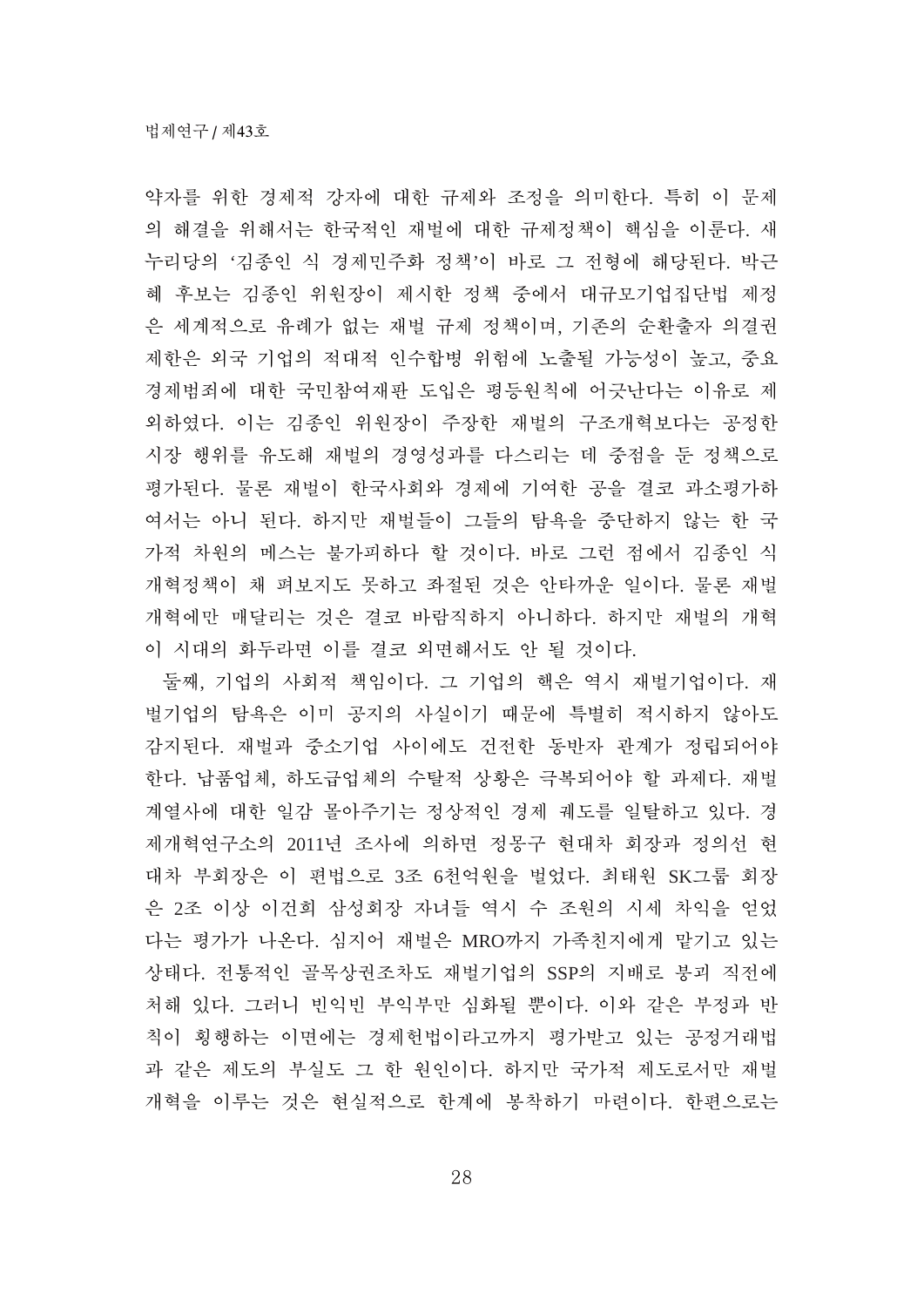법적 제재는 또 다른 부작용을 초래할 수 있다.37) 재벌은 그 인력이 이미 정부 인력의 수준을 능가하고 있다. R&D에서부터 경영뿐 아니라 법조인 력에 이르기까지 대한민국 최고의 인재들이 포진하고 있다. 법망 정도는 언제든지 빠져 나갈 수 있는 능력을 갖추고 있다. 바로 여기에 재벌의 사 회적 책임을 통한 선순환을 기대할 수밖에 없는 한계를 드러낸다.

우리 기업이 압축성장 이전의 단계에서는 재벌기업이래 보았자 오늘날 기준으로 본다면 영세한 구멍가게 수준에 불과했다. 삼성만 하더라도 1960년대에 사카린 밀수사건으로 기업 자체가 존망의 위기에 처하기도 했다. 하지만 오늘의 삼성그룹은 뜻밖에도 80% 이상의 매출이 삼성전자 로부터 비롯된다. 이를테면 삼성그룹은 바로 삼성전자인 셈이다. 그런데 삼성전자는 기존의 금성사(지금의 LG전자)가 있음에도 불구하고 이병철 회장의 과욕과 탐욕으로 저자업에 뛰어들었다는 국민적 비난을 받아야 했다. 그런데 그 삼성전자가 일본의 SONY를 뛰어넘어 세계 제1의 전자 기업으로 우뚝 서 있다는 점은 놀라운 일이다. 삼성전자뿐 아니라 현대 차, LG전자는 대한민국을 먹여 살리는 젓줄과도 같다. 그런 점에서 이들 의 공을 결코 과소평가해서는 안 된다. 대한민국 국민이 외국에서 어깨를 펄 수 있는 것도 이들 기업 제품이 세계적인 국제공항, 즉 뉴욕의 케네디 공항, 파리의 드골공항 같은 곳에서 바로 발견하고 느낄 수 있다는 데에 있다. 하지만 명이 있으면 암이 있기 마련이다. 삼성그룹은 삼성자동차의 부실로 인해서, 현대그룹은 현대전자와 현대건설의 부실로 인해서 엄청난 공적 자금이 투입되었다. 이를테면 이들 재벌들도 국민의 혈세를 받아쓴 전과를 안고 있는 셈이다. 굳이 이 점을 탓하고자 하는 것은 아니다. 다 만 우리나라 재벌이 구멍가게 수주을 벗어나 세계 제1의 또는 세계 10대

<sup>37)</sup> 예컨대 삼성, 롯데, 신세계 등 재벌기업의 자녀들이 앞 다투어 제과업에 뛰어들자 이 에 대한 제재를 가함에 따라 이들은 제과시장에서 철수했다. 다른 한편 파리바게트 로 상징되는 제과전문기업인 SPC의 독과점이 문제되자 이에 대한 규제에 이르게 되 었다. 반면에 재벌기업인 CJ그룹의 뚜레주르(Tous Les Jours)는 이와 같은 규제에서 벗어나 오히려 반사적 이익을 누리는 기이한 현상을 초래한다. 재벌기업의 제과점 진출에 대한 부작용과 그 우려에도 불구하고 뚜레주르는 일찍이 외국에 진출하여 예컨대 베트남에서 뚜레주르는 가장 최고급 제과점의 상징일 뿐 아니라 많은 체인 점을 통하여 실질적으로 제과점의 주류를 장악하고 있다는 점은 업종에 따른 제재 에 명과 암이 교차되는 단적인 예라 할 수 있다.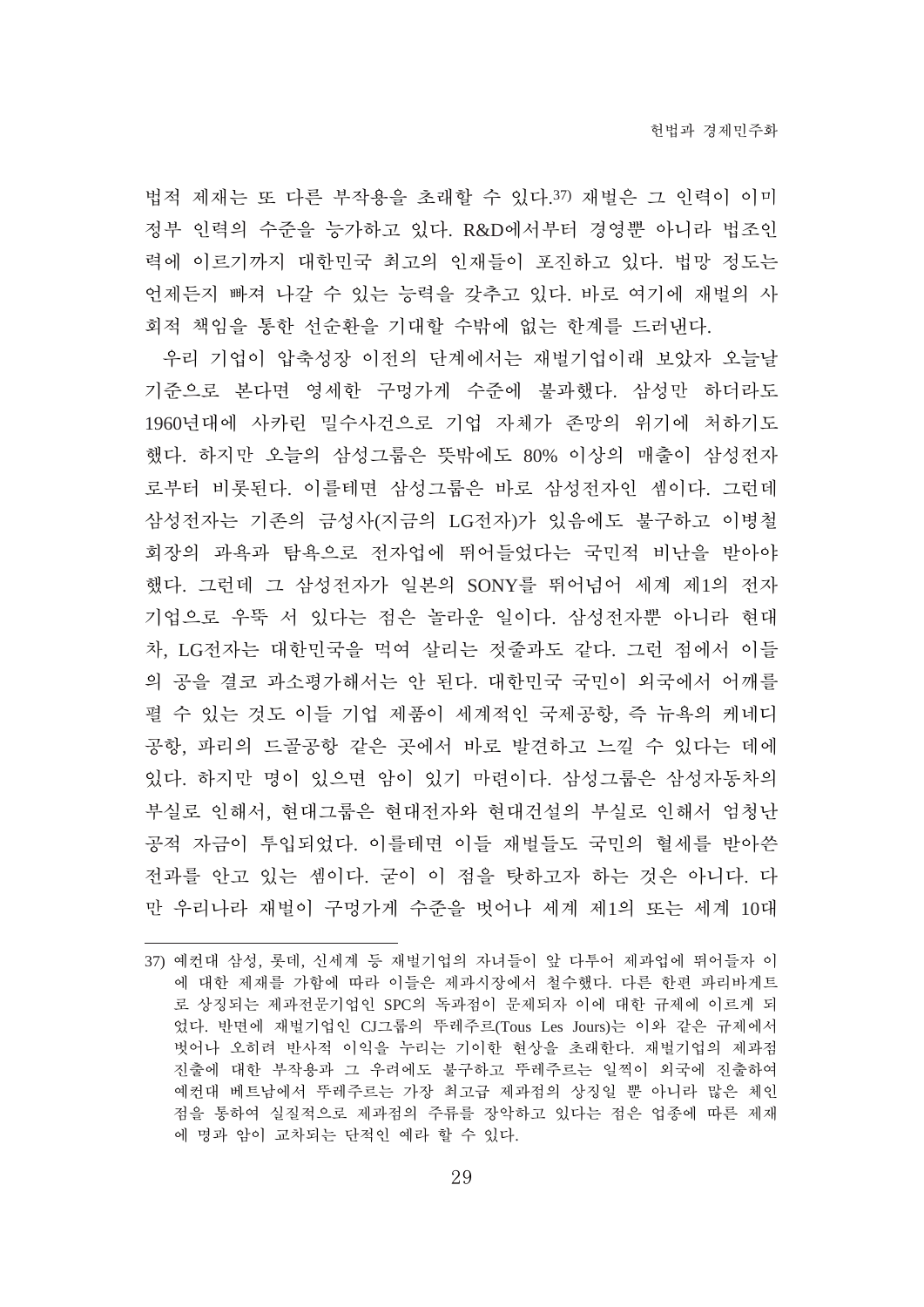기업으로 성장한 상황에서도 여전히 기업을 사적 소유와 욕망의 대상으 로 치부하는 한 재벌의 미래를 기약할 수 없다는 것이다. 국민들은 재벌 이 잘 되어야 한다고 믿고 있다. 재벌이 실패하기를 바라는 국민은 아무 도 없다. 하지만 재벌은 그들이 지금 이 수준에 이른 만큼 그에 상응한 사회경제적 책임과 소임을 다하라는 것이다. 연말연시 불우이웃돕기를 위 해 삼성이 5백억 원, 현대차가 2백억 원이라는 사상 최대 기부를 단행했 다. 좋은 일이고 훌륭한 일이다. 하지만 그 기부보다 더 중요한 것은 그 들이 공과 사를 분명히 해 줄 것을 바란다는 점이다. 개인 재산이 조 단 위에 이른 지금 무슨 눈물 그림이 기업의 자금으로 사들였다는 의혹은 결코 바람직하지 않다. 재벌과 그 소유자는 더 이상 사인이 아니다. 하지 만 그들에게 성인과 같은 도덕군자가 되기를 요구하는 것도 아니다.38)

# (3) 동반성장론과 초과이익공유제: 제헌헌법의 이익분배균점권의 현대적 부활?

"헝그리 사회에서 탈출하자마자 앵그리 사회가 되었다"라는 표현은 경 제적 양극화에 따른 동반성장의 중요성을 상징적으로 표현한다. "멀리가 려면 함께 가라. 동반성장 없이 선진국이 될 수 없다." 동반성장이 전제 되지 아니하고는 사회통합을 기대할 수 없다는 비과론이 잠재해 있다.39) 이명박 정부에서 경제학자 출신의 정우찬 전 총리가 주창한 동반성장

<sup>38)</sup> 곽정수, 앞의 책, 180, 202면: "상위 20대 재벌의 계열사 수는 2010년 말 기준으로 859개에 이른다. 참여정부가 출범하지 직전인 2002년 말의 514개에 비해 67%(345개) 나 급증한 것이다. 지난 8년 동안 대략 열흘에 하나씩 계열사가 새로 생긴 셈이다." 재벌의 문어발식 확장에 대해 일정한 규제와 자제를 요구하게 되는 이유다. "김대중 정부에서 용두사미로 끝나고, 노무현 정부가 하이재킹하고, 이명박 정부가 실종시킨 재벌개혁을 이번엔 꼭 이루어야 한다. 재벌개혁은 재벌을 죽이거나 해체하자는 게 아니라 재벌체제의 잘못된 부분을 개선하자는 것이다." 2011년 11월, 민주당의 '헌법 제119조 경제민주화 특별위원회'가 내놓은 43개 경제민주화 정책은 다음과 같다. 재 벌의 지배구조 개선을 위한 출자총액제한제 부활, 순환출자 금지, 지주회사제 관련 규제 강화 등을 포함한 이들 정책 과제는 헌법 제119조 제2항에서 규정한 분배정의, 공정경쟁, 참여경제의 원칙을 바탕으로 한 것이다.

<sup>39)</sup> 이장우, 앞의 책, 13, 235쪽: 사회통합을 위한 4가지 요소 소통-사회구성원 간 세대간 교류, 신뢰 - 파트너십으로 사회 자본 형성, 공동의 이익 추구, 협력 - 사회 구성원 간 연계를 통한 시너지 극대화, 기회 – 계층, 세대, 구성원 간의 균등기회 제공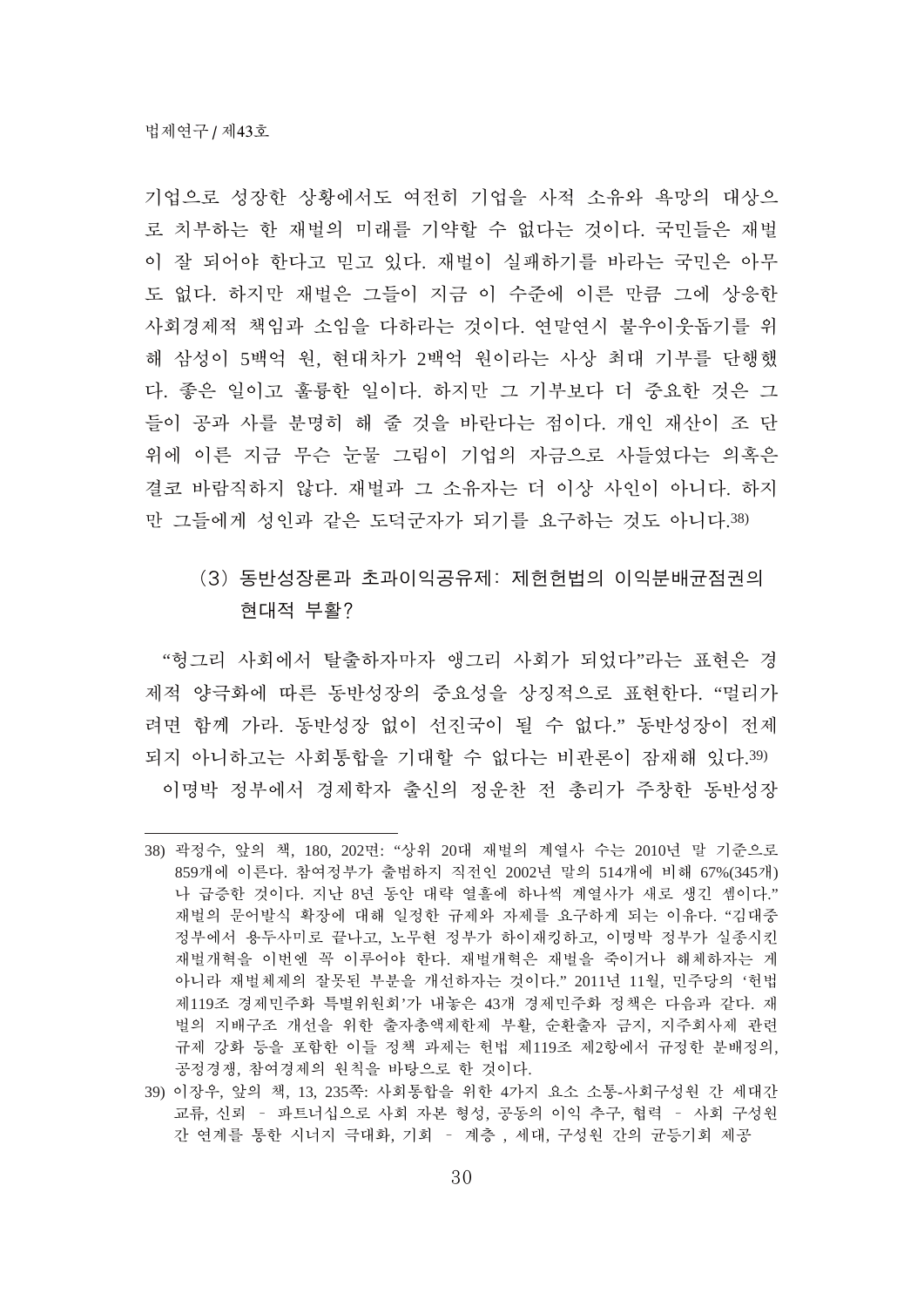도 그 제도적 구현의 하나로 볼 수 있다. 아이러니칼하게도 이명박 정부 의 취임 일성은 '비즈니스 프렌들리'였다. 이에 따라 대기업집단은 엄청 나게 규모와 기업의 숫자를 확대했음에도 불구하고 일반 국민의 경제적 삶 자체는 나아진 게 없다는 비판에 직면하면서 정운찬 위원장의 동반성 장이 탄력을 얻게 된 것이다. 비록 민간기구형태이긴 하지만 동반성장위 원회가 가동되고 정운찬 전 총리가 위원장을 맡으면서 더욱 활성화될 것 이 요망되었다. 하지만 삼성그룹 이건희 회장이 던진 화두와 같이 동반성 장의 핵심적인 내용인 초과이익공유제에 대하여 경제학에도 없는 공산주 의적 발상이라는 비판에 직면하면서 동반성장 카드도 수면 아래로 내려 갈 수밖에 없는 한국적 현실을 안타까워 할 따름이었다.

초과이익공유제란 정운찬 동반성장위원회 위원장이 제안한 제도로, 대 기업이 중소기업 육성에 협력하여 '동반성장'을 도모하도록 한다는 취지 아래 대기업이 초과이익을 얻은 경우 이를 협력 중소기업과 나누는 것을 골자로 한다. 구체적으로 대기업이 해마다 설정한 경영목표치를 넘어선 이익이 발생했을 경우, 대기업에 협력하는 중소기업의 기여도 등을 평가 하여 초과이익(초과이윤)의 일부를 나누어 주는 제도다. 하지만 이 제도 는 연초에 대기업이 설정한 이익목표치에 따라 초과이익이 달라질 수 있 어 대기업의 초과이익 생성 여부와 그 크기를 가늠하기 어렵고, 협력사의 기여도를 측정하는 것은 현실적으로 어렵다. 또한 이익을 공동부배한다는 것 자체가 시장경제 원리에 부합하지 않는다는 이유로 대기업을 중심으 로 한 재계와 정치권 일부로부터 많은 반발을 불러일으켰다. 특히 이는 이념논쟁으로까지 확산되는 구실이 되어 큰 논란이 됐다. 즉 시장이 왜곡 되고 있다는 주장에도 불구하고 그 시장을 더욱 활성화시켜야 한다는 목 소리가 왜곡론을 잠재우고 있는 상황에 이른 것이다.

초과이익공유제에 대한 이건희 삼성그룹 회장의 반응은 가히 충격적이 었다 : "경제학을 공부한 나조차도 그런 애기를 들어보지 못했다. 이익공 유제를 누가 만들어 낸 말인지, 사회주의 국가에서 쓰는 말인지, 자본주 의 국가에서 쓰는 말인지, 공산주의 국가에서 쓰는 말인지 모르겠다."40)

<sup>40)</sup> 곽정수, 앞의 책, 151쪽에서 재인용.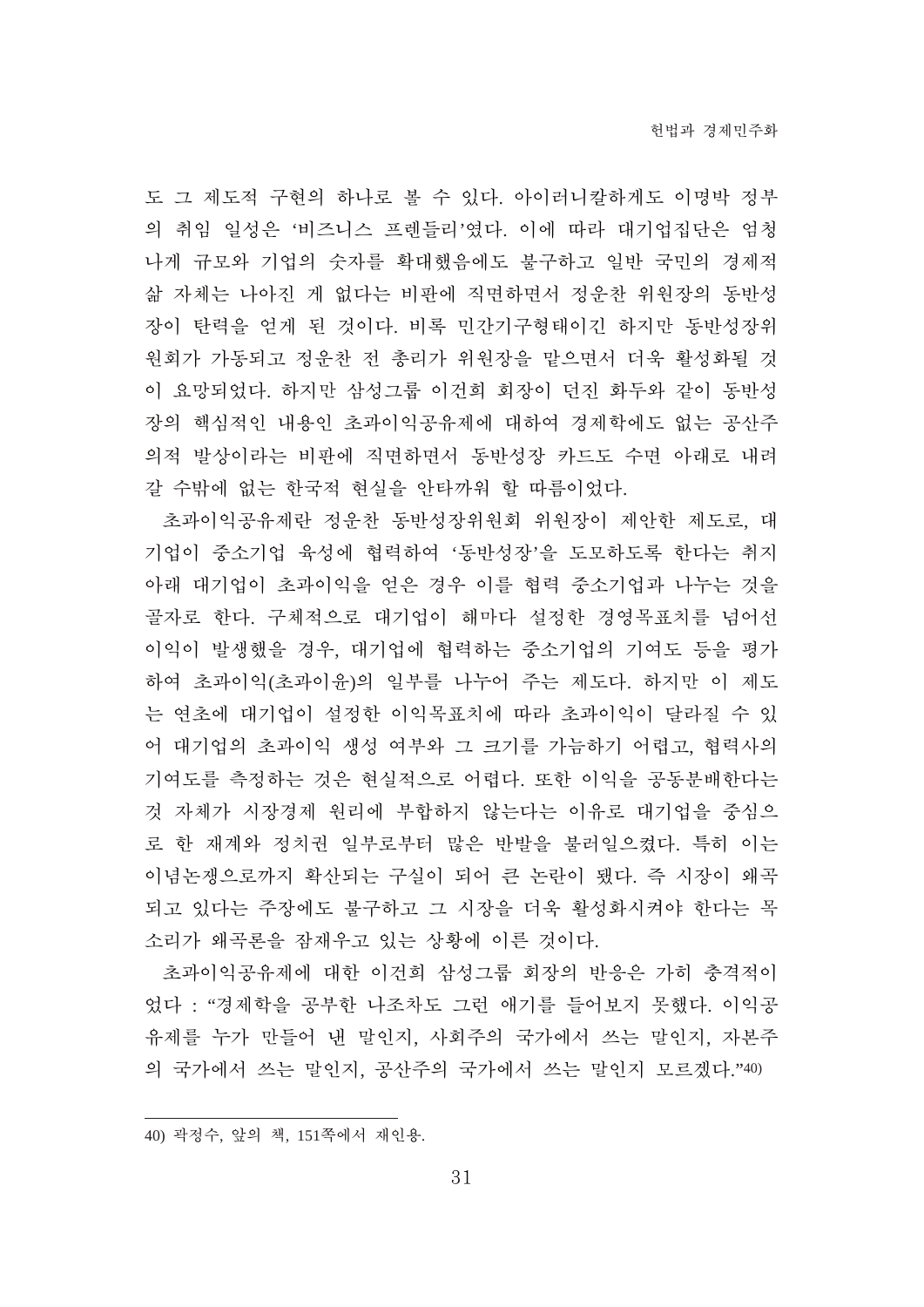"선진국은 자신들의 경제 화경에 맞는 동반성장 모델을 갖고 있다. 이 들의 공통점은 고-신뢰문화를 기반으로 한다는 것이다. 개인보다 집단의 이익을 중시하는 일본은 문화기반형 모델을 발전시킨 반면, 미국은 시장 중심형 모델을 발전시켰다. 유럽은 중소기업의 생산성을 높이고 기술 혁 신을 촉진하기 위해 정부주도형 동반성장 정책을 펴고 있다." "동반성장 정책은 시장 자율에 맡겨서도 어렵고 정부가 일방적으로 개입해서도 성 공할 수 없다. 노벨경제학상 수상자인 엘리너 오스트롬 교수는 정부 개입 이나 시장 메커니즘이라는 기존 논리에서 탈피해 '제3의 제도'를 채택할 것을 주장했다. 즉 '공동체중심의 자치제도'를 정착시켜 개인의 선택이 공공에 위배되는 불공정 행위를 제거할 수 있다는 것이다. 오스트롬의 이 론은 우리나라도 동반성장 정책을 펼치는 공공 협의체 기구가 필요함을 지사한다."41) 이와 같은 공동체주의는 이를테면 헌법과 정치학에서 논의 되고 있는 공화주의적 공동체 이론과도 유사점을 발견할 수 있다. 공화주 의는 불화가 없는 이상향을 꿈꾸는 것이 아니라 갈등과 분쟁을 인정하되 시민적 덕성을 가지고 공공성에 헌신하는 시민들의 적극적인 참여에 의 해 더 나은 합의점에 도달하자는 것이다. 이에 따라 부자나 공직자의 불 법·범죄행위에 대해 일반시민보다 강한 제재와 처벌을 정당화할 수도 있 게 된다.42) 이를 회피하기 위한 비등기 임원을 통한 실질적 지배도 그 어 떠한 이유로도 정당화될 수 없다.43)

"동반성장 정책의 전제는 첫째, 대기업과 중소기업이 생태계 내에서 함 께 생존 발전하는 공진화를 목표로 해야 한다는 것, 둘째, 대기업이 일방 적으로 시혜를 베풀라는 것이 아니라 사업과 성장 기회를 함께 나누는 파트너십을 만들자는 동기 유발 프로젝트라는 것. 셋째. 창조와 혁신을 위한 신뢰 자본을 축적하는 과정이라는 것, 넷째, 정부 개입과 시장 자율 을 조화롭게 융합시키는 미래지향적인 성장 전략이라는 것이다." "동반성

- 41) 이장우, 앞의 책, 96, 152쪽.
- 42) 김동훈, 한국헌법과 공화주의, 경인문화사, 2011, 9-10쪽.

<sup>43)</sup> 재벌그룹의 오너나 그 가족이 상법상의 등기임원을 하지 아니하고 실질적으로 회사 를 지배하는 행태도 시정되어야 한다. 이 경우 오너나 그 가족은 회사 업무와 관련 된 법적 책임을 원칙적으로 지지 아니한다는 문제점이 제기된다. 즉 업무는 실질적 으로 지배하면서 법적 책임은 지지 아니하는 특수한 행태이기 때문이다.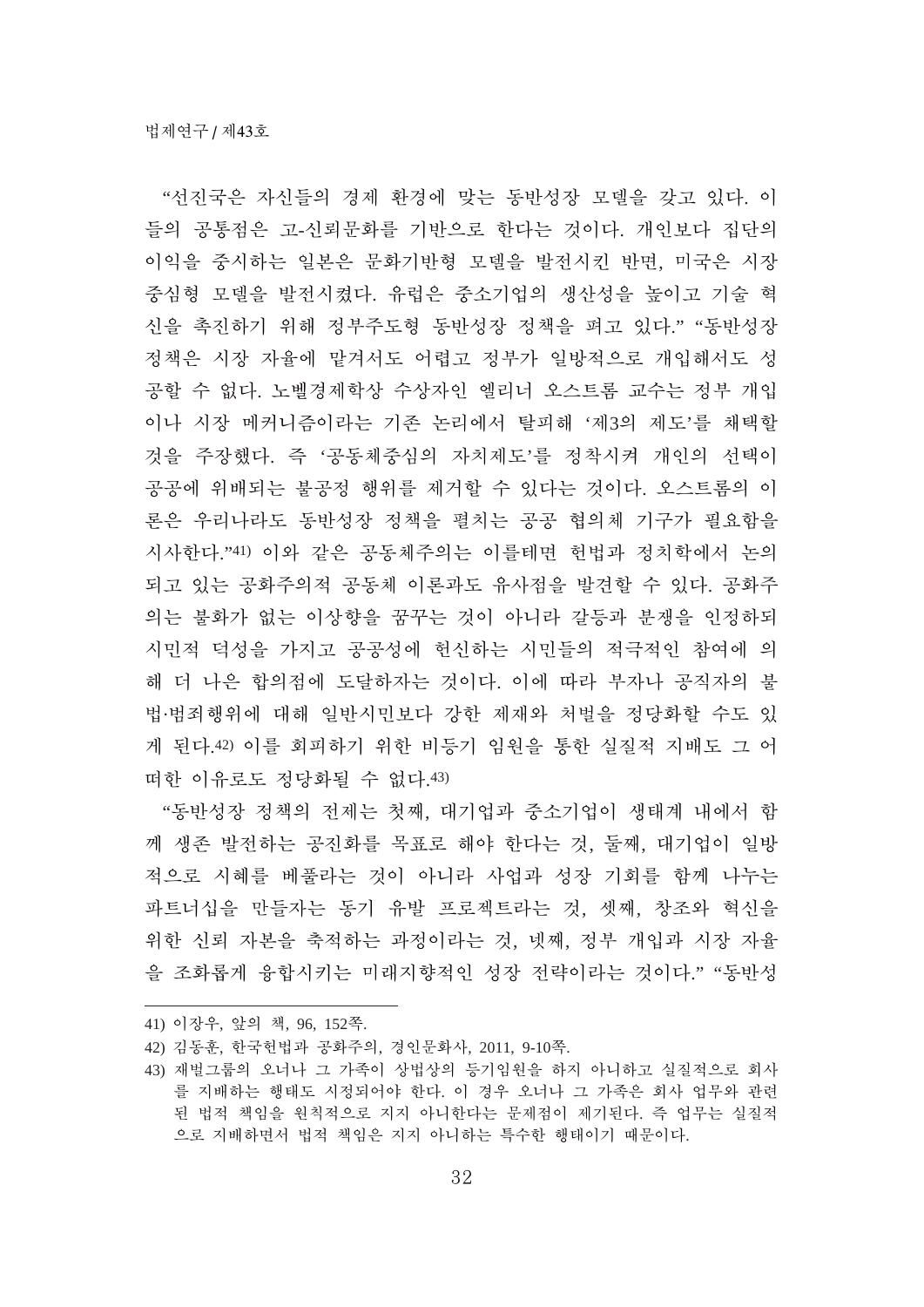장지수란 대기업이 중소기업을 대상으로 얼마나 공정한 관행과 신뢰관계 를 기업 활동을 전개하고 있는지 평가하는 지수다. 동반성장지수 산정의 목적은 저-신뢰 구조의 협력관계를 창조적이고 혁신적인 고-신뢰의 동반 성장관계로 끌어올리기 위한 것이다. 따라서 체벌의 수단이기보다는 사회 적 공감대와 문화의 조성에 역점을 두어야 한다." 성과공유제란 대기업과 중소기업이 협력하여 얻은 성과를 공정하게 나누는 제도이다. 도요타가 최초로 도입한 바 있다.도요타는 성과를 50 대 50으로 나누는 제안제도를 실시했고 이후 공급업체 개발, 목표원가법 등의 제도를 발전시켰다. 우리 나라에서도 포스코, 삼성 등에서 채택한 바 있지만 제대로 정립되지 못하 고 있다.44)

어떤 의미에서 동반성장론을 통해서 구현하려는 초과이익공유제는 1948년 헌법제정의 아버지들이 구현하려고 했던 기본권으로서의 이익분 배균점권의 현대적 부활이라 해도 과언이 아닐 것이다. 1962년 성장지상 주의에 의해 사라졌던 이익부배균점권은 이제 경제의 민주화라는 시대적 화두에 힊입어 초과이익공유제로 부활되었다고 보아도 과언이 아닐 것이다.

#### 3. 경제민주화를 위한 현실적 과제

재벌기업을 중심으로 하는 독과점기업에 대한 규제도 강화되어야 한다 는 데에는 이의가 없다. 이미 1980년 헌법에서 독과점규제를 도입하였고 그에 따라 공정거래서 및 공정거래에 관한 법률)이 시행되고 공 정거래위원회가 독과점기업에 대한 규제를 본격적으로 시행하면서 언론 에서는 공정거래법을 경제에 관한 기본법이라는 이유로 '경제헌법'이라고 까지 명명하기에 이르렀다. 실제로 공정거래위원회는 매우 강력한 대기업 규제기관으로서 나름 그 역할을 하고 있다는 평가를 받고 있다. 새누리당 김종인 표 경제민주화의 핵심 어젠다는 순환출자규제, 대규모기업집단규 제법, 경제범죄의 국민참여재판이다. 한국적 재벌기업에 대한 규제로는 순환출자규제와 같은 경제력 집중방지를 위한 일련의 법적 규제가 최근 핵심 어제다로 늘 논란이 되어 왔다. 순화출자를 통한 기업집단의 부조리

<sup>44)</sup> 이장우, 앞의 책, 159, 171, 188쪽.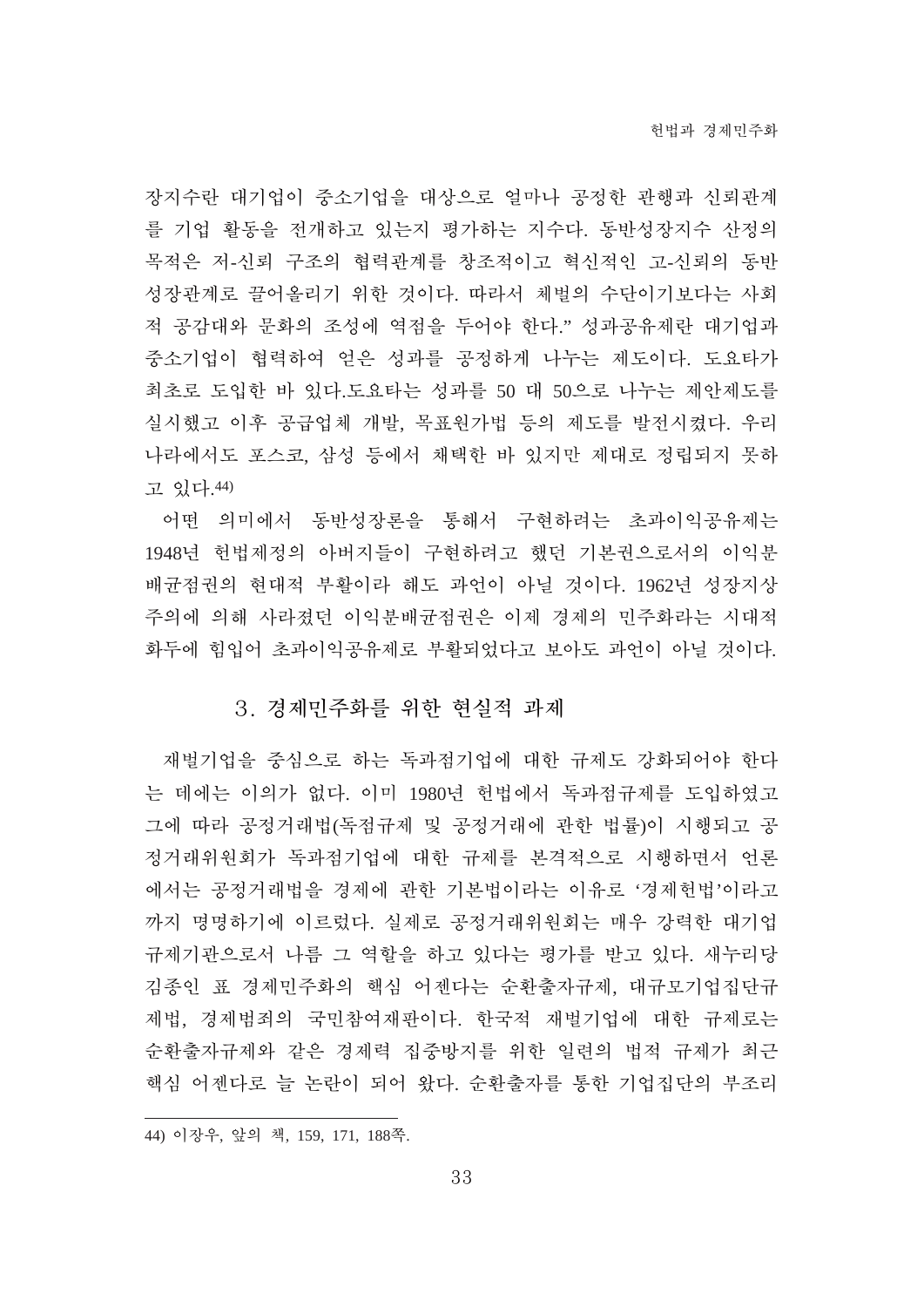한 지배에 메스를 가하자는 것이다. 하지만 기존의 순화출자를 그대로 두 고 앞으로 이를 시정하고자 하는 타협안이 현실론으로 등장한다. 대규모 기업집단법도 외국에서 그 예를 찾아보기 어렵다는 이유로 공론에 그칠 공산이 크다. 경제범죄에 대한 국민참여재판 문제도 한계가 있기 마련이 다. 결국 제도의 현실적 시행은 매우 낮은 단계에 머무를 수밖에 없다. 유전무죄, 무전유죄라는 속설은 그간 재벌기업인에게 정확하게 들어맞았 다. 재벌기업인치고 실형(實刑)을 선고받은 예를 찾아보기 어려웠다. 이에 3.5방정식 즉 징역 3년에 집행유예 5년이 재벌기업인에 대한 공식화된 법 원의 최종형량이 되어 버렸다. 징역 3년 이상에 대해서는 집행유예가 불 가능하기 때문에 징역 3년이 마지노선인 셈이다. 검찰의 높은 형량 구형 에도 불구하고 법원의 형량은 고정표였다. 최근에 대법원에 양형위원회를 설치하여 일정한 기준을 제시하고 화이트 칼러 범죄에 대한 사법부 최고 수뇌부의 우려에 경제민주화 논의까지 겹쳐 마침내 김승연 한화그룹 회 장에 대한 1심재판에서 3.5방정식이 깨졌다. 하지만 징역 4년을 선고하였 기 때문에 상급심에서 1년만 감하면 언제든지 집행유예의 가능성은 열려 있는 셈이다. 최근 민주화 과정에서 정치권에서 검찰개혁을 강조하고 있 고 또 검찰이 개혁의 대상인 점도 사실이지만 법원의 이와 같은 재벌과 정치인에 대한 온정주의적 판결에 대한 비판이 전무한 것 또한 이해하기 어려운 현상이다.

#### V. 결론

재벌의 탐욕은 시장을 교란하고 국민경제의 선순환을 왜곡시킨다. 하지 만 재벌을 지배하는 이들은 소유지분을 뛰어넘어 초법적인 힘을 휘두른 다. 그 과정에서 골목상권까지 쓸어 담는 약육강식의 승자독식과 양극화 현상이 심화되기 마련이다. 기업을 사유화하는 상황에서 국민경제의 건전 한 발전을 담보할 수 없다. 세계에서 유례를 찾아볼 수 없는 한국재벌의 순기능과 역기능의 조화만이 그 존재이유를 정당화한다. 투명한 경영, 기 업과 기업이의 유리와 책임의식의 제고만이 글로벌 사회에 순응하는 길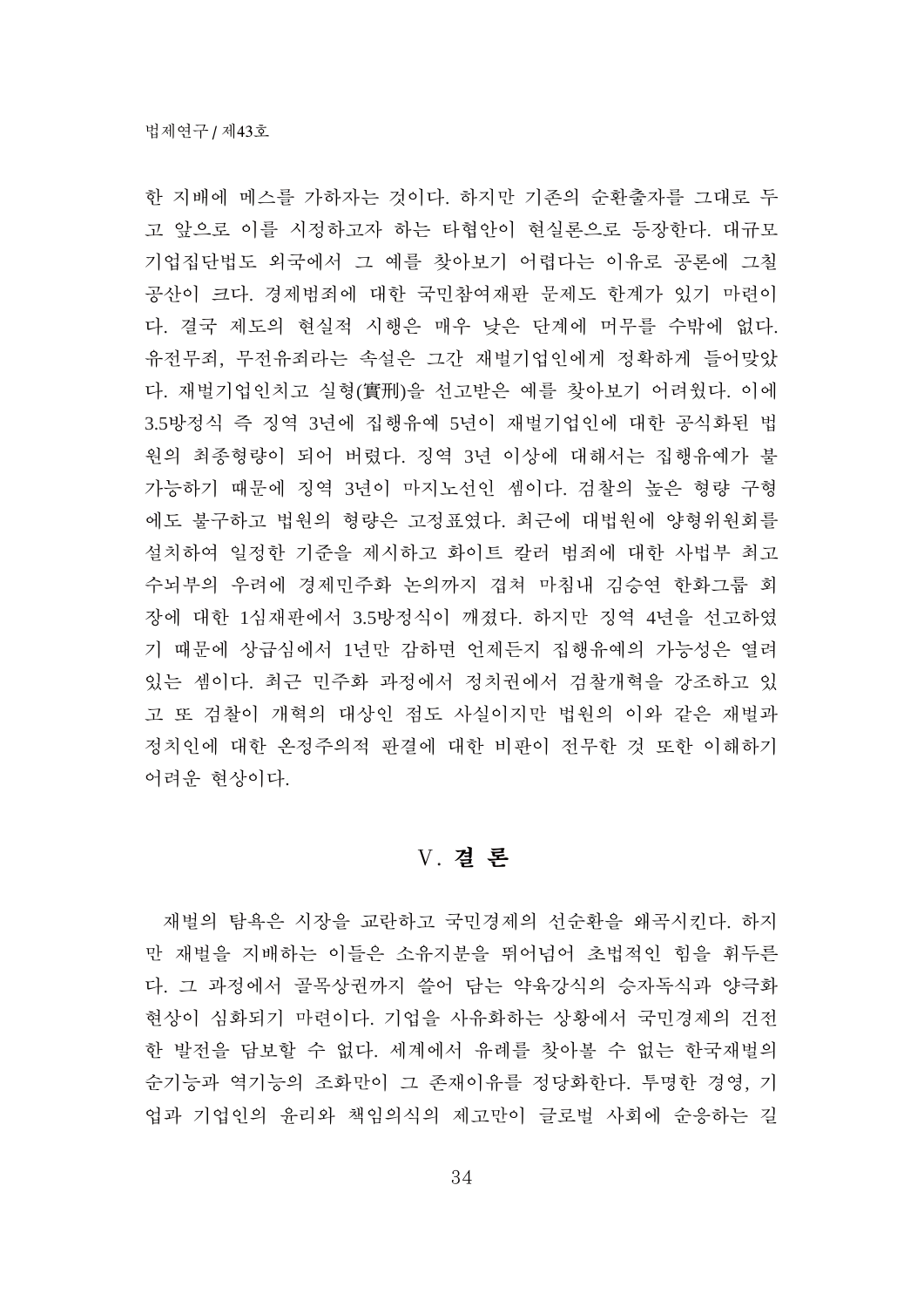이다. 그것은 정치의 계절에 펼쳐지는 정치적 수사(修辭) 이전에 해결되 어야 할 선결과제다. 바로 여기에 가진 자의 덕(virtue)이 요구된다. 그것 은 가진 자의 자비가 아니라 윤리성에 터 잡아야 한다.1)

김종인 발 경제민주화가 일정부분 좌초하고 있는 상황에서 경제민주화 를 위한 새로운 이정표는 차기 정권에서 어떻게 그 모습을 드러낼지 국 민적 기대와 우려가 교차한다. 경제학개론에서 쉽게 찾아볼 수 없는 항목 인 동반성장이나 경제민주화가 대한민국 경제의 미래를 향한 핵심 화두 로 등장한 이유를 국민 일반뿐 아니라 대규모기업집단의 대표나 그 관계 자 궁극적으로는 경제정책을 입안하고 집행하는 과정에 직접적으로 연계 되는 관료와 정치계도 깊이 숙고하여야 할 것이다.

대한민국은 이제 세계적으로 10대 경제대국에 이르고 있다. 2012년 현 재 대한민국의 브랜드가치는 세계 9위라고 한다. 2012년도 무역에서 이탈 리아를 제치고 세계 8위에 오르고 있다. 이제 경제적 외관에 걸맞는 외투 가 필요한 시점이다.

분명한 것은 경제민주화의 문제가 첫째, 일시적이고 즉흥적인 정치적 흥정의 대상이 되어서는 아니 된다. 즉 경제민주화는 분명히 자본주의적 시장경제질서에서 드러난 문제점을 극복하기 위한 이념적 정책적 기초이 다. 바로 그런 점에서 경제민주화는 이념적 잣대이긴 하지만 구체적인 방 책은 엄청나게 넓은 스펙트럼을 안고 있는 사안이다. 그것은 헌법의 개방 적 성격과 궤를 같이 한다. 둘째, 경제민주화를 위한 구체적인 방안은 그 것이 경제헌법의 틀 속에서 작동되어야 하겠지만 그것은 헌법이념의 구 체화를 위한 개별 법률 즉 국회의 입법화과정을 통해서 구체화될 수밖에 없다. 정책의 법률화과정에서 충분한 사회적 논의와 토론과정을 거쳐야 한다. 셋째, 경제민주화의 정책적 입법방향은 자유보다는 평등 이념이 앞 설 수밖에 없다. 이에 따라 시장자유론자의 입장은 좁아든다. 시장자유론 자들도 이 점에 관한 한 폭넓은 수용의 자세를 보여주어야 한다. 그 기저 에는 기업가, 기업의 사회적 윤리적 책임이 전제되어야 한다. 그와 같은 책임의식은 법적 차원보다는 사회적 유리적 차원에서 접근되고 구현되어

<sup>1)</sup> 성낙인, "경제민주화라는 경고음", 동아일보 2012. 8. 3. 칼럼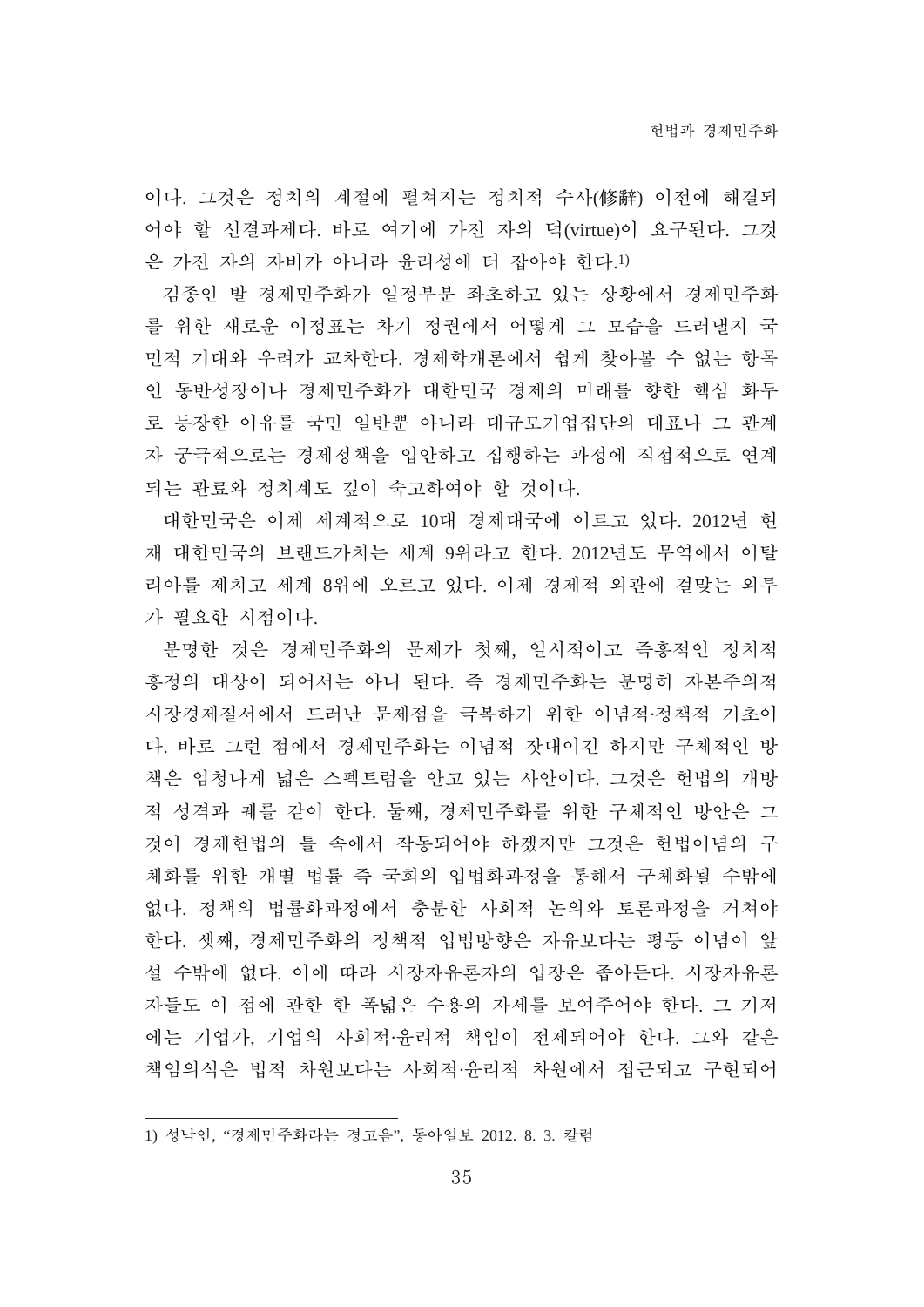야 한다. 법적 제재나 규제는 언제나 한계가 있기 마련이다. 모든 것을 법에 의탁하는 법만능적 사고나 행태보다는 주어진 현실에 충실한 유리 가 정립되어야 한다. 반면에 경제규제론자, 재벌규제론자들은 기업의 사 회적 역할과 기능에 대한 긍정적인 자세에서부터 출발하여야 할 것이다. 무조건 재벌기업, 재벌기업인은 악이라는 식의 접근은 언제나 사회경제적 갈등만 증폭시킬 뿐이다. 그들의 한국 사회에서의 발전적 기여를 긍정적 으로 받아들이면서 다만 미래를 향한 한국경제의 큰 발전을 위한 바람직 한 설계가 무엇이어야 하는가에 대한 공통적인 고뇌를 함께해야 할 것이 다. 법과 제도 설계를 동반하는 데 그칠 것이 아니라 가치와 철학을 공유 해야 한다는 의미이다.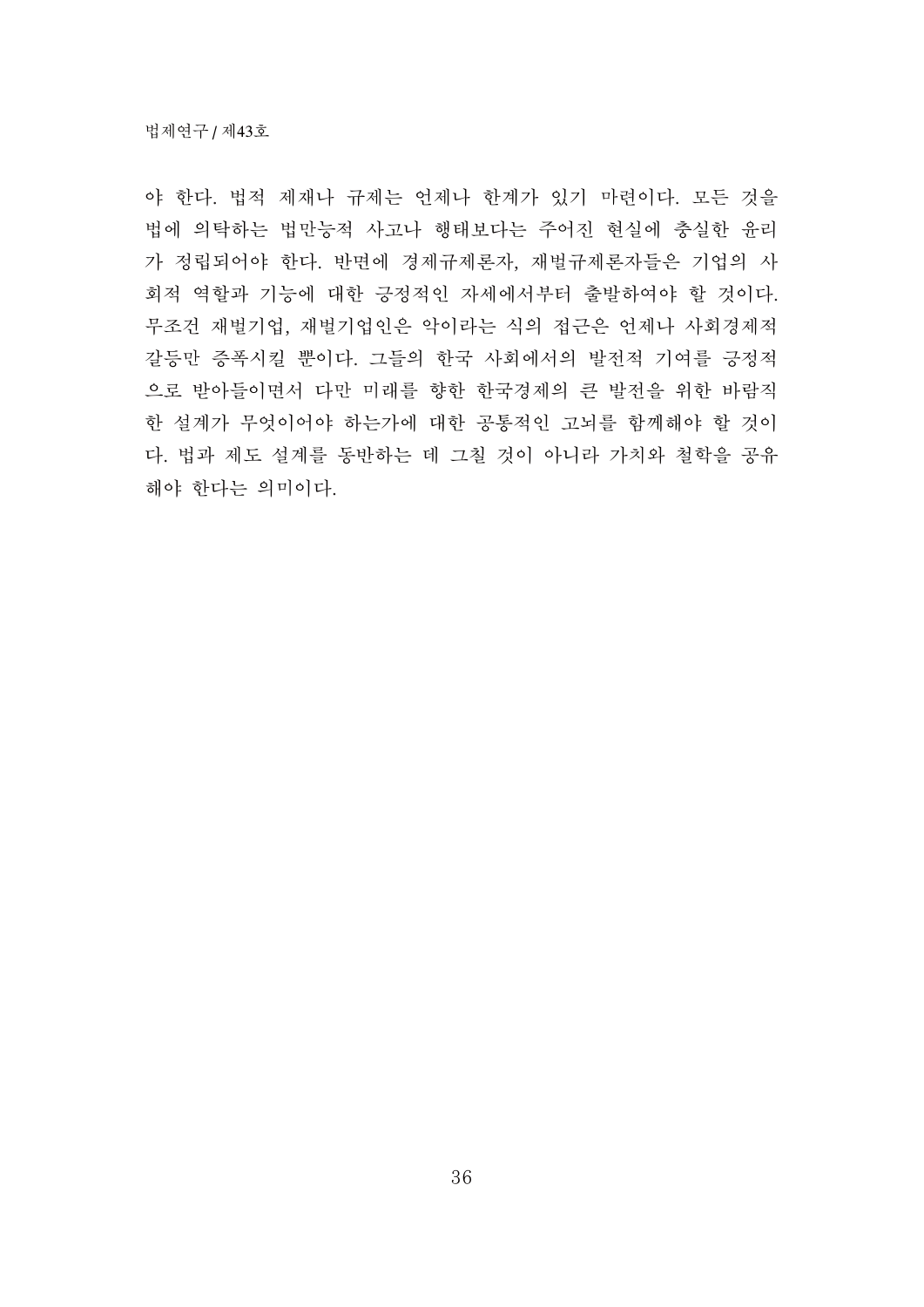## 참고문헌

- 곽정수, 재벌들의 밥그릇, 홍익출판사, 2012.
- 권영설, 헌법이론과 헌법담론, 법문사, 2006.
- 김문현, 사회·경제질서와 재산권, 법원사, 2001.
- 김정호, "경제헌법 개정을", 자유기업센터, 1998.
- 김종인, 지금 왜 경제민주화인가, 동화출판사, 2012.
- 김철수, 현대헌법론(상), 박영사, 1979.
- 대한민국 국회, 헌법제정심의론, 헌정사자료 제1집, 대한민국 국회, 1968.
- 대한국민 국회, 헌법개정심의록 헌정사자료 제3집, 1967.
- 박기실, 헌법이론, 명세당, 1954.
- 성낙인, 대한민국헌법사, 법문사, 2012.
- 성낙인, 헌법학 제12판, 법문사, 2012.
- 유진오, 헌법해의, 명세당, 1959.
- 유진오, 헌법의 기초이론, 일조각, 1950.
- 유진오, 헌정의 이론과 실제, 일조각, 1957.
- 이영록, 유진오 헌법사상의 형성과 전개, 서울대 2008. 8. 법학박사학위논 椥.
- 이장우, 패자 없는 게임의 룰, 동반성장, 미래인, 2012.
- 좌승희 편, 선진 자유민주주의와 시장경제 정착을 위한 새헌법연구, 경기 개발연구원, 2007.
- 한국사회과학협의회, 한국사회 대논쟁, 미디치, 2012.
- 강경근, "경제적 자유 보장과 국가의 경제제도 형성의 방향과 한계", 공 법연구 제38집 제2호, 한국공법학회, 2009.
- 강승식, "경제체제와 정부형태와의 관계", 헌법학연구 제13권 제1호. 한국 헌법학회, 2007.
- 김민배, "경제민주화와 국가의 역할", 법역 35호, 한국법제여구원, 2012.
- 김상겸, "경제영역에서의 헌법적 평가", 정부교체기의 헌법적 과제, 한국 헌법학회, 2012. 12. 7.
- 김성수, "헌법상 경제조항에 대한 개정론", 공법연구 제34집 제4호 제2권, 한국공법학회, 2004.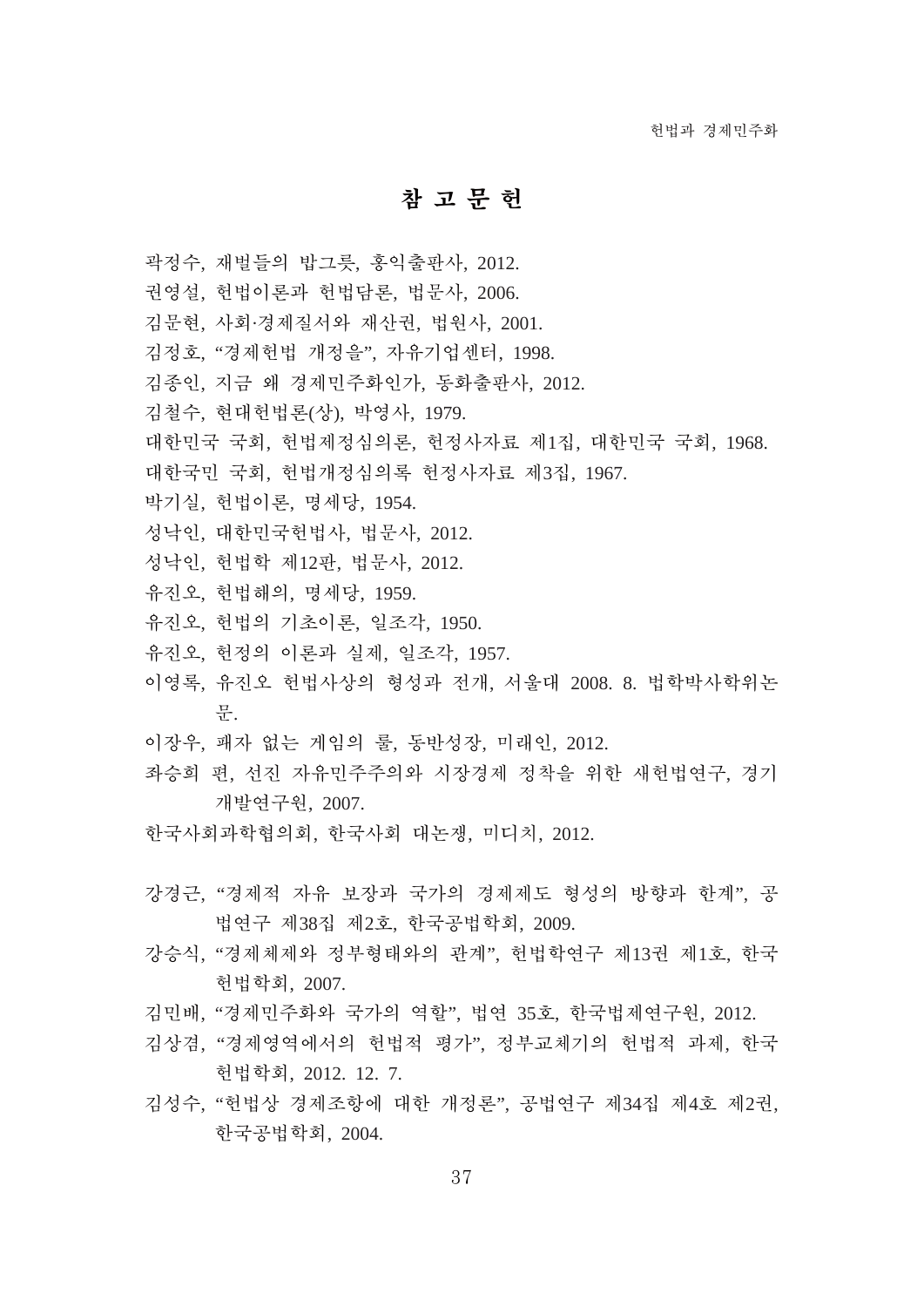- 김종철, "헌법과 양극화에 대한 법적 대응", 법과사회 제31호, 2006.
- 성낙인, "제5공화국 헌법상 경제질서", 관봉 한석동박사 고희기념 논문집, 1982.
- 성낙인, "헌법상 경제질서와 독과점 규제 공정거래법 일고찰", 공법연구 제10집, 한국공법학회, 1982.
- 성낙인, "남북한통일의 경제질서와 사회정의", 아태공법여구 제2집, 아세 아태평양공법학회, 1993.
- 성낙인, "통일헌법상의 경제질서", 통일논총 제20호, 숙명여자대학교 통일 椥瘉珝孙潹, 2002.
- 성낙인, 주석헌법, "제9장 경제", 법원사, 1988.
- 신옥주, "이명박정부에서의 사회적 기본권 보장을 위한 법제 고찰", 정부 교체기의 헌법적 과제, 한국헌법학회, 2012. 12. 7.
- 송기춘, "경제의 민주화를 위한 법적 과제", 법연 35호, 한국법제연구원, 2012.
- 윤재만, "경제질서와 기본권-재산권을 중심으로", 공법연구 제36집 제4호, 한국공법학회. 2007.
- 은숭표. "법경제학이론들의 헌법상 사회적 시장경제원칙에서의 의미". 헌 법학여구 제13권 제4호, 한국헌법학회, 2007.
- 이덕연, "한국의 경제헌법질서상 기업의 자유", 공법연구 제29집 제1호, 한국공법학회, 2000.
- 최갑선, "경제관련 헌법규정들에 대한 고찰", 헌법논총 제9집, 헌법재파 潹, 1998.
- 한수웅, "한국헌법상의 경제질서", 계회열교수 화갑기념논문집, 1995.
- 홍성방, "헌법과 경제질서", 서강법학연구 제5권, 서강대, 2003.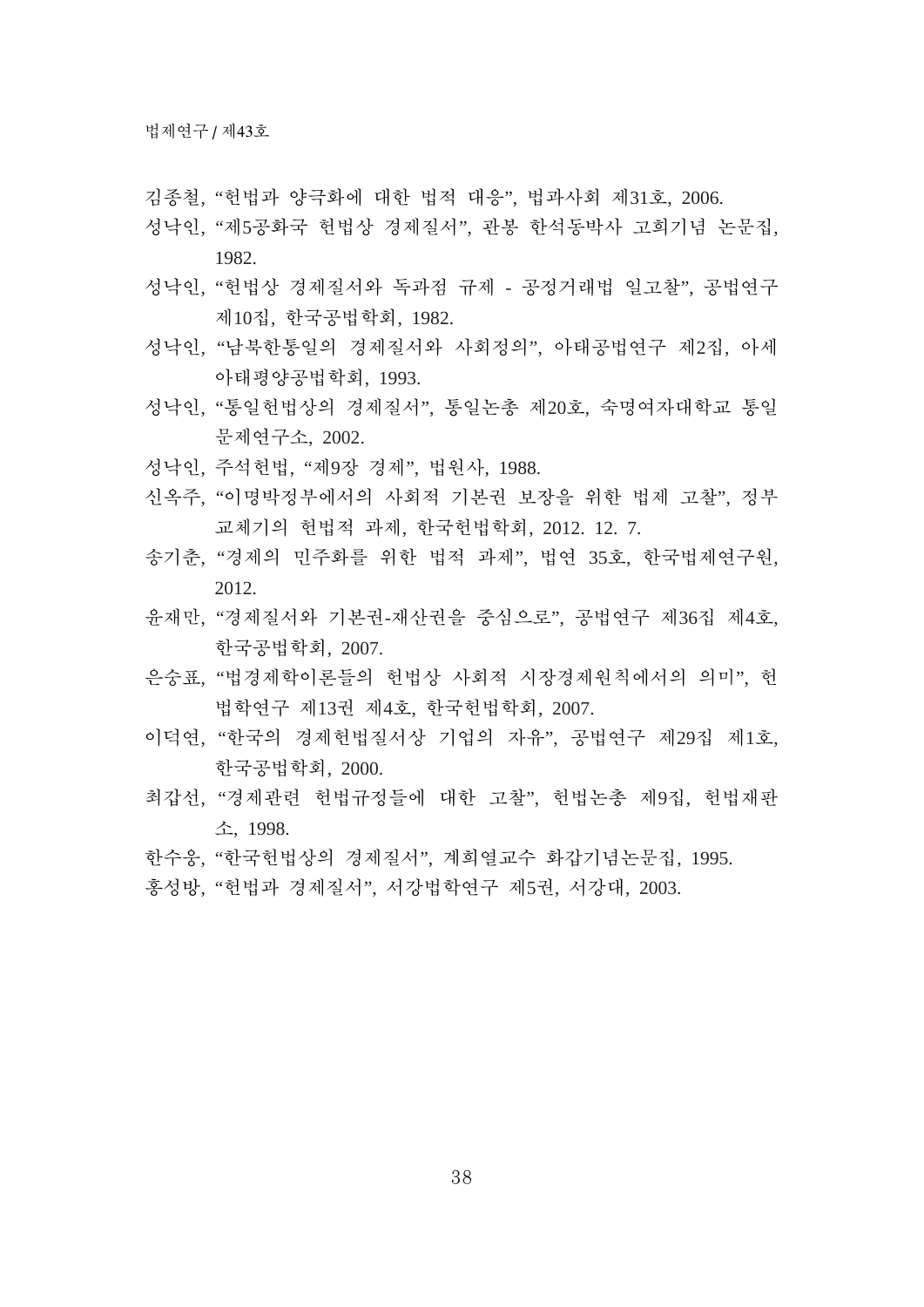$<$ 국무초록>

주기적으로 교체되는 정치권력은 국민의 신임에 기초한다. 정치권력의 세습이란 상상할 수도 없다. 그런데 재계에는 오로지 경제적 힘이 지배한 다. 부와 기업의 세습도 당연시된다. 자본주의가 고도화될수록 헌법적 틀 에 얽매인 정치권력은 그들만의 성체를 쌓아 가는 경제권력에 휘둘리기 십상이다.

근대 시민혁명으로 쌓아 올린 시장경제의 이상은 '만국의 노동자여 단 결하라'는 기치아래 등장한 공산주의로 인해 새로운 변신이 불가피해졌 다. 인민민주주의는 그 유토피아적 성격에도 불구하고 현실의 국가사회에 서는 실패했음을 공산주의 종주국 구 소련의 해체가 이를 웅변한다. 하지 만 그들이 뿌려 놓은 씨앗은 시장경제에 새로운 경각심을 일깨워 주었다. 시장경제의 모델 국가인 미국에서의 독과점 규제가 이를 반증한다. 프랑 스와 독일에서는 아예 국가형태로서 경제사회적 복지국가를 지향하는 '사회적' 공화국임을 헌법에 명시하기에 이른다.

1948년 제헌헌법에서는 헌법에 독립된 경제 장(章)을 마련한다. 이는 자유민주주의 국가에서 그 예를 찾아보기 어렵다. 제헌헌법 이래 1960년 제2공화국헌법에 이르기까지 대한민국의 경제질서는 '사회정의의 실현과 균형있는 국민경제의 발전'을 기본으로 한다. 개인의 '경제적 자유는 이 한계내에서 보장'될 뿐이다. 제헌헌법의 통제경제체제에서 점차 시장경제 적 요소를 강화하여 왔지만 그 기본틀은 변함이 없었다. 취약한 국민경제 적 기반이 이를 정당화한다. 해방공간 당시에 동아일보의 보도에 의하면 국민의 3부의 2가 자본주의보다는 사회주의를 선호했다는 여론조사 결과 는 이를 더욱 뒷받침한다.

하지만 같은 경제 장을 두고서 1962년 제3공화국 헌법에 이르러서는 확연히 달라진다. '대한민국의 경제질서는 개인의 경제상의 자유와 창의 를 존중함을 기본으로 한다.' 국가는 '사회정의의 실현과 균형있는 국민 경제의 발전을 위하여' '경제에 관한 규제와 조정을' 할 뿐이다. 이 틀은 현행 87년 헌법에서 제1항은 원칙적으로 유지되면서 5공헌법의 제2항과

39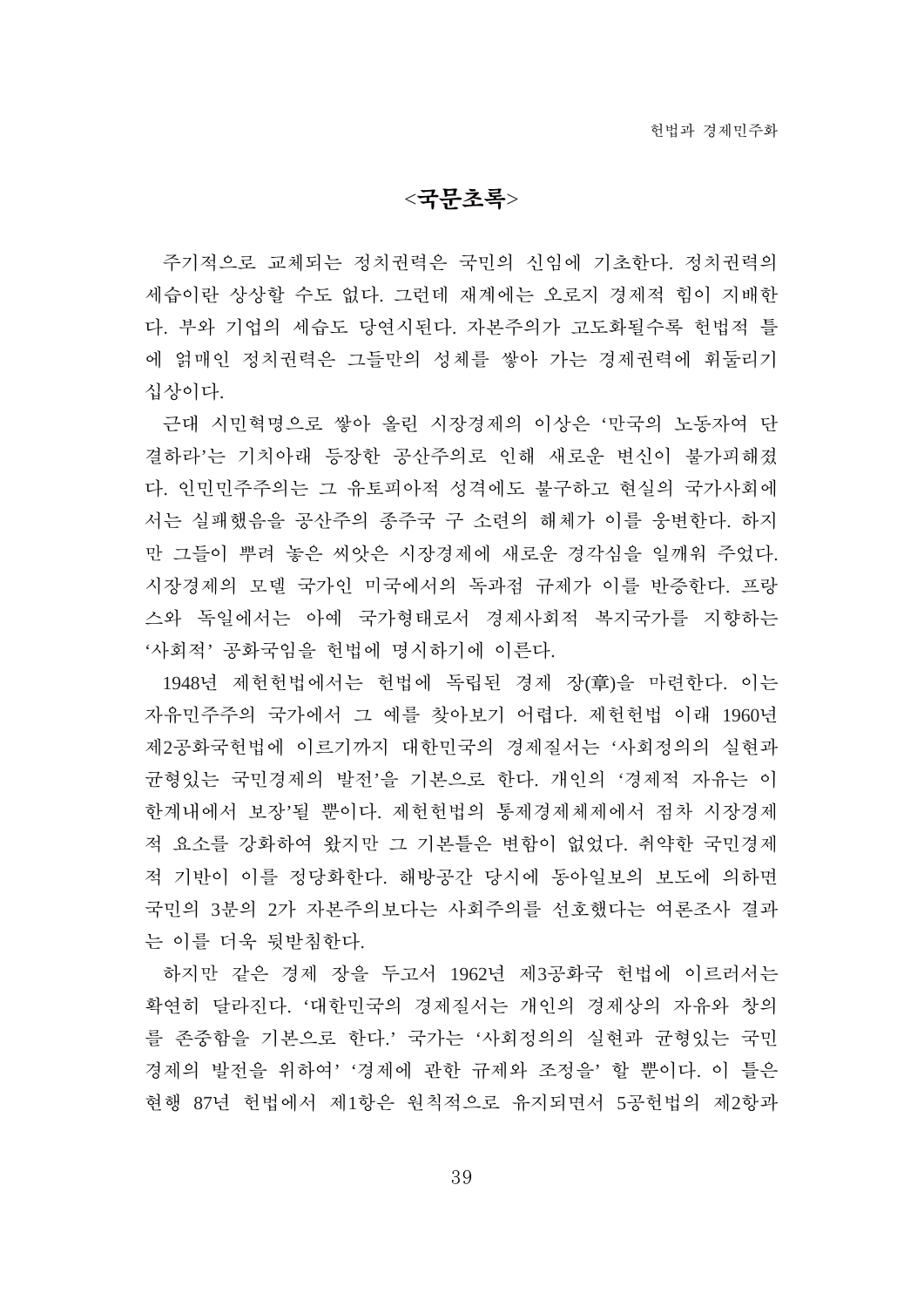제3항을 아우르는 제2항에서 '사회정의'를 대체하는 '경제의 민주화'라는 이름아래 경제에 관한 국가적 규제와 조정을 더욱 강화한다. 결국 현행헌 법상 경제질서는 기본권으로서의 사유재산권 보장(제23조 제1항)과 더불 어 시장경제(제119조 제1항)가 그 기본축을 이룬다. 여기에 재산권의 사 회적 구속성 원리(제23조 제2항)와 경제의 민주화(제119조 제2항)는 국가 적 규제와 조정을 정당화한다. 시장경제를 기본으로 하면서 경제의 민주 화를 위해 규제와 조정을 가한다는 점에서 이를 '사회적 시장경제질서'로 명명한다. 즉 시장경제는 어간(語幹)이고 사회적은 그 수식어이다.

'경제민주화'를 둘러싼 논쟁은 '사회적'의 함의로 귀착된다. 그 준거는 동시대를 관류하는 공동체적 가치다. IMF체제와 세계적인 경제위기를 거 치면서 양극화현상은 공동체가 해체될지도 모른다는 위기의식에 직면한 다. 경제민주화의 요구는 시장경제의 왜곡에 대한 강력한 경고음이다. 순 환출자규제와 같은 경제력 집중방지를 위한 일련의 법적 규제는 한계가 있기 마련이다. 바로 여기에 가진 자의 덕(virtue)이 요구된다. 그것은 가 진 자의 자비가 아니라 윤리성에 터 잡아야 한다. 재벌의 탐욕은 시장을 교란하고 국민경제의 선순환을 왜곡시킨다. 하지만 재벌을 지배하는 이들 은 소유지분을 뛰어넘어 초법적인 힘을 휘두른다. 그 과정에서 골목상권 까지 쓸어 담는 약육강식의 승자독식과 양극화현상이 심화되기 마련이다. 기업을 사유화하는 상황에서 국민경제의 건전한 발전을 담보할 수 없다. 세계에서 유례를 찾아볼 수 없는 한국재벌의 순기능과 역기능의 조화만 이 그 존재이유를 정당화한다. 투명한 경영, 기업과 기업인의 유리와 책 임의식의 제고만이 글로벌 사회에 순응하는 길이다. 그것은 정치의 계절 에 펼쳐지는 정치적 수사(修辭) 이전에 해결되어야 할 선결과제다.

주제어: 헌법, 경제헌법, 경제질서, 사회적 시장경제, 재산권보장, 사회정의, 경제민주화, 제헌헌법, 헌법사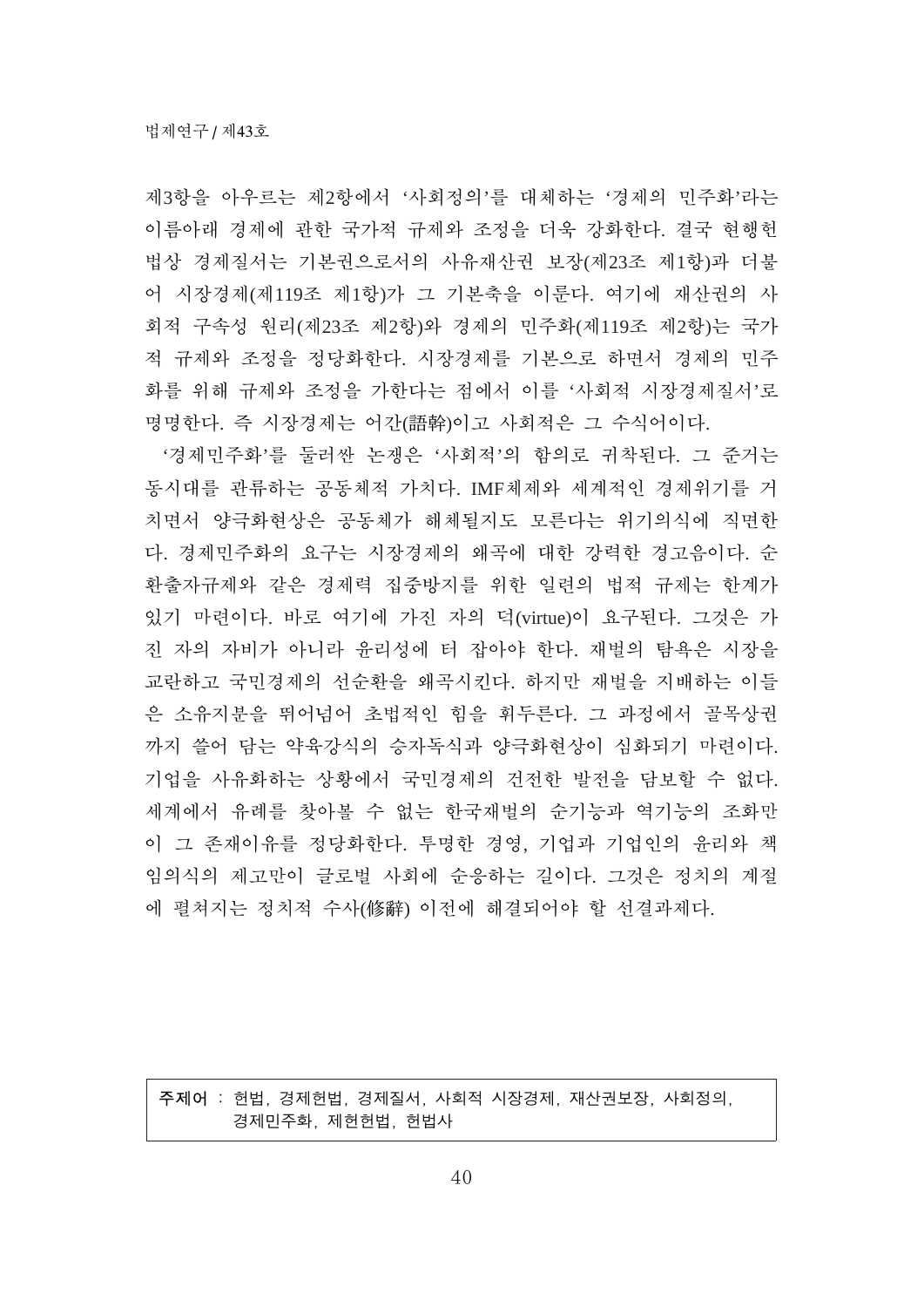Abstract

# The Constitution of the Republic of Korea and Economic Democratization

Sung, Nak-In<sup>\*</sup>

The political power that changes periodically is based on popular mandate. Hereditary succession of political power transfer is unimaginable. However, in the corporate world, nothing is more important than economic power. Inheritance of wealth and ownership of the business is taken for granted. As democracy grows, political authorities, bound by Constitution, are more likely to be swayed by corporate power. Reform for the free market system became inevitable as communism was introduced under the banner of "Proletarians of all countries, unite!" However, the utopian idea of communism failed, evidenced by the collapse of the Soviet Union. Nevertheless, it helped to recognize the problems of the free market economy. A case in point is the U.S. anti-trust regulations. Furthermore, France and Germany describe themselves, in their constitutions, as a 'social' republic.

The Founding Constitution of 1948 provided a separate chapter for economy. That was uncommon among liberal democratic countries. The economic system of Korea, from the first Constitution to the Second Republic Constitution of 1960, intended "to achieve social justice and balanced growth of the national economy." The individual freedom of economy can "be guaranteed only in this limitation." Although some elements of free-market economy had been annexed to the controlled-market economy of the Founding Constitution, the fundamental frame had never been modified. It could be justified by the nation's poor economic infrastructure. In addition, an opinion survey after the Independence showed that two thirds of the people preferred socialism over capitalism.

However, the economy chapter of the Constitution was revised dramatically in the Third Republic Constitution. "The economic order of the Republic of Korea shall be based on a respect for the freedom and creative initiative of individuals in economic affairs." The State may only "regulate and coordinate economic affairs" in order "to achieve social justice and balanced growth of the national

<sup>\*</sup> Professor, Seoul National University School of Law